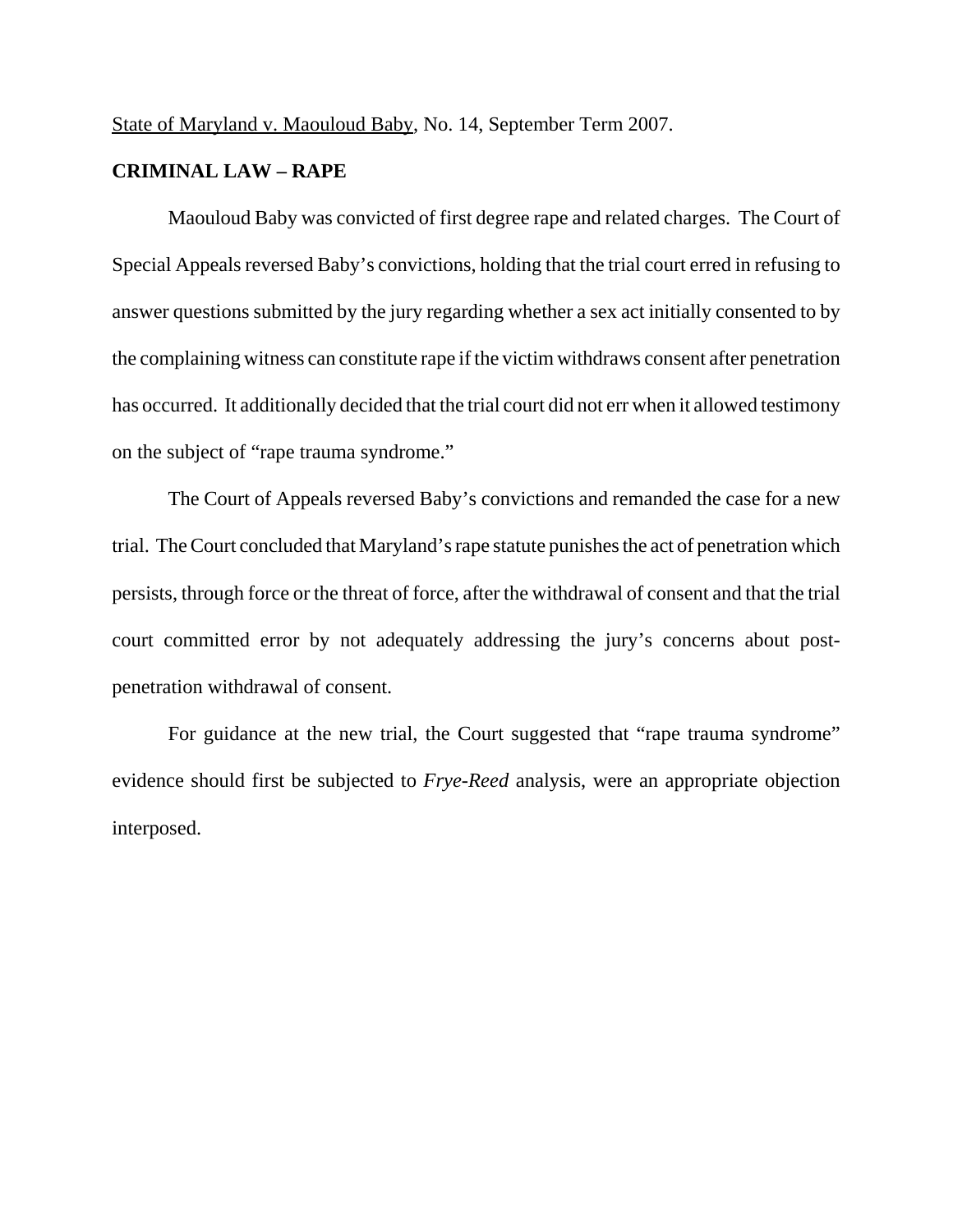# IN THE COURT OF APPEALS OF MARYLAND

No. 14

September Term, 2007

# STATE OF MARYLAND

 $\overline{a}$ 

 $\overline{a}$ 

 $\overline{a}$ 

 $\overline{a}$ 

v.

## MAOULOUD BABY

Bell, C.J. Raker Harrell Battaglia Greene Wilner, Alan M. (Retired, specially assigned) Cathell, Dale R. (Retired, specially assigned),

JJ.

Opinion by Battaglia, J., which Greene and Cathell, JJ., join; Harrell, J., joins Part I; Bell, C.J., joins Part II. Bell, C.J., Raker, Harrell and Wilner, JJ., concur and dissent.

Filed: April 16, 2008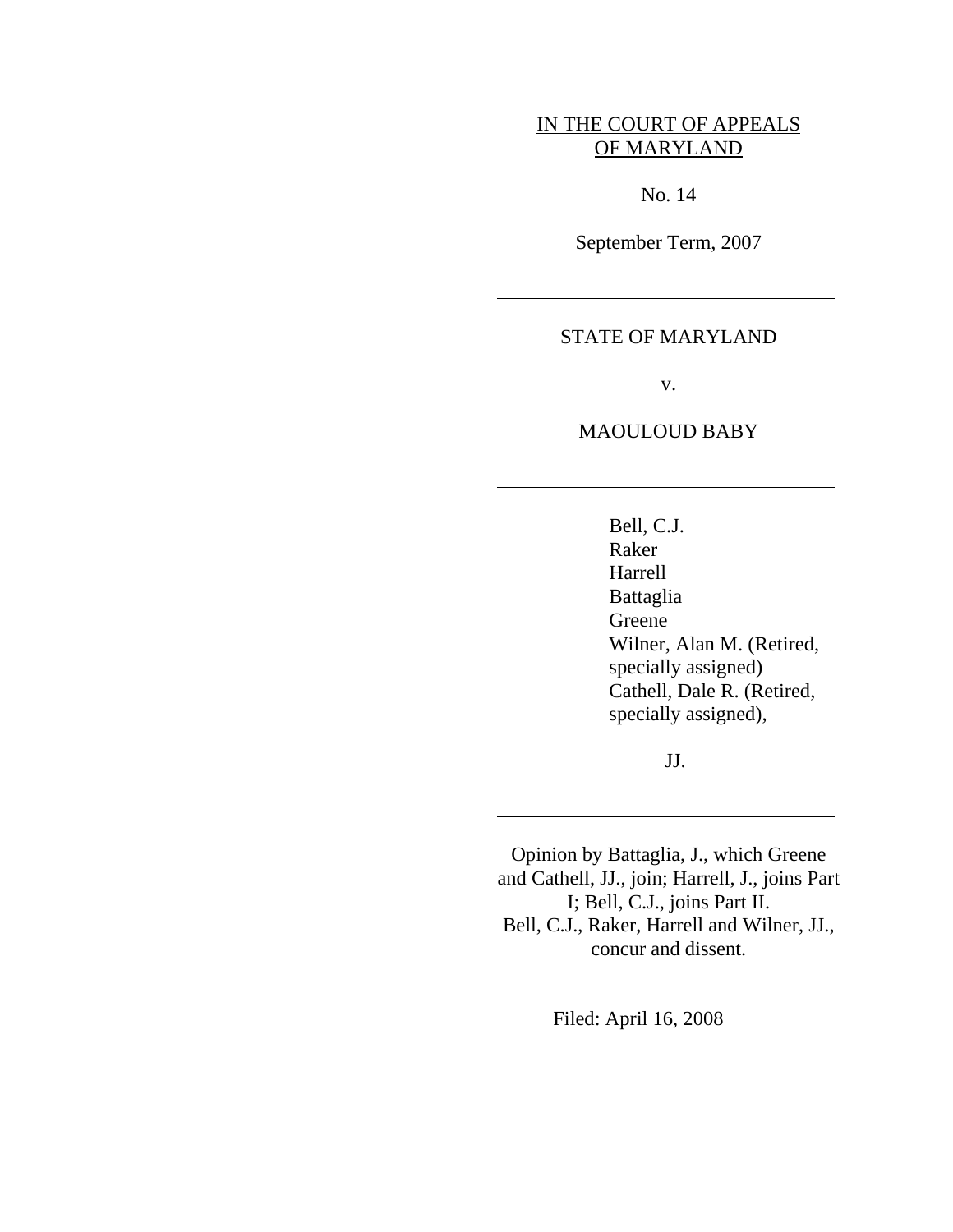The case *sub judice* presents this Court principally with the task of determining whether it was error for a trial court, during a rape trial, to respond to jury questions concerning the effect of post-penetration withdrawal of consent by referring the jury to previously provided instructions on the elements of first degree rape, without further clarification. The second issue we address is whether, regardless of any error by the trial court in instructing the jury as to the elements of first degree rape, Appellee's, Maouloud Baby's, convictions for first degree and third degree sexual offense, based on his conduct as principal in the second degree to the criminal, sexual conduct of his friend, should be reversed. Additionally, we have been asked to determine whether it is error for a trial court to fail to conduct an inquiry into the reliability and validity of expert testimony on "rape trauma syndrome" under the standard articulated in *Reed v. State*, 283 Md. 374, 391 A.2d 364 (1978).

In Part I of this Court's opinion, joined by Judges Harrell, Greene and Cathell, we conclude that the trial court did err by failing to more specifically instruct the jury on postpenetration withdrawal of consent, and that the crime of first degree rape includes postpenetration vaginal intercourse accomplished through force or threat of force and without the consent of the victim, even if the victim consented to the initial penetration. In a concurrence, Judge Raker, joined by Chief Judge Bell and Judge Wilner, explains why they join only in the judgment on this issue. In Part II, joined by Chief Judge Bell and Judges Greene and Cathell, we determine that the convictions for first degree and third degree sexual offense should be reversed. A dissent by Judge Raker, joined by Judges Harrell and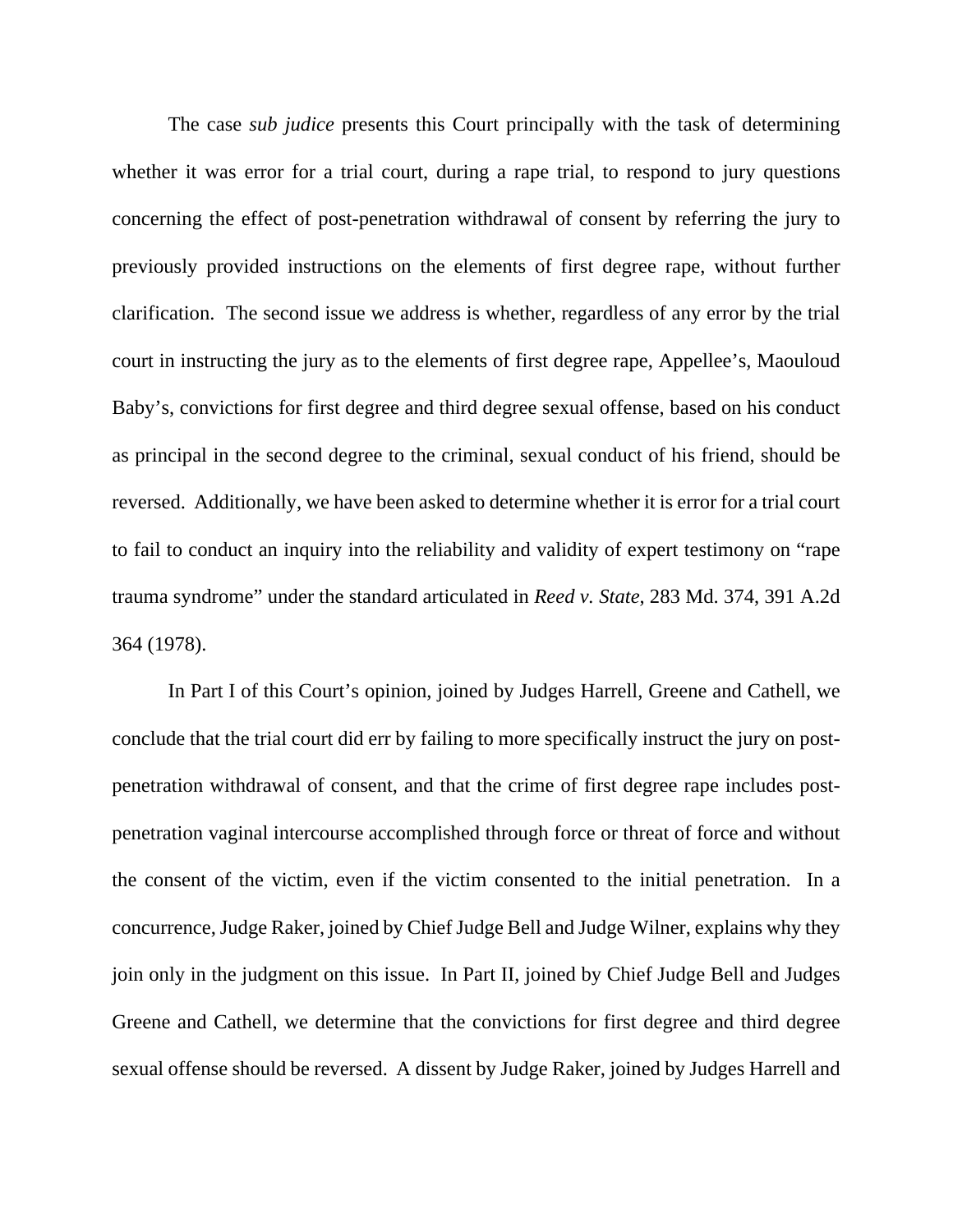Wilner, reveals why they are unable to subscribe to Part II of the Court's opinion. Additionally, this Court is unanimous in suggesting, for guidance at the new trial, that "rape trauma syndrome" evidence should first be subjected to *Frye-Reed* analysis, were an appropriate objection interposed.

#### **Facts and Procedural History**

In December 2003, Appellee, Maouloud Baby, was indicted for first degree rape, $<sup>1</sup>$ </sup>

first degree sexual offense,<sup>2</sup> attempted first degree sexual offense,<sup>3</sup> conspiracy to commit first

\* \* \*

 $(iv)$  commit the crime while aided and abetted by another  $\dots$ .

The current Section 3-303 of the Criminal Law Article, Maryland Code (2002, 2007 Supp.), is substantively similar to the 2002 version.

 $2^2$  Baby also was charged with one count of sexual offense in the first degree under Section 3-305 of the Criminal Law Article, Maryland Code (2002), which states in relevant part:

> (a) *Prohibited*. — A person may not: (1) engage in a sexual act with another by force, or the threat of force, without the consent of the other; and

> > \* \* \*

(2) (iv) commit the crime while aided and abetted by another .

(continued...)

 $1$  Baby was charged with two counts of rape in the first degree under Section 3-303 of the Criminal Law Article, Maryland Code (2002), which states in relevant part:

<sup>(</sup>a) *Prohibited*. — A person may not:

<sup>(1)</sup> engage in vaginal intercourse with another by force, or the threat of force, without the consent of the other; and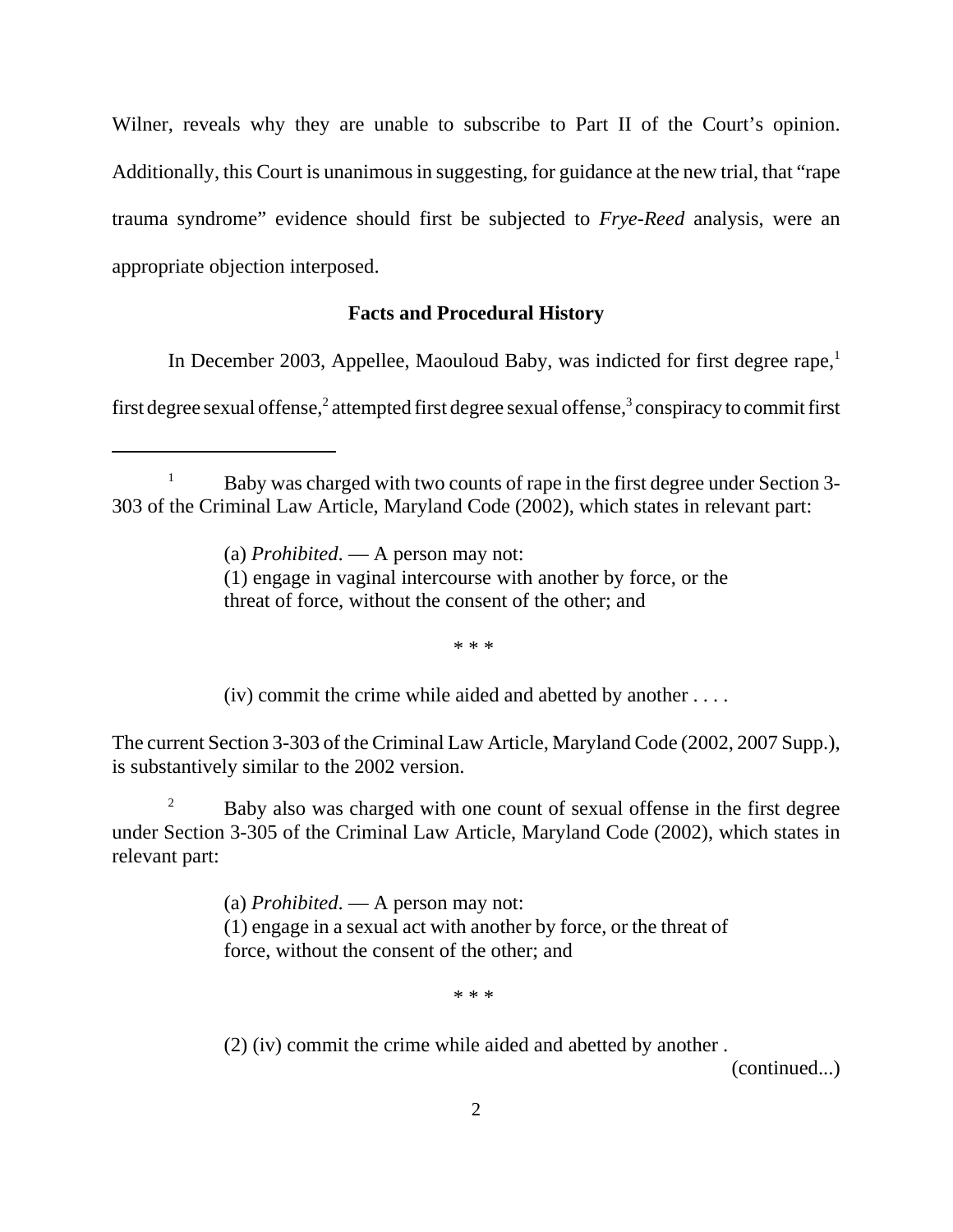degree rape, and third degree sexual offense.<sup>4</sup> Baby was initially tried in the Circuit Court for Montgomery County in 2004, but a mistrial was declared because of a hung jury. Baby was retried on December 13-17 and 20-21, 2004 before a jury on two counts of first degree rape, one count of attempted first degree rape, one count of first degree sexual assault, one count of attempted first degree sexual offense, one count of conspiracy to commit first degree rape, and two counts of third degree sexual offense. He was convicted of one count of first degree rape, one count of first degree sexual offense, and two counts of third degree

 $2$ (...continued)

. . .

The current Section 3-305 of the Criminal Law Article, Maryland Code (2002, 2007 Supp.), is substantively similar to the 2002 version.

<sup>3</sup> Baby was charged with one count of attempted sexual offense in the first degree under Section 3-311 (a) of the Criminal Law Article, Maryland Code (2002), which states, "A person may not attempt to commit a sexual offense in the first degree." The current Section 3-311 (a) of the Criminal Law Article, Maryland Code (2002, 2007 Supp.), is substantively similar to the 2002 version.

<sup>4</sup> Baby was charged with two counts of sexual offense in the third degree under Section 3-307 of the Criminal Law Article, Maryland Code (2002), which states in relevant part:

> (a) *Prohibited*. — A person may not: (1) (i) engage in sexual contact with another without the consent of the other; and

> > \* \* \*

4. commit the crime while aided and abetted by another . . . .

The current Section 3-307 of the Criminal Law Article, Maryland Code (2002, 2007 Supp.), is substantively similar to the 2002 version.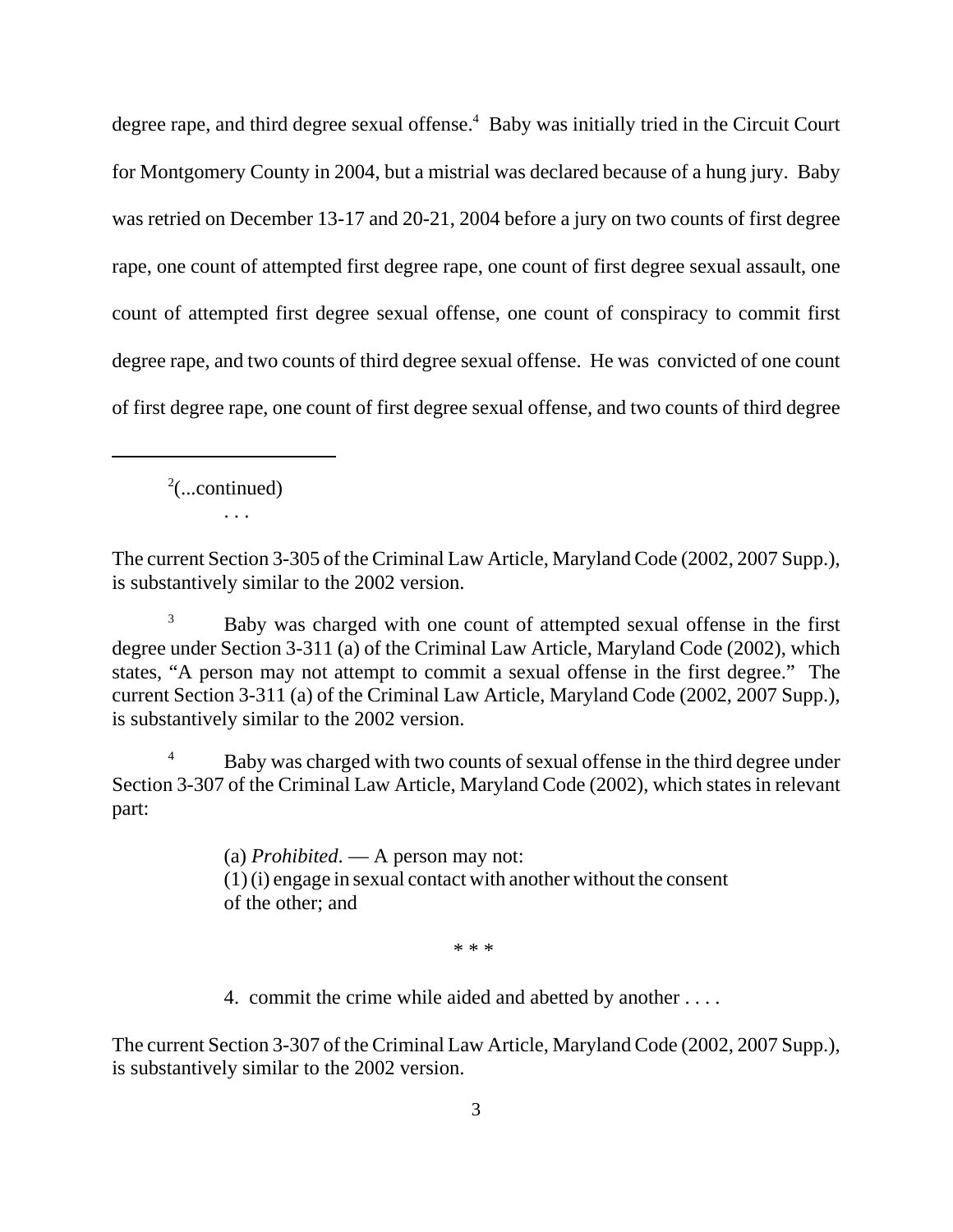sexual offense.

At trial, the complaining witness  $("J.L.")<sup>5</sup>$  testified that on the night of December 13, 2003, she and her best friend, Lacey, went to Best Buy and purchased CDs and then drove in J.L.'s car to the McDonald's restaurant in Montgomery Village. Inside the McDonald's, they encountered some of Lacey's brother's friends, including Baby and Mike. J.L. recognized Baby from high school but did not otherwise know him.

J.L. further testified that she and Lacey left the McDonald's, went outside, and entered J.L.'s car, at which time Mike asked J.L. if she could give him and Baby a ride to a party. J.L. agreed, and allowed Baby, Mike, and an unidentified "Hispanic boy," to ride in the back seat of the car. On the way to the party, Baby instructed J.L. to stop at a gas station, which she did, where Baby and the Hispanic boy got out of the car. Although Baby returned to the car approximately one minute later, the Hispanic boy did not return.

J.L. said that the remaining four continued to drive to the party, which took approximately ten to fifteen minutes. Baby and Mike decided not to attend the party. J.L. stated that she drove back to the McDonald's, planning to drop Baby and Mike off there. During the trip back to the restaurant, Baby told J.L. to turn into a residential development and directed her to a parking spot. All four alighted from the vehicle and walked towards a clearing between two end townhouses. Baby and Mike smoked marijuana and engaged

<sup>&</sup>lt;sup>5</sup> The State requested that the Court of Special Appeals refer to the complaining witness as J.L. and the intermediate appellate court granted that request. We shall continue this designation.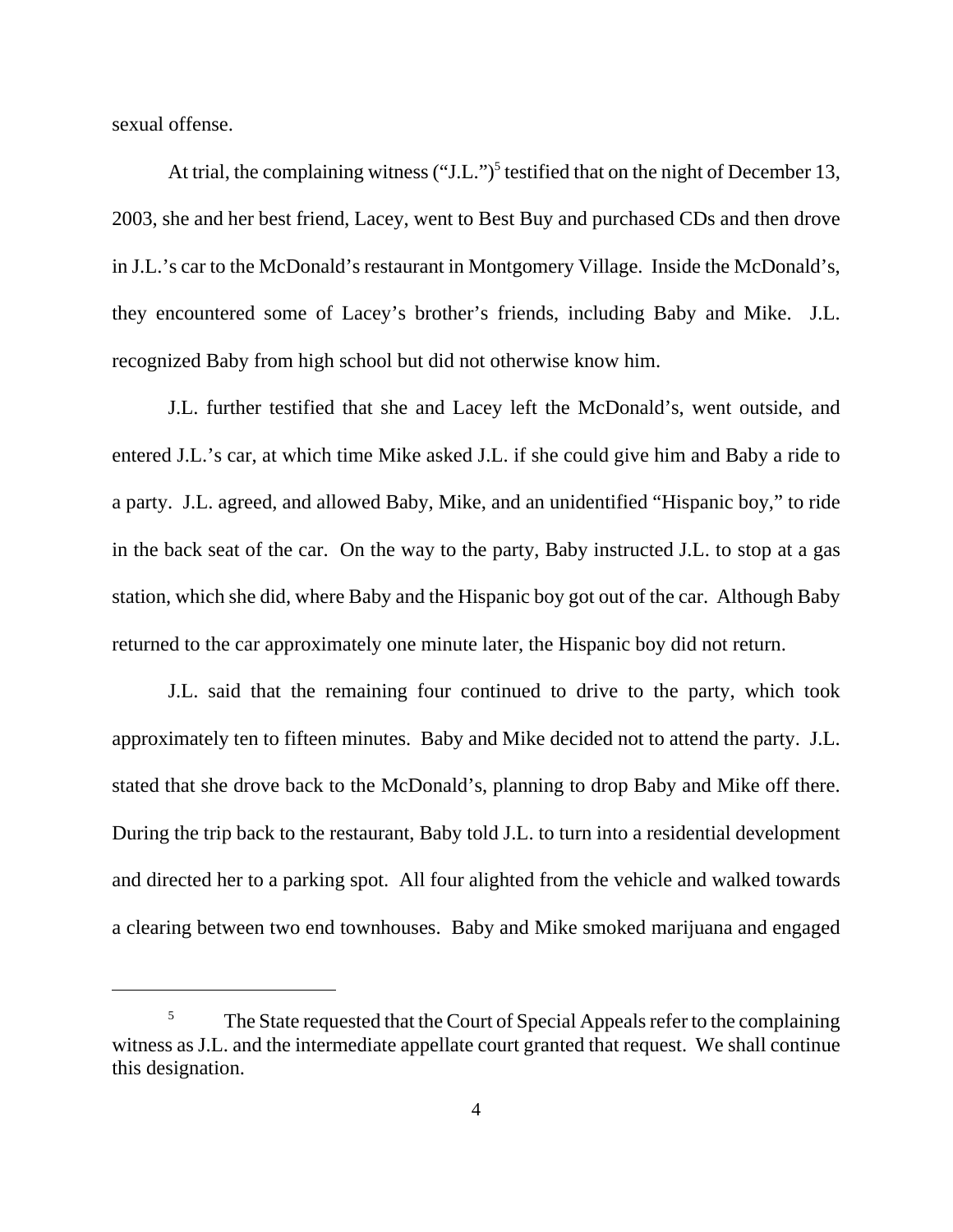J.L. and Lacey in conversation. Baby and Mike discussed getting a hotel room, noting that J.L. and Lacey were both 18 and old enough to do so. Neither J.L. nor Lacey expressed interest.

J.L. further testified that, after the four returned to the McDonald's, Lacey left the group, but Baby and Mike stated that they did not want to leave the car. Lacey gave J.L. her cell phone, which she placed on the passenger seat. J.L. agreed to drive Baby and Mike to a residential neighborhood. Upon their arrival, she parked her car, whereupon Baby and Mike asked J.L. to sit between them in the back seat so they could talk. J.L. climbed into the back seat and sat between the two. She removed her jacket because she was warm. Baby then put his hand between her legs and Mike tried to put J.L.'s hand down his pants. Baby told J.L. to "flash him" and Mike told her to "just lick it." When J.L. did not comply with their requests, Baby began to fondle her breast with his hand.

J.L. also testified that she told Baby and Mike that they had to return to the McDonald's, but they asked to stay ten more minutes. J.L. then "somehow ended up on [her] back," at which point Baby attempted to remove her pants and Mike tried to place his penis in her mouth. J.L. told them to stop, but Baby and Mike moved her around so that her body was against Baby. Baby then held her arms as Mike attempted to have intercourse, briefly inserting his penis mistakenly into her rectum. Mike again unsuccessfully attempted intercourse, and Baby inserted his fingers into J.L.'s vagina.

J.L. further testified that Baby then got out of the car. Mike inserted his fingers and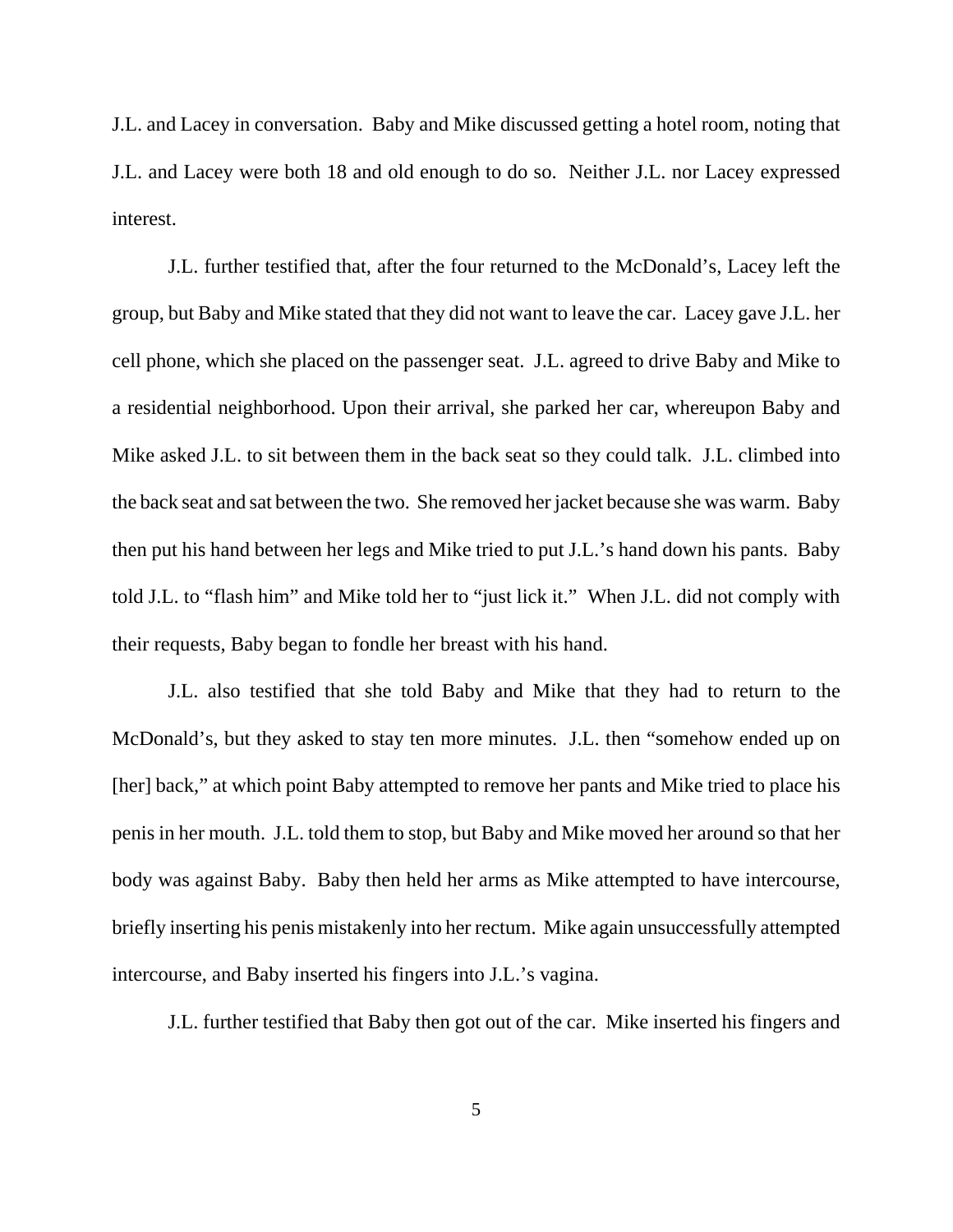then his penis into J.L.'s vagina. Mike then left the automobile and Baby got into the car.

J.L. testified that Baby told her "it's my turn now." According to J.L., the following then

transpired:

Q. [ASSISTANT STATE'S ATTORNEY]: And what else did he say?

A. He, after that we sat there for a couple seconds and he was like so are you going to let me hit it and I didn't really say anything and he was like I don't want to rape you.

Q. And what did you say?

A. . . . [W]ell first of all they told me that . . . I wouldn't be able to leave until I was done . . .

Q. They had told you that?

A. Huh?

Q. They had told you that you would not be able to leave?

A. Yes, earlier. They were just, they were like you can leave as soon as we're done.

Q. And by that you assumed what or that you understood that to mean what?

A. That as soon as I finished whatever they told me to do, I could leave.

Q. So when [Baby] said I don't want to rape you, did you respond?

A. Yes. I said that as long as he stops when I tell him to, then

Q. Now, that he could?

–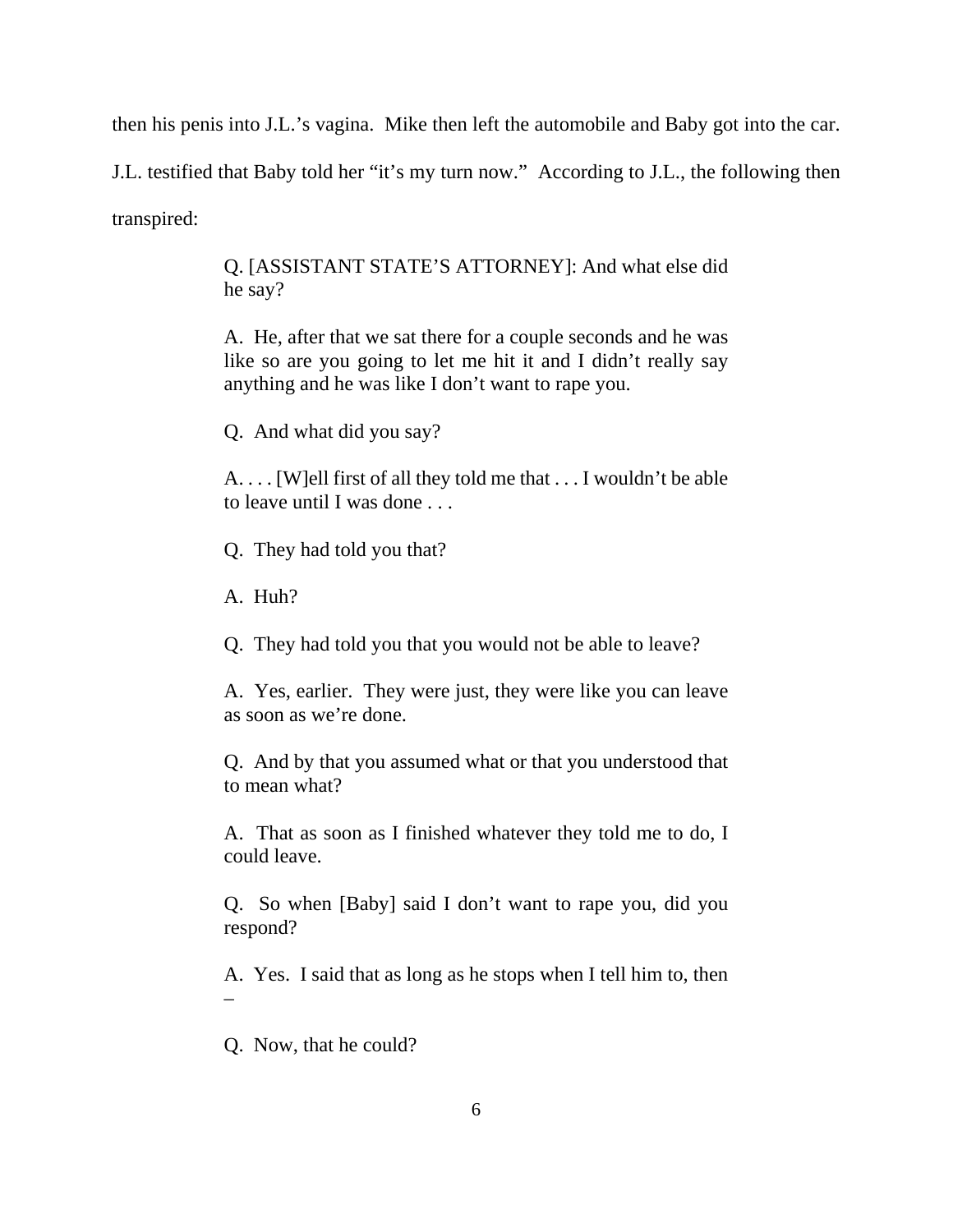A. Yes.

Q. Now, [J.L.], at the time that [Baby] got back in the car, how were you feeling?

A. I don't know.

Q. Did you feel like you had a choice?

A. Not really. I don't know. Something just clicked off and I just did whatever they said.

Q. Were you tired?

A. Yes.

Q. Did you want to go home?

A. I just wanted to go home.

Q. Now when you told [Baby] if I say stop, something like that, you have to stop. What did he do after you spoke those words?

A. Well he got on top of me and he tried to put it in and it hurt. So I said stop and that's when he kept pushing it in and I was pushing his knees to get off me.

Q. You were on your back and he was on top of you?

A. Yes.

Q. Did he stop pushing his penis into your vagina?

A. Not right away.

Q. About how long did he continue to push his penis into your vagina?

A. About five or so seconds.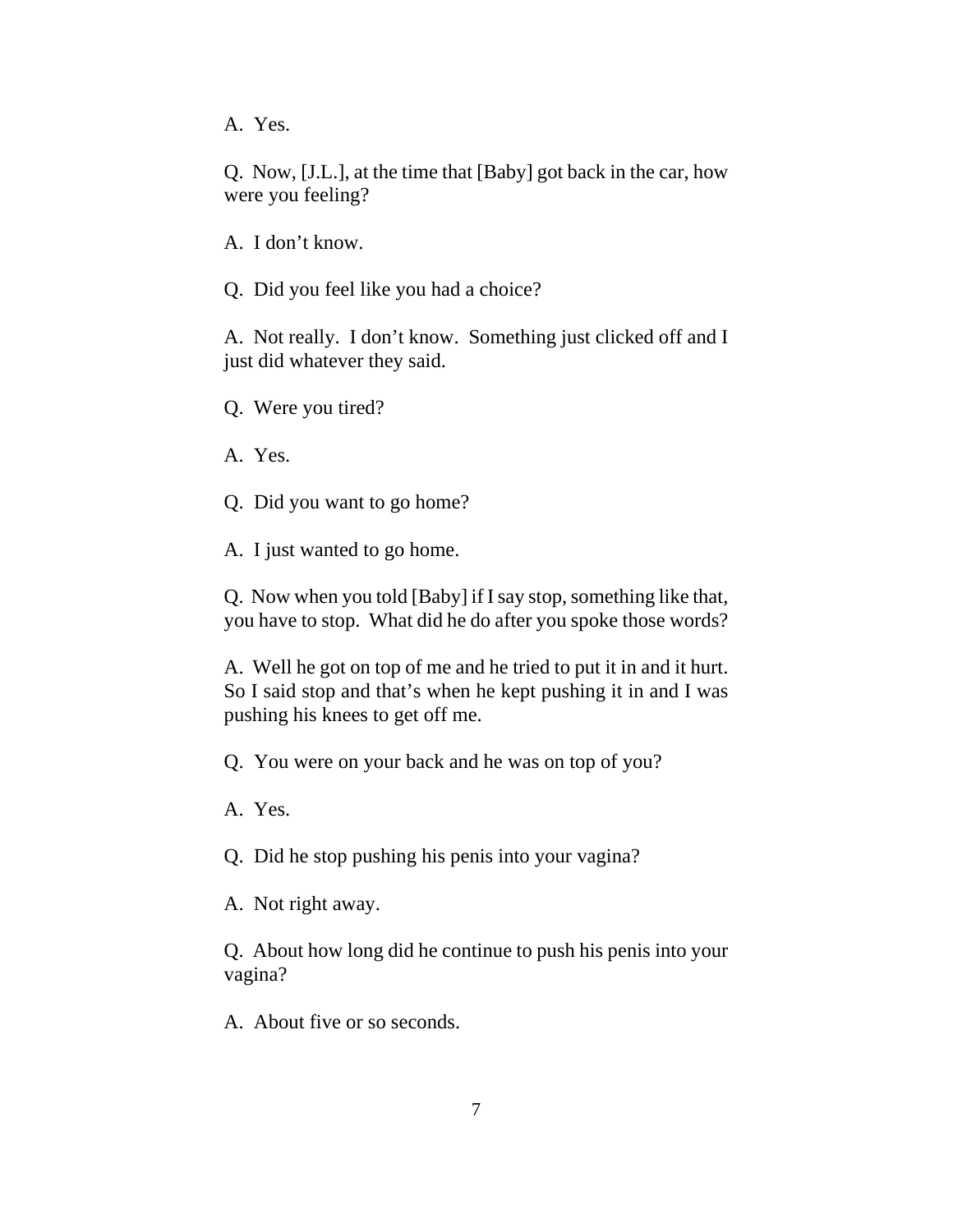Q. And then what happened?

A. And that's when he just got off me and that's when Mike got in the car and –

Q. Let me stop you for a minute. When he was, he put himself in you and you said, ow, it hurts, stop –

A. Yeah.

Q. – did he stop?

A. No.

Q. How many times did you tell him to stop?

A. I, well I yelled stop, that it hurt, and I was pushing him off me.

Q. And he didn't stop –

A. No.

Q. – until at some point he did?

A. Yes.

J.L. also stated that Mike, without her permission, then drove the car to a neighborhood across the street from the McDonald's. During the drive, Baby asked J.L. to "jack him off" and she declined. She did give Baby her phone number when he requested it. Baby returned Lacey's cell phone to J.L., which he or Mike had taken from her previously, and J.L. used it to call Lacey. The two women spoke briefly. Mike parked the car across from the McDonald's and hugged J.L. before he and Baby departed.

J.L. then drove to the McDonald's to pick up Lacey. They then drove to Shoppers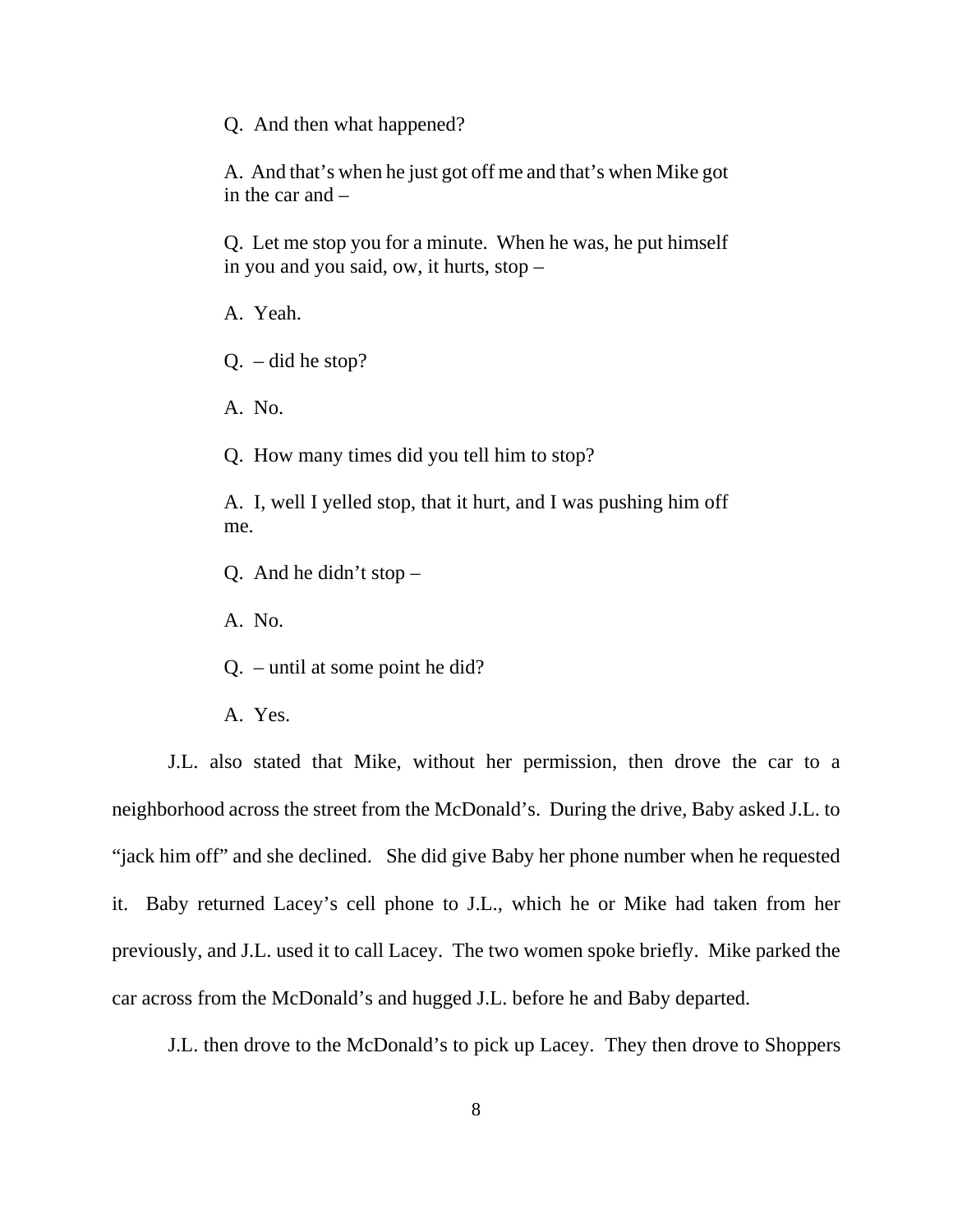Food Warehouse, where they met J.L.'s mother to shop for groceries. After the grocery shopping, J.L. and Lacey proceeded to Lacey's home where J.L. told Lacey's mother what had occurred. The police were called, whereupon J.L. went to the hospital to be examined.

Baby also testified at trial and his testimony was similar to that of J.L., except his recollection of the events that occurred in J.L.'s car after they had dropped off Lacey at the McDonald's:

> [BABY'S COUNSEL]: Before you got out of the car, did you touch  $[J.L.]$  in any way?

- A. No, I didn't.
- Q. Hold her?
- A. No.
- Q. Grab her?
- A. No.
- Q. Did you take your penis out before you got out of the car?
- A. No, I didn't.
- Q. Did you see [Mike's] penis before you got out of the car?
- A. No, I didn't.

Q. Did you have any contact with [J.L.] prior to getting out of the car?

- A. No contact prior to getting out of the car.
- Q. What happened after you sat there for that amount of time?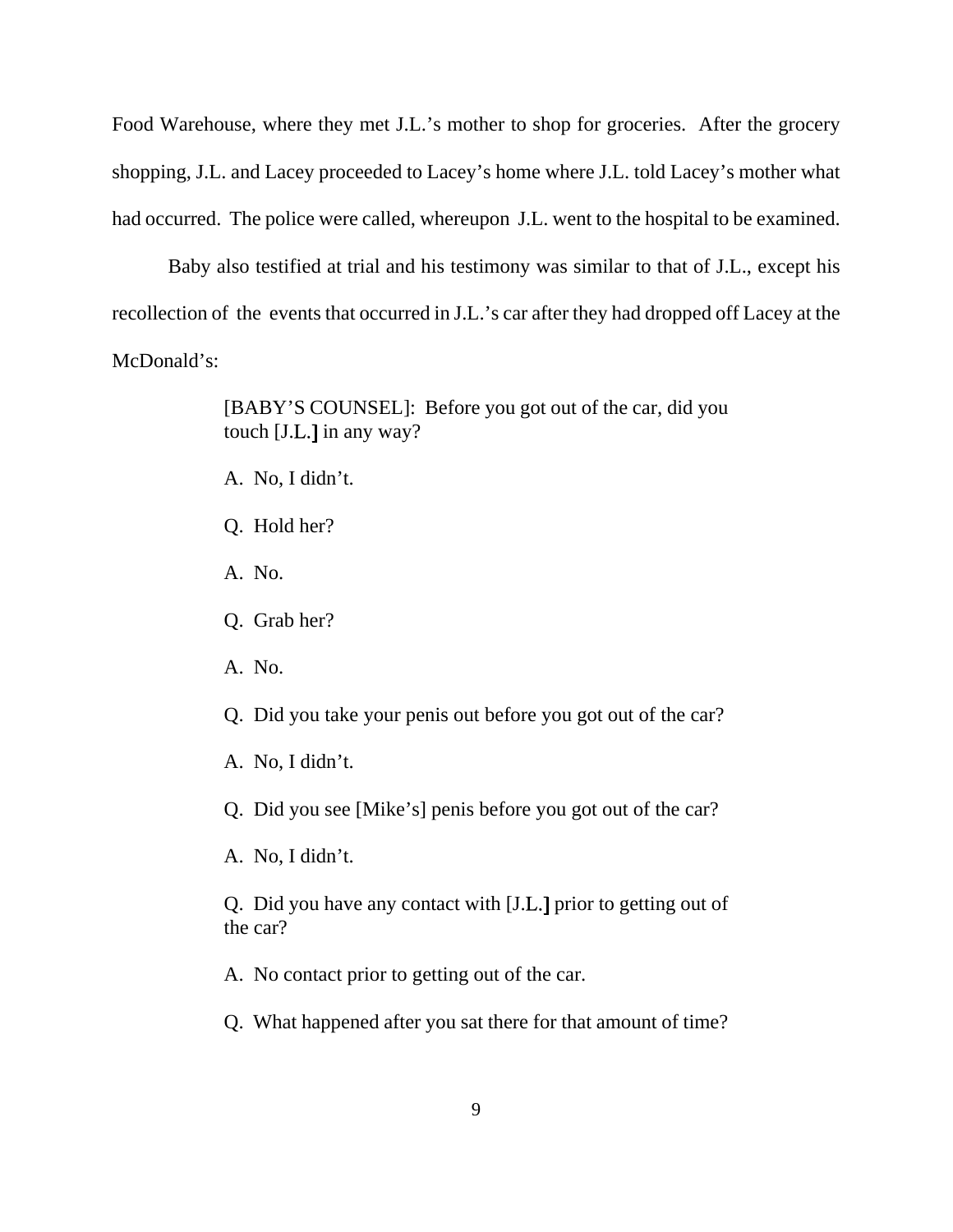A. After I sat, Mike got out of the car and, while I was walking towards the car, he told me that, he said in quote that he "just hit that," which means he just had sex with her. So, then I got in the car, and right when I sat down in the car, she was sitting on the driver's side of the car.

Q. What did that mean to you when Mike said he "just hit that"?

- A. He just had sex with her.
- Q. Which side did he get out?
- A. He got out of the driver's side.
- Q. And what side did you get in?
- A. I was in the, I got in from the driver's side, too.
- Q. When she was sitting there, was she dressed?
- A. She didn't have nothing on but her shirt.
- Q. How did she appear?
- A. She appeared normal.
- Q. Was she crying?
- A. No, she wasn't.

Q. When you got in the car, what, if anything, did you say or do?

A. I asked her if she was going to let me have sex with her.

- Q. What exactly did you say?
- A. I said, "Are you going to let me hit that?"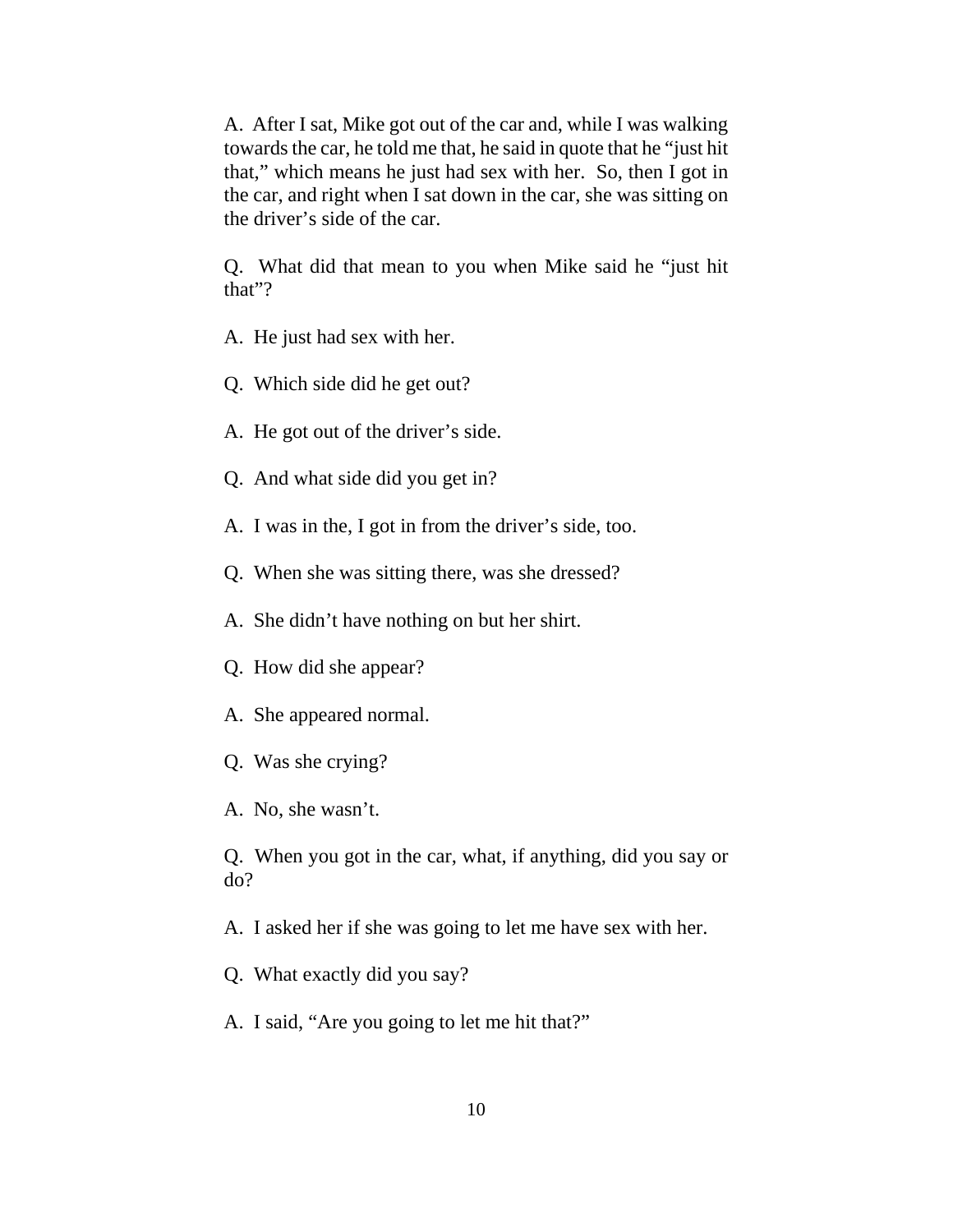Q. And what does that mean to you, "Can I hit that?"

A. Have sex.

Q. What, if anything, did she say?

A. She said yes, as long as I stop when she says to. And then I said, "I'm not going to rape you."

Q. Did you feel that was permission?

A. Yeah, I thought that that was permission.

Q. Why did you say "I don't want to rape you"?

A. Just to, because she said, "Stop when I say to," just to tell her that. It's kind of like to confirm the permission.

Q. So, after she said "Stop when I say stop," what did you do, if anything?

A. That's when I took off the condom, I mean, I took the condom out of my pocket and I ripped it open, I put on the condom, put the condom, threw the condom, like, on the floor, on her door, and she picked it up and told me to throw it out the window.

Q. She gave it back to you?

A. Yeah.

Q. Where was it? On the floor?

A. Yeah.

Q. Where did she pick it up from?

A. She picked it up right from the floor?

Q. Front seat or back?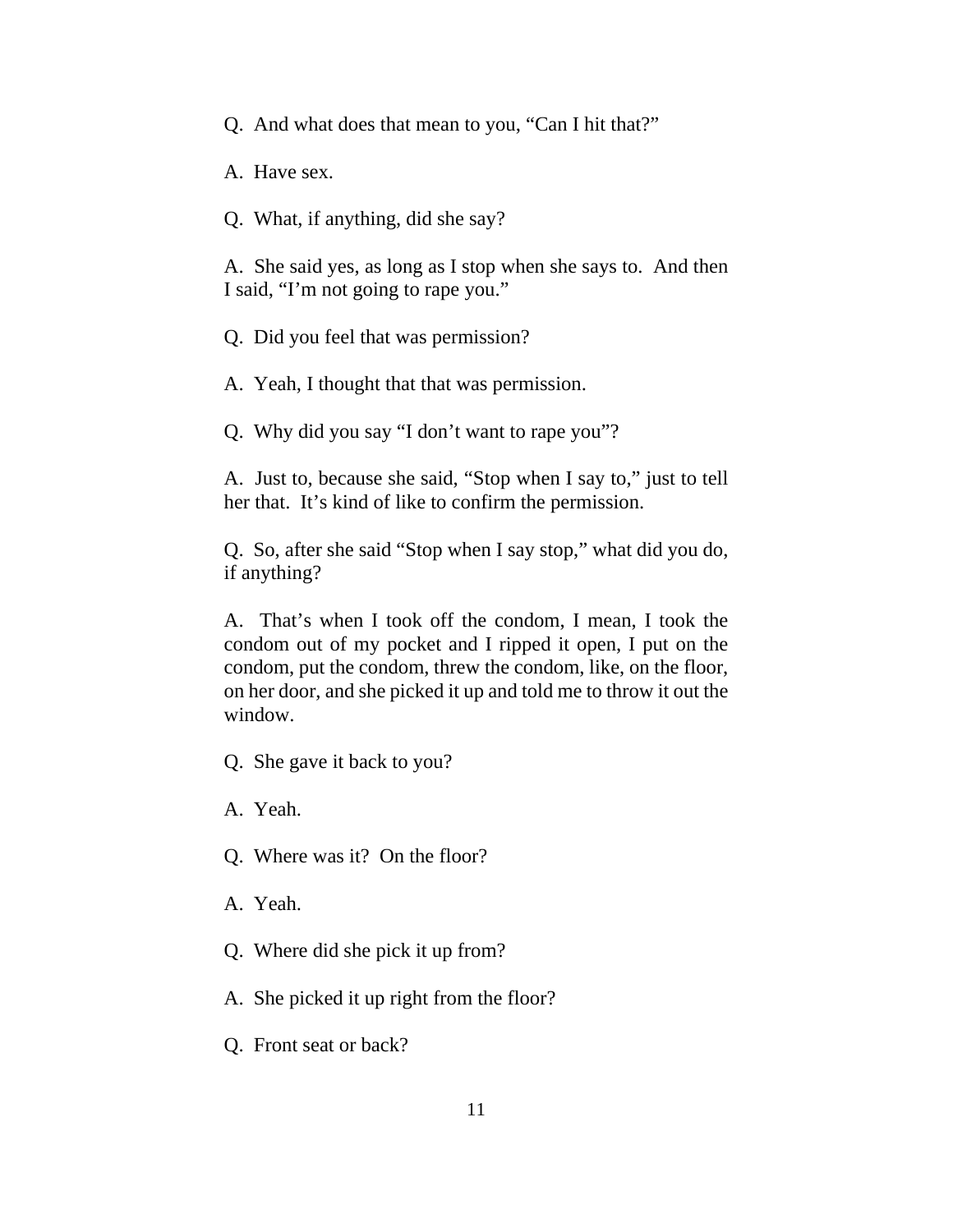- A. In the backseat.
- Q. How did you open it? Do you remember?
- A. I don't remember how I opened it. I just tore it open.
- Q. What did you do with it when she gave it back to you?
- A. I threw it out the window.
- Q. Was the window open, or did you have to roll it down?
- A. No, I think it was open.
- Q. Had you previously closed it or opened it?
- A. No. I didn't touch the window the whole night.

Q. When you were putting on your condom, where was she, what position was she in?

A. She was, first she was sitting in the car when we was talking, and then she was still sitting when I put on the condom. But then after, when I was trying to go in there, she was like laying down in the car in the backseat.

Q. What did you do physically?

A. I placed myself in between her legs and then I tried to put it in.

Q. What were you wearing?

A. I was wearing a black T-shirt, blue jeans, and black sneakers.

Q. Did you take your pants all the way off?

A. No, I don't think so. I think I just zipped my pants down.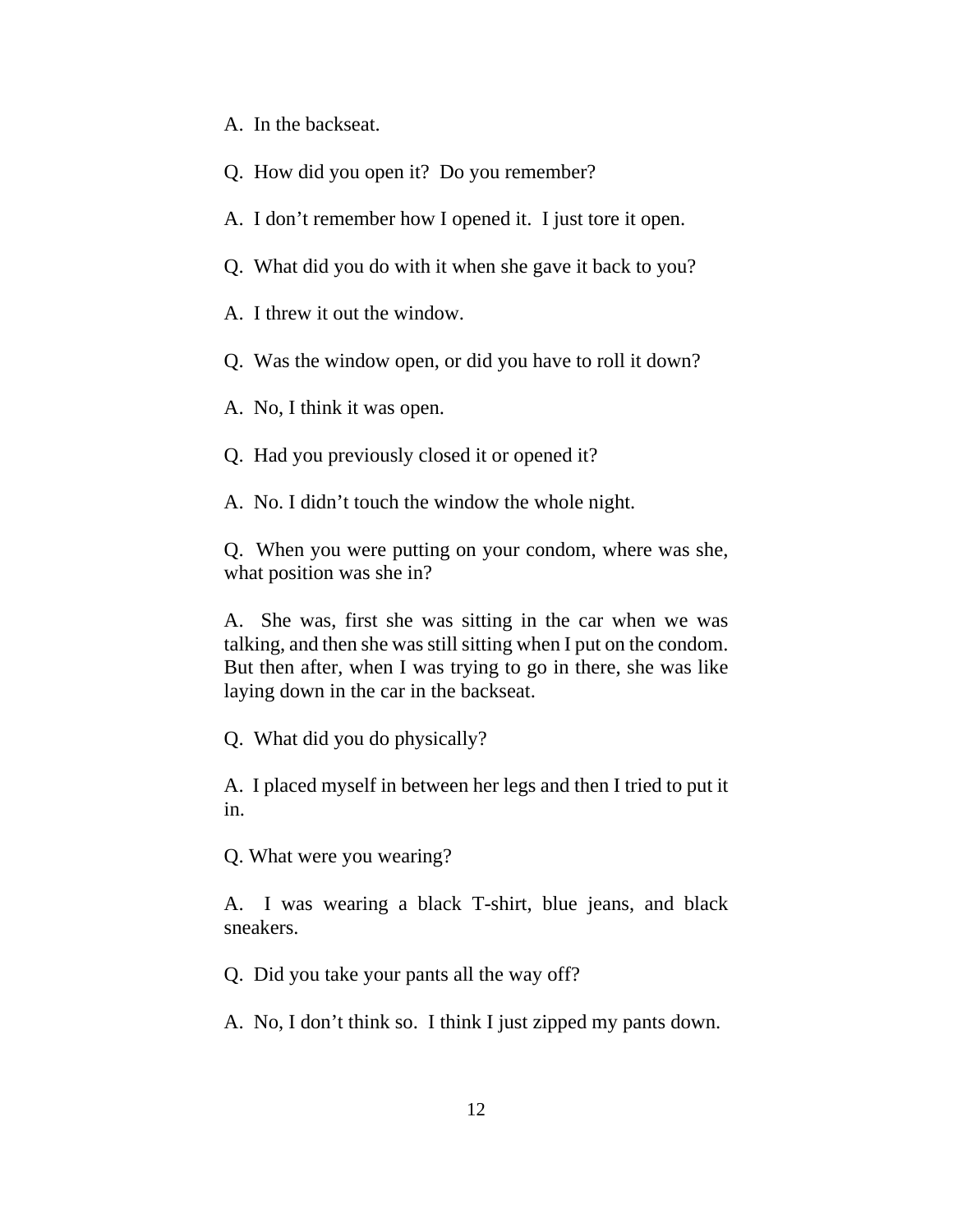Q. Describe the black shirt.

A. Oh, it was a tall T-shirt and it was big. It was, I think it was a 3X, and it was black.

Q. What do you mean a tall T-shirt?

A. It was a shirt that runs long.

Q. What did you do with your penis?

A. I tried to put it in.

Q. Do you know where it was touching or what happened to it?

A. No. After I tried to put it in once, it wouldn't go in, and I tried a couple more times and it wouldn't go in. I didn't feel nothing there.

Q. What happened? What did she say or do?

A. And then she sat up. She was like, "It's not going to go in," and that's when, after she sat up and said "It's not going to go in," that's when I took off the condom and I put it in my pocket and then knocked on the window for Michael to come in.

Q. Who said, "It's not going to go in?" You or her?

A. She did.

Q. When she sat up, what did that mean to you?

A. That meant stop.

Q. Did she say "Stop"?

A. No, she didn't. She just sat up.

Q. And you took that to mean stop?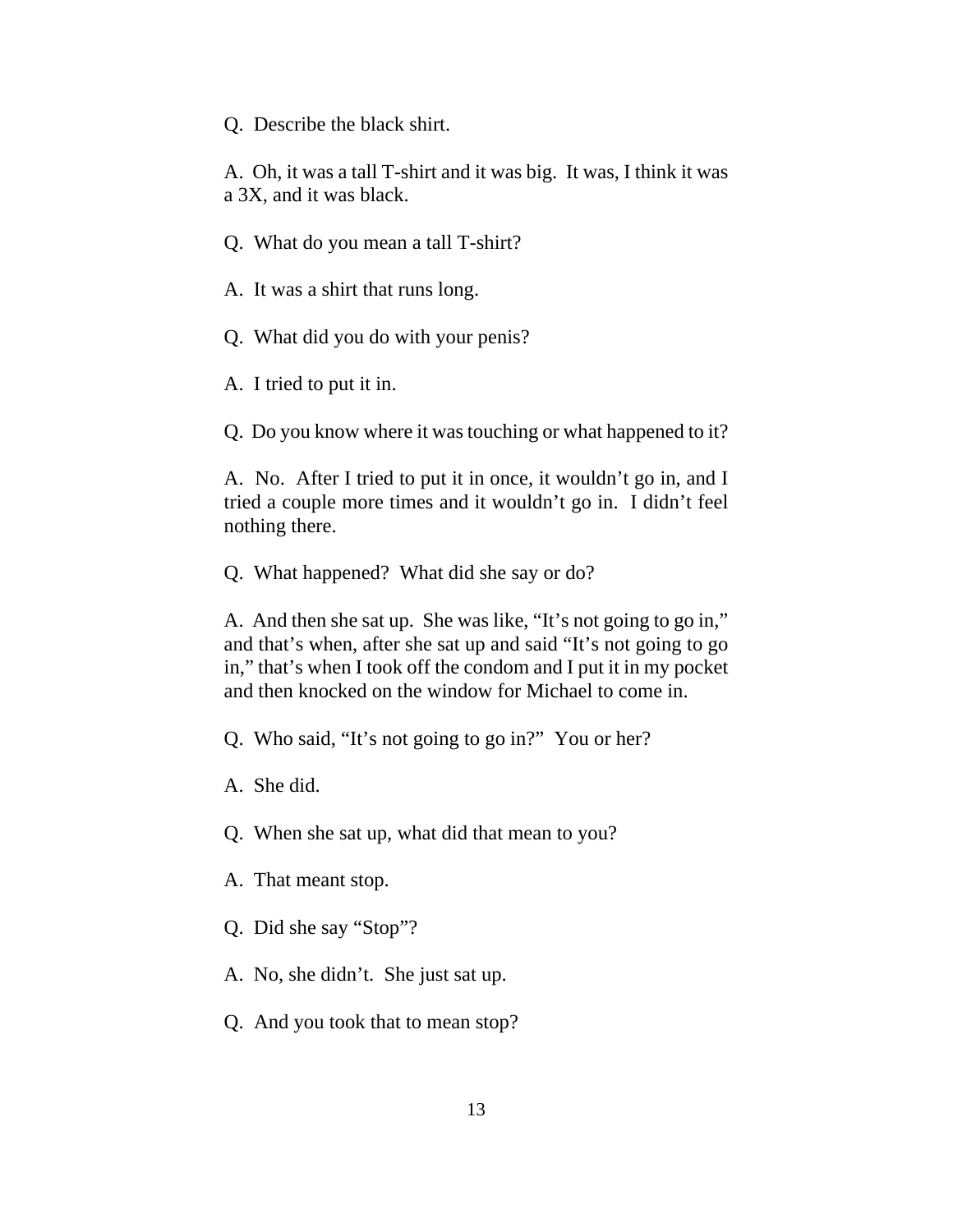- A. Yeah.
- Q. When she sat up, did you try to put it in again?
- A. No, I didn't.

 Testifying on behalf of the State was Dr. Ann Burgess, a Professor of Nursing at Boston College, who holds a master's of science degree in psychiatric nursing from the University of Maryland and a doctor of nursing science degree from Boston University. Dr. Burgess' testimony was offered as an expert on the subject of "rape trauma syndrome," to which Baby's attorney objected, having filed a motion *in limine* to exclude Dr. Burgess' testimony. At trial, the State presented Dr. Burgess with behaviors such as offering "minimal, physical resistance" in response to the assailant's actions, not immediately telling the first person the victim saw about the rape "even if that person might be their best friend," and engaging in routine behavior such as "going to a supermarket and shopping" shortly after the rape and asked if these behaviors were consistent with "rape trauma syndrome." Dr. Burgess testified that such behaviors were consistent with "rape trauma syndrome," as were other actions, such as not calling 911 immediately and giving one's telephone number to the assailant.

The trial court instructed the jury on the elements of first degree rape, using language substantively similar to that in the pattern jury instructions.<sup>6</sup> After the jurors began

(continued...)

<sup>&</sup>lt;sup>6</sup> The instructions provided to the jury were, in pertinent part: The next definition I am going to give you is second-degree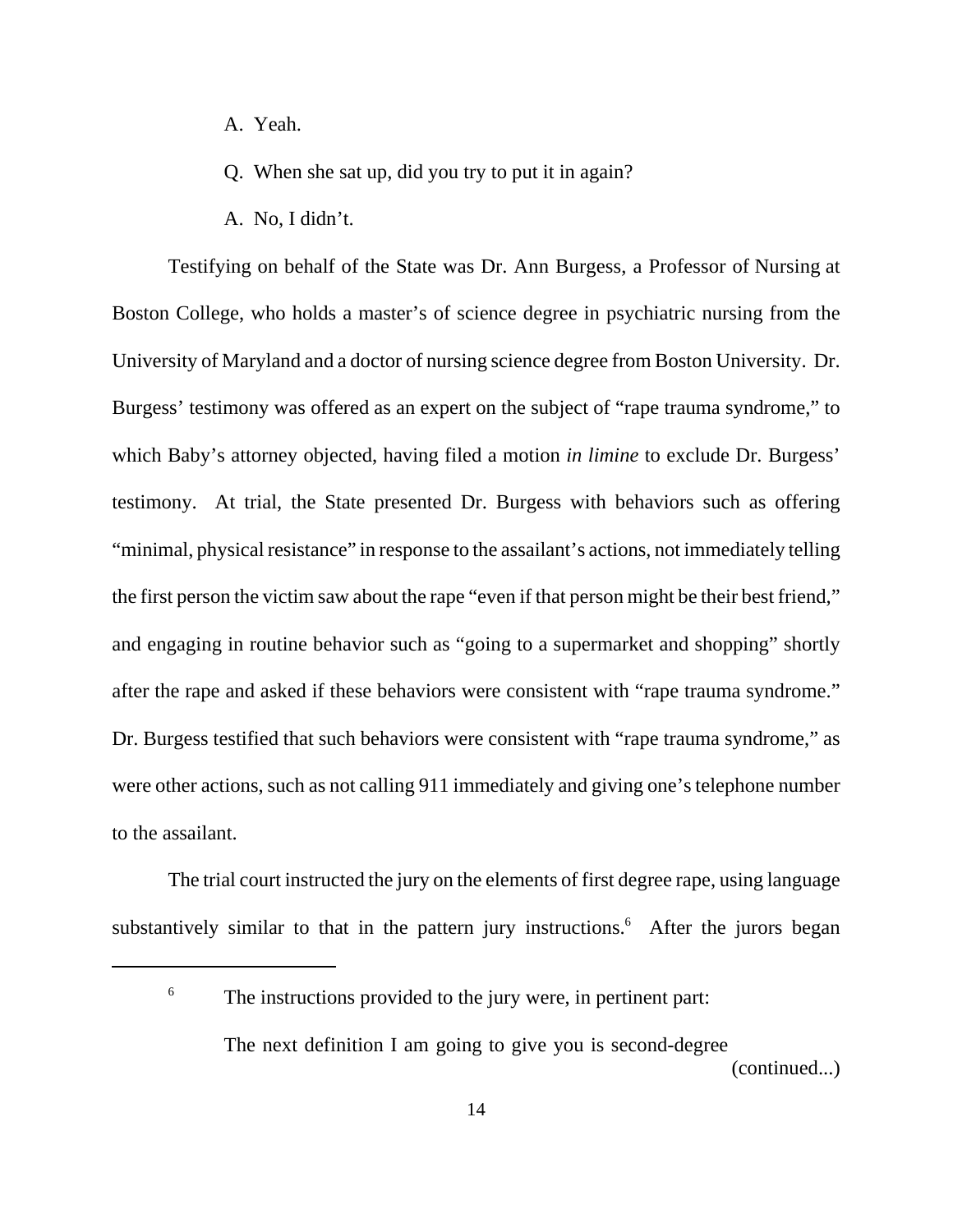$6$ (...continued)

rape, and I believe, if you look at the verdict sheet, he is not actually charged with second-degree rape, but the charge relates to first-degree rape. But in order to understand what firstdegree rape is, you start with second-degree rape. I just wanted you to know why you are getting that definition even though that is technically not one of the charges.

All right. Rape is unlawful vaginal intercourse with a female by force or threat of force and without her consent. In order to convict the defendant of second-degree rape, the State must prove that the defendant had vaginal intercourse with [J.L.], that the act was committed by force or threat of force, and that the act was committed without the consent of [J.L.].

Vaginal intercourse means the penetration of the penis into the vagina. The slightest penetration is sufficient. An emission of semen is not required. The amount of force necessary depends upon the circumstances. No particular amount of force is required, but it must be sufficient to overcome the resistance of the victim. You must be satisfied that the victim either resisted and that this resistance was overcome by force or threat of force or that the victim was prevented from resisting by force or threat of force. She must have resisted to the extent of her ability at the time unless her resistance or will to resist was overcome by force or fear that was reasonable under the circumstances.

Finally, consent means actually agreeing to the act of intercourse rather than merely submitting as a result of force or threat of force.

The actual charge is first-degree rape, and in order to convict the defendant, the State must prove all of the elements of forcible, second-degree rape, which I have just gone through with you, and must also prove that the defendant committed the offense aided and abetted by one or more additional persons. A person aids and abets the commission of a crime when he knowingly and intentionally associates with the criminal venture with the

(continued...)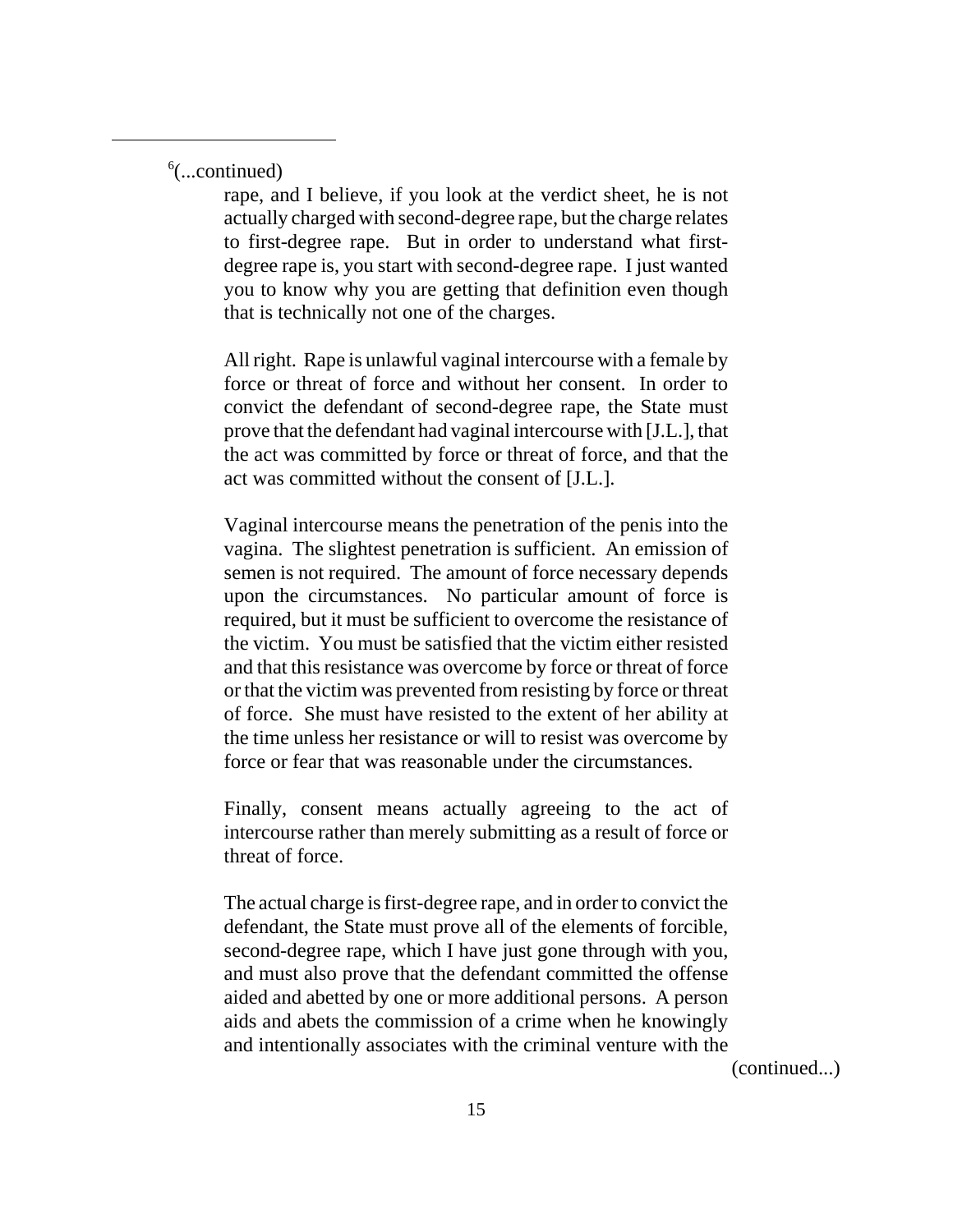deliberation, they initially submitted two notes which related to the duration of their discussion. A short time later, the jury submitted a third note which was read into the record: "If a female consents to sex initially and, during the course of the sex act to which she consented, for whatever reason, she changes her mind and the man continues until climax, does the result constitute rape?" Baby's attorney argued that the court should respond to the note in the negative:

> [BABY'S COUNSEL]: . . . To me, the clear answer, the unequivocal answer to this questions is no. Why? Because they ask, "If a female consents to sex initially and, during the course of the sex act to which she consented–" That means that the woman consented to the penetration. She consented to the penis going into her vagina.

> The State argued that any slight intrusion into the vagina is rape. Here, this woman in the note consented to sex and allowed a penis to go into her vagina. This is during the sex act. During the sex act, the man ejaculates, but the penis is inside of her when you read the note. To me, the clear answer to this question is no because she consented to the male penetration. It is in her by consent.

> THE COURT: Let me say this. That is what you are assuming this note means, but I don't know that that is what it means. That is the problem.

[BABY'S COUNSEL]: Well, it says –

[ASSISTANT STATE'S ATTORNEY]: No.

[BABY'S COUNSEL]: – she consents to sex initially –

 $6$ (...continued)

intent to help commit the crime and seeks, by some act, to make the crime succeed.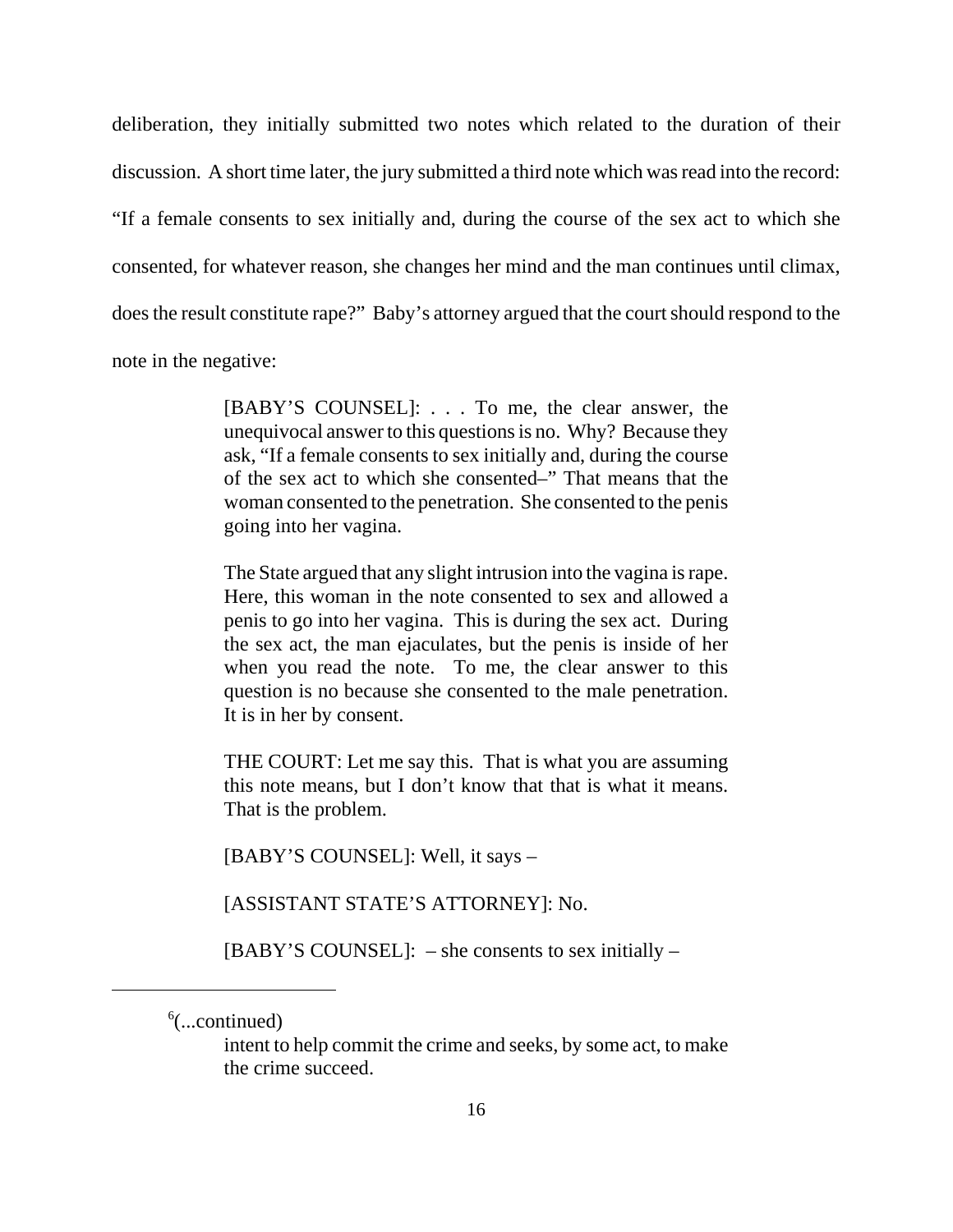THE COURT: What does that mean?

[BABY'S COUNSEL]: – and during the course of the sex act, she changes her mind, which means she is having sex –

THE COURT: That is what you think it means, but I don't know that that is what it means  $-$ 

[ASSISTANT STATE'S ATTORNEY]: Right.

THE COURT: – that is the problem. I am going to have to, I think, respond that I am unable to answer their question as posed and that they should reread the instructions as to –

[ASSISTANT STATE'S ATTORNEY]: The elements, read the instructions.

THE COURT:  $-$  as to the element of each offense.

[ASSISTANT STATE'S ATTORNEY]: Well, and "consent," Your Honor, is specifically defined in that instruction. It means actually agreeing rather than merely submitting.

THE COURT: To an extent, it is almost like it is a factual question that they want us to answer for them. It is really a factual question as opposed to a legal question, it seems to me.

All right. How is this: "I am unable to answer this question as posed. Please reread the instructions as to each element and apply the law to the facts as you find them"?

[BABY'S COUNSEL]: Judge, it seems to me the note indicates that the female in the note consented to penetration.

THE COURT: I hear you, but I don't think that is an absolute. I don't think you can necessarily know what they mean by that note. That is the problem. They have to decide the facts, apply the law to the facts.

The following morning, the jury submitted another note which read, "If at any time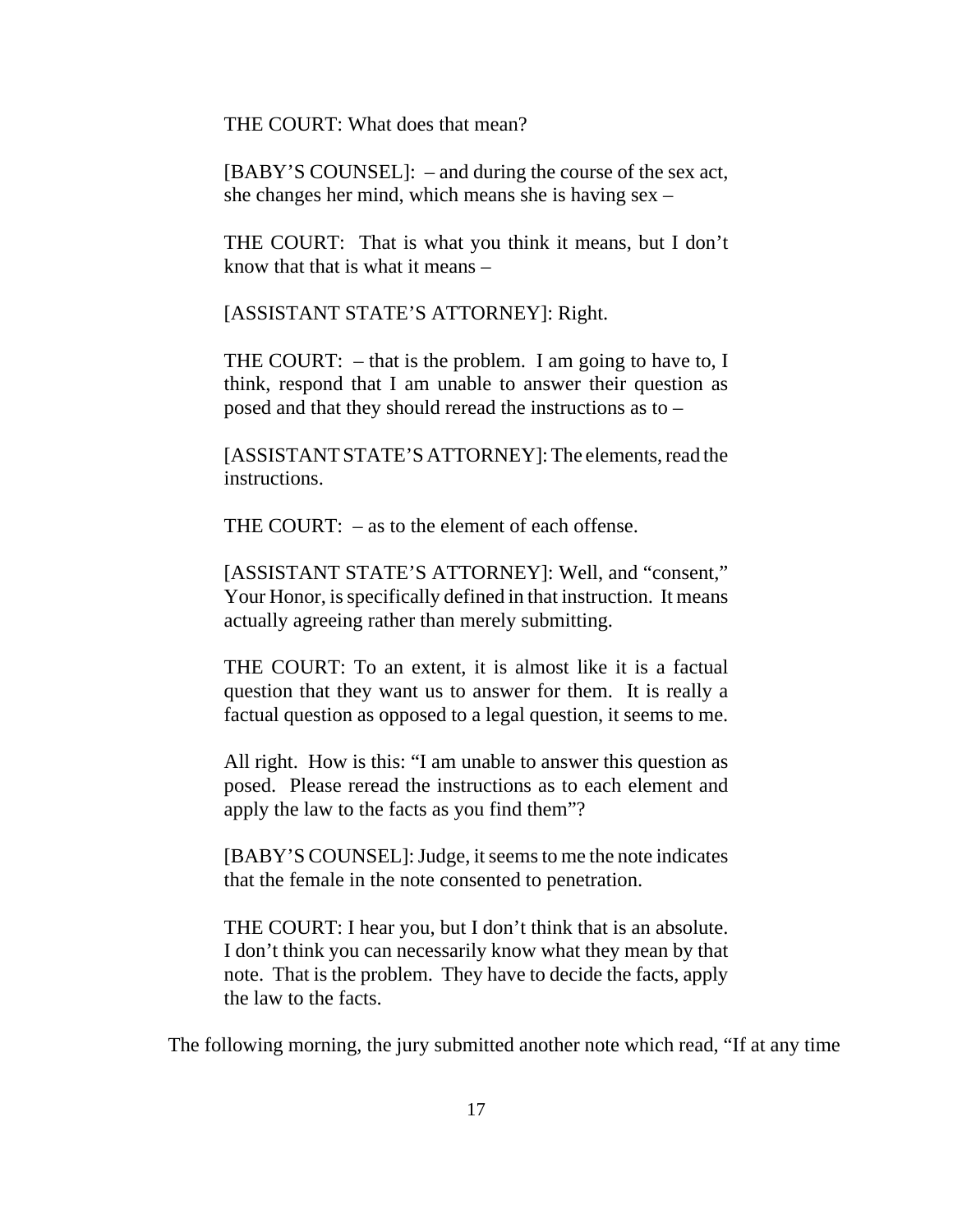the woman says stop is that rape?" Baby's counsel requested that the court provide the jury with "the exact answer that you gave to the note last night." The court replied, "Right. This is the same question in simpler form or at least a variation of the same question." The court then instructed the jury, "This is a question that you as a jury must decide. I have given the legal definition of rape which includes the definition of consent."

On December 21, 2004, the jury found Baby guilty "[a]s to Count I, First Degree Rape (Being aided and abetted by [Mike] in the act of vaginal penetration)," guilty "[a]s to Count II, First Degree Sexual Assault (Aiding and abetting [Mike] in the act of anal penetration),"guilty "[a]s to Count V, Third Degree Sexual Offense (touched vagina)," and guilty "[a]s to Count VI, Third Degree Sexual Offense (touched breast)." The jury found Baby not guilty of one count of first degree rape, of one count of attempted first degree sexual offense, and of one count of conspiracy to commit first degree rape. On February 17, 2005, Baby was sentenced to fifteen years imprisonment, with all but five years suspended, and five years probation upon release.7

Baby noted an appeal to the Court of Special Appeals. He argued that the circuit court erred in refusing his request to instruct the jury that it should return a verdict of not

<sup>&</sup>lt;sup>7</sup> Baby was sentenced to fifteen years on Count I (rape in the first degree), with all but five years suspended; fifteen years on Count II (sexual offense in the first degree), with all but five years suspended, to run concurrent to the sentence on Count I; ten years on Count V (sexual offense in the third degree), with all but five years suspended, to run concurrent to sentences on Counts I and II; and ten years on Count VI (sexual offense in the third degree), with all but five years suspended, to run concurrent to sentences on Counts I, II, and V.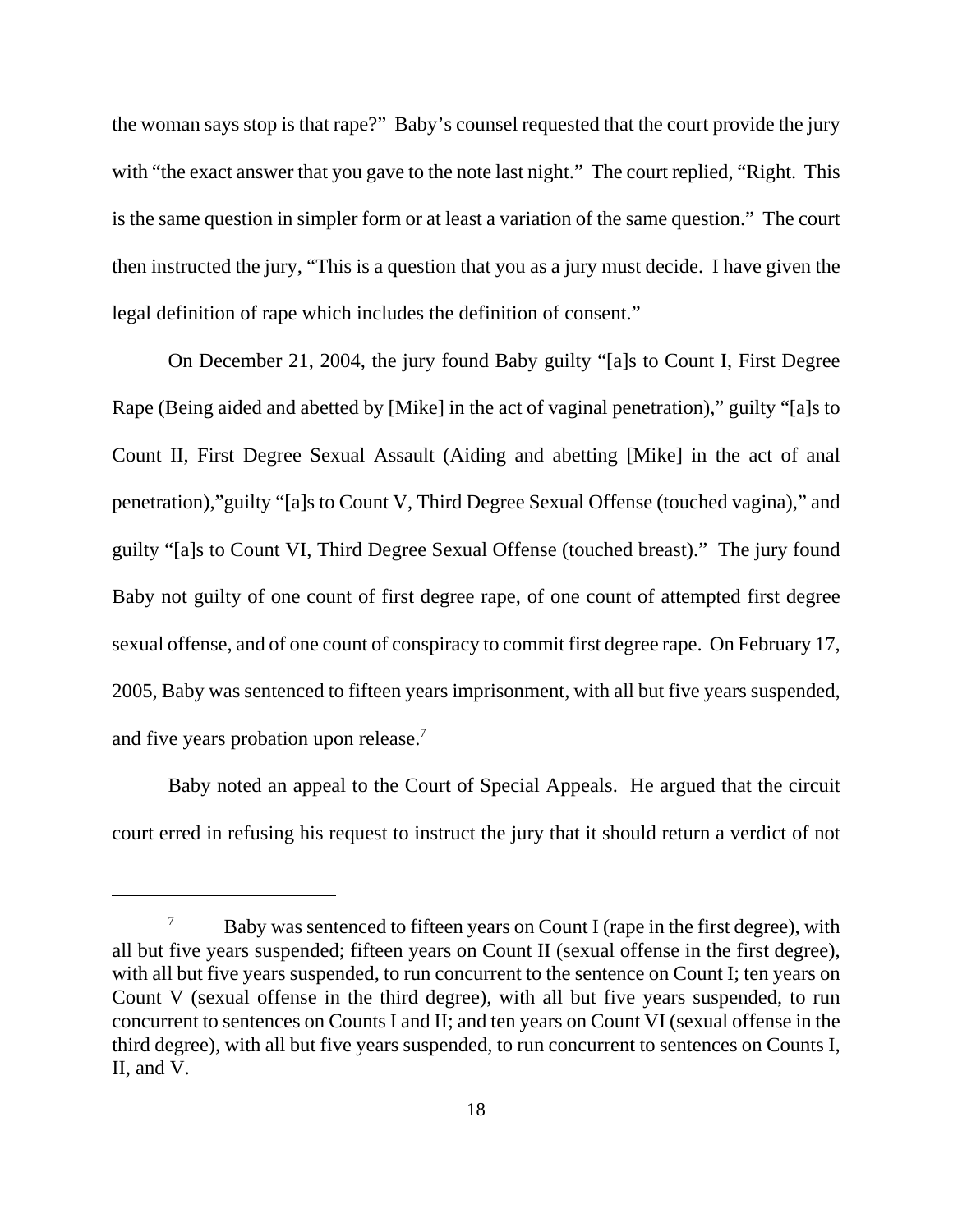guilty of rape if it was persuaded that the complaining witness consented to sexual intercourse, but withdrew her consent after penetration; that the circuit court erred by denying Baby's request to remove a juror who indicated that he had read a newspaper article about the case; and that the circuit court erred in denying Baby's motion *in limine* to exclude Dr. Burgess' testimony concerning "rape trauma syndrome." In a reported opinion, the Court of Special Appeals reversed Baby's convictions, holding that the trial court erred in refusing to answer the questions submitted to the jury regarding whether a sex act initially consented to by the complaining witness can constitute rape if she withdraws consent after penetration has occurred. The intermediate appellate court also held, based upon its interpretation of the English common law that informed the statutory definition of rape, and consistent with language in *Battle v. State*, 287 Md. 675, 684, 414 A.2d 1266, 1270 (1980),<sup>8</sup> that if a woman "consents [to sexual intercourse] prior to penetration and withdraws the consent following penetration, there is no rape." *Baby v. State*, 172 Md. App. 588, 617, 916 A.2d 410, 427 (2007). Additionally, the Court of Special Appeals decided that the trial court did not err when it allowed Dr. Burgess to testify as an expert witness on the subject of "rape

<sup>8</sup> In *Battle v. State*, 287 Md. 675, 684, 414 A.2d 1266, 1270 (1980), this Court stated that:

Given the fact that consent must precede penetration, it follows in our view that although a woman may have consented to a sexual encounter, even to intercourse, if that consent is withdrawn prior to the act of penetration, then it cannot be said that she has consented to sexual intercourse. On the other hand, ordinarily if she consents prior to penetration and withdraws the consent following penetration, there is no rape.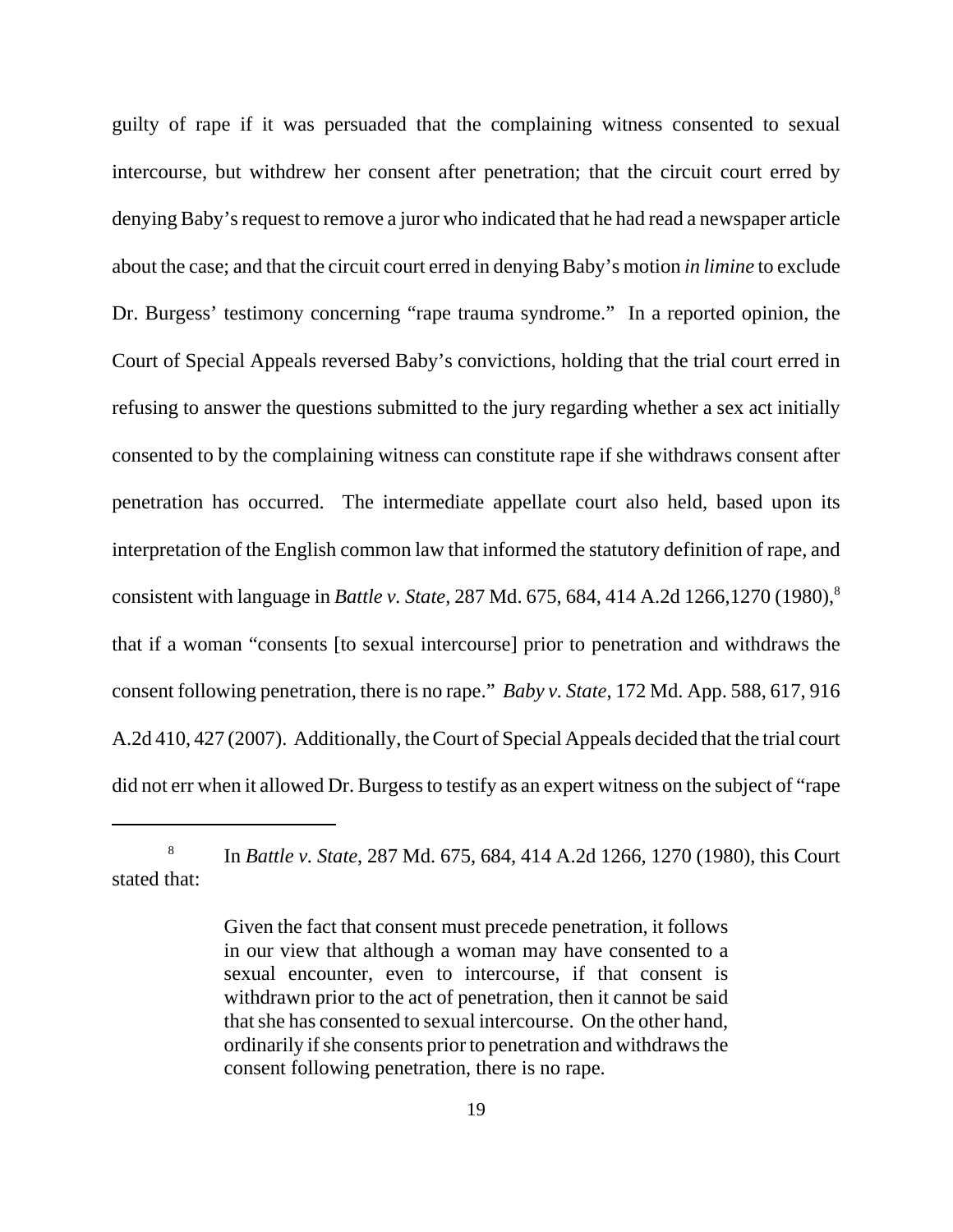trauma syndrome." *Id.* at 632, 916 A.2d at 435-36. The intermediate appellate court also determined that the trial court had properly exercised its discretion in waiting until the jury began deliberations to excuse a juror who had read a newspaper article about the case, but who had not shared what he read with any of the other jurors. *Id.* at 628, 916 A.2d at 433.

Thereafter, the State filed a Petition for Writ of Certiorari, raising the following two

questions for our review:

1. If a woman initially consents to vaginal intercourse, withdraws consent after penetration, and then is forced to continue intercourse against her will, is she a victim of rape?

2. Regardless whether the trial court erred in its answers to the jury's questions, did the Court of Special Appeals err in reversing Baby's convictions for first degree sexual offense and third degree sexual offense, which were unrelated to the subject matter of the jury's questions?<sup>[9]</sup>

Baby filed a Conditional Cross-Petition for Writ of Certiorari, presenting this Court

with the following additional two questions:

1. Did the trial court err by denying Respondent's motion *in limine* to exclude, and his objection to, the testimony of Ann Burgess, who was offered by the State as an expert witness on "rape trauma syndrome" and related matters?

2. Did the trial court err by refusing to remove a juror from the jury at the point when the juror admitted having read a newspaper article about Respondent's case?[10]

<sup>&</sup>lt;sup>9</sup> During the course of oral arguments, the question arose as to whether the victim really ever had consented to vaginal intercourse. This issue is not before us, however.

 $10$  Because we are remanding for a new trial on other grounds, we need not reach (continued...)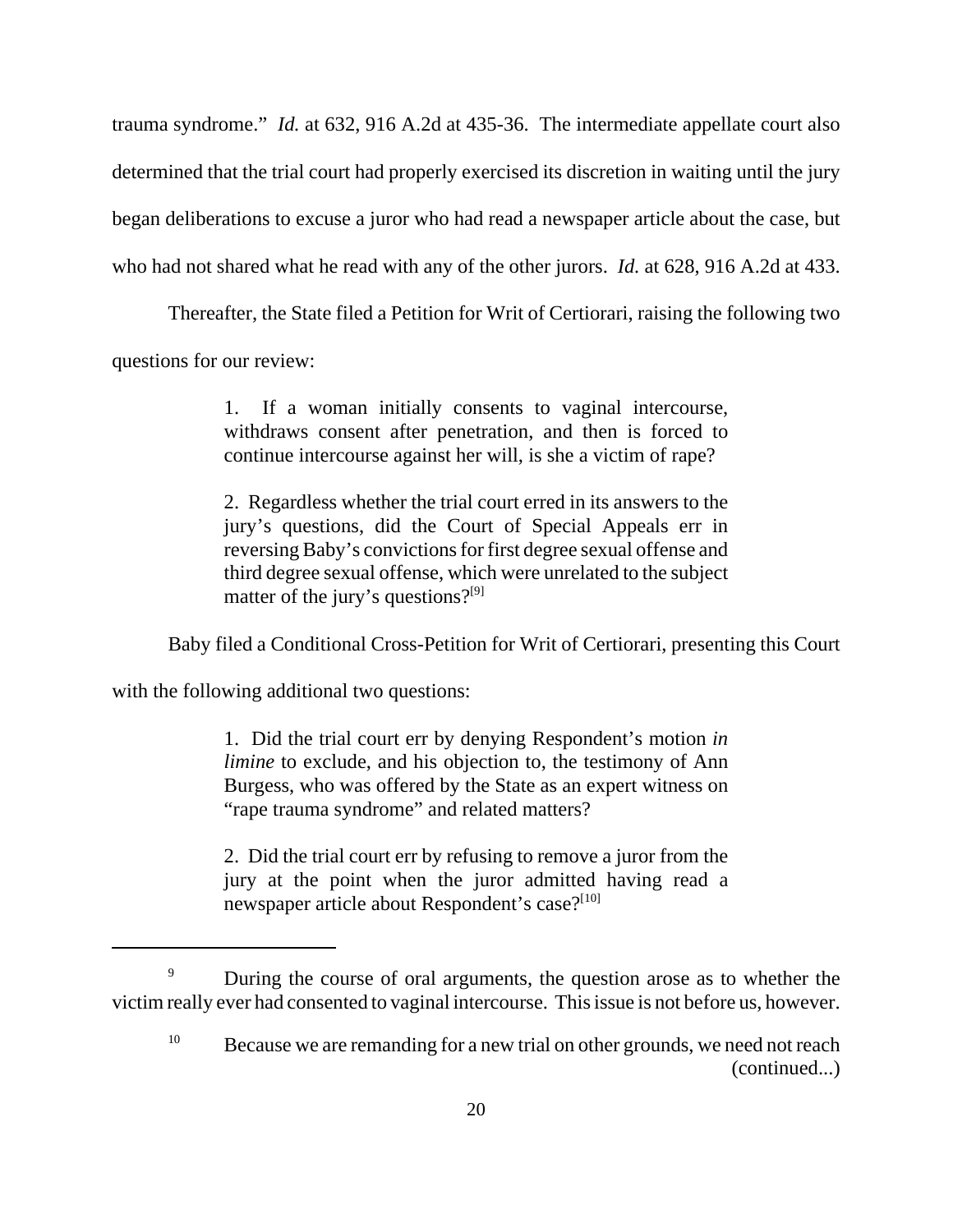We granted the Petition for a Writ of Certiorari, as well as the Conditional Cross-Petition. *State v. Baby*, 399 Md. 33, 922 A.2d 573 (2007).

#### **Discussion**

The State contends that the Court of Special Appeals erred in concluding that the circuit court abused its discretion in refusing to directly address the two jury questions asking whether an individual could be guilty of rape if the complaining witness initially consented to intercourse, but withdrew her consent after penetration. The State primarily argues that this Court's decision in *Battle*, 287 Md. at 675, 414 A.2d at 1266, should not have been relied upon by the Court of Special Appeals to draw its conclusion that postpenetration withdrawal of consent, coupled with continuation of intercourse through force or threat of force, is not sufficient to constitute the elements required for a finding of rape. The State contends that the relevant language in *Battle*, that "[o]n the other hand, ordinarily if [a woman] consents prior to penetration and withdraws the consent following penetration, there is no rape" was dicta and therefore should not have been granted precedential value. Alternatively, the State argues that if we hold that the language in *Battle* is not dicta, or otherwise determine that the common law continues to define Maryland's modern rape law, and likewise find that the common law of rape does not criminalize continuation of sexual intercourse through force or threat of force after the victim has withdrawn her consent, then that aspect of the common law should be rejected as it is based on an obsolete view of the

 $10$ (...continued) this issue and decline to do so.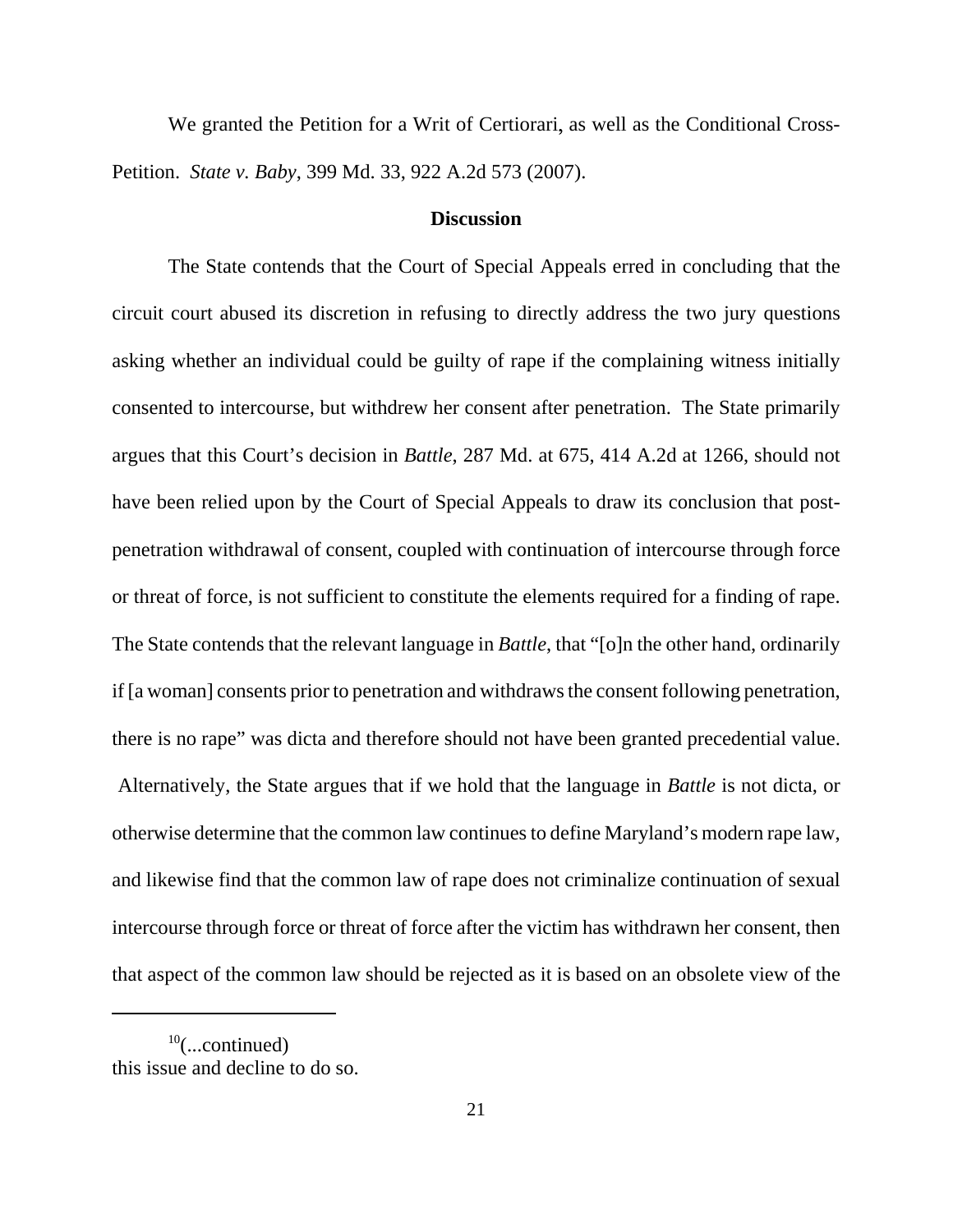crime of rape, is inconsistent with existing Maryland law, and has been rejected by a majority of States that have considered the issue. The State additionally argues that the instructions provided by the court and used by the jurors accurately reflected Maryland law. The State also argues that, regardless of whether the trial court committed error in its answers to the jury's questions, the Court of Special Appeals was mistaken in reversing Baby's convictions for first degree and third degree sexual offense, as they were unrelated to the subject matter of the jury's questions.

In response to the State's contentions, Baby argues that the language in *Battle* was not dicta and was properly relied upon by the Court of Special Appeals. Baby further contends that the language in *Battle* was consistent with the English and American common law and the common law definitions of the basic elements of rape continue to govern prosecutions for rape. Baby additionally argues that the rule expressed in *Battle* is adequate and does not need to be changed, that the rule proposed by the State would be defective, and that if this Court were to adopt a new rule it should not apply retrospectively to the instant case. Baby also contends that, even if we were to find that a rule on post-penetration different than that articulated in *Battle* was applicable at Baby's trial, the trial court still committed error in its reference to the pattern instructions, which was not an adequate response to address the jury's confusion about the significance of post-penetration withdrawal of consent. Baby responds to the State's contention that the Court of Special Appeals should not have reversed the charges for first and third degree sexual offense by arguing that the intermediate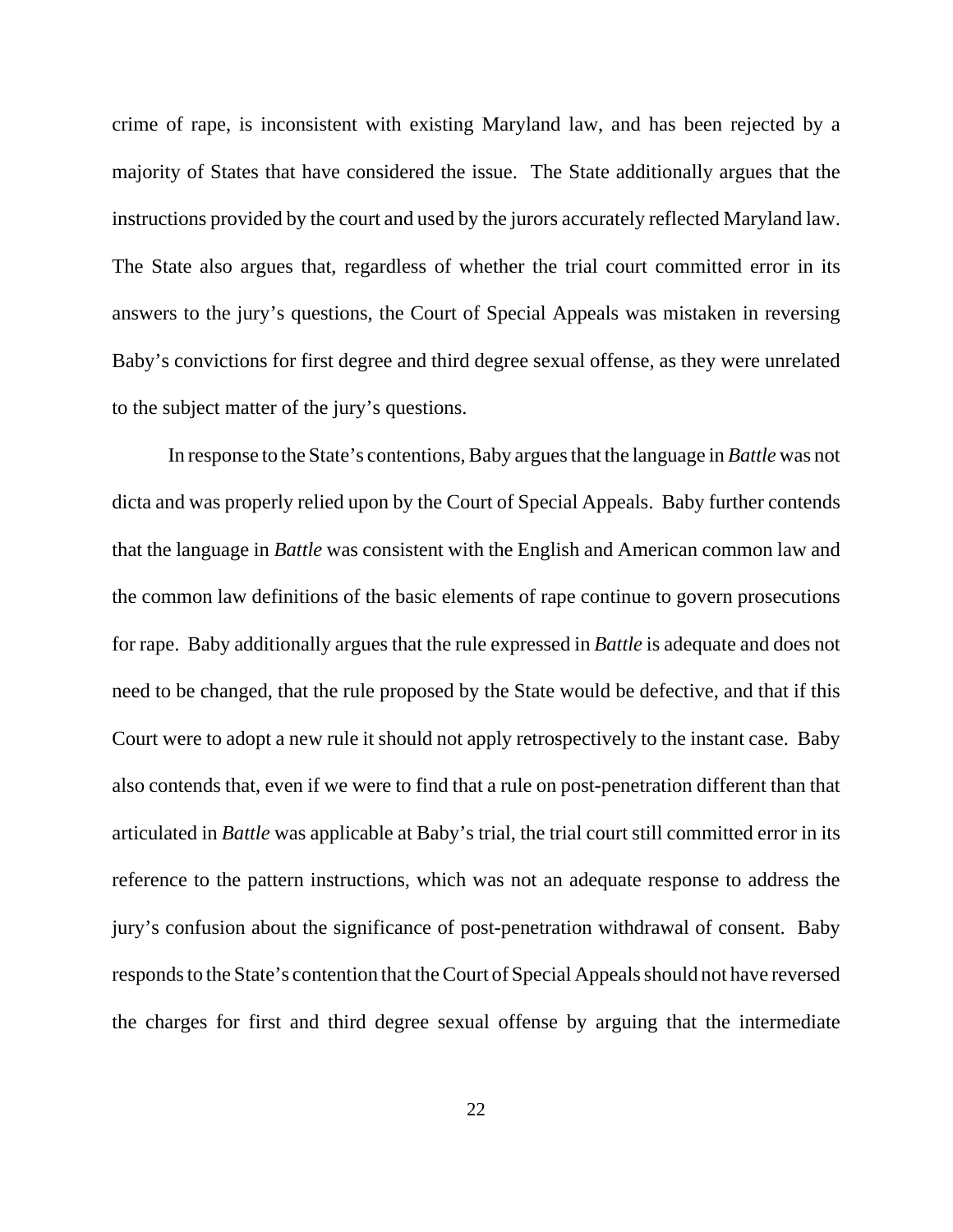appellate court could not have found beyond a reasonable doubt that the trial court's error in no way influenced the jury's verdicts. Baby additionally argues that the Court of Special Appeals correctly suggested that the jury could have been seeking clarification about the withdrawal of consent on all the counts for which it later convicted Baby.

Baby contends in his cross-petition that the circuit court erred in admitting the testimony of Dr. Burgess as an expert on "rape trauma syndrome." Baby argues that the reliability of rape trauma evidence has not been established and that the trial court should have conducted a hearing to determine whether the testimony met the *Frye-Reed* test for general acceptance in the scientific community. Baby additionally argues that Dr. Burgess failed to clearly define the nature and limits of "rape trauma syndrome," that she did not have an adequate basis for her opinions, and that she improperly rendered an opinion that J.L. had been raped. Lastly, Baby argues that the trial court erred in allowing the use of the term "rape trauma syndrome" as the phrase is prejudicial because it implies that the symptoms could only have been produced by rape.

In response to Baby's contentions, the State argues that the trial court properly exercised its discretion in allowing Dr. Burgess' testimony to show lack of consent and explain behavior that might appear inconsistent with being a victim of rape. The State contends that Dr. Burgess was highly qualified to testify as an expert witness on both "rape trauma syndrome" and post-traumatic stress disorder ("PTSD"). The State additionally argues that Dr. Burgess did not express any opinion about J.L., that the testimony was not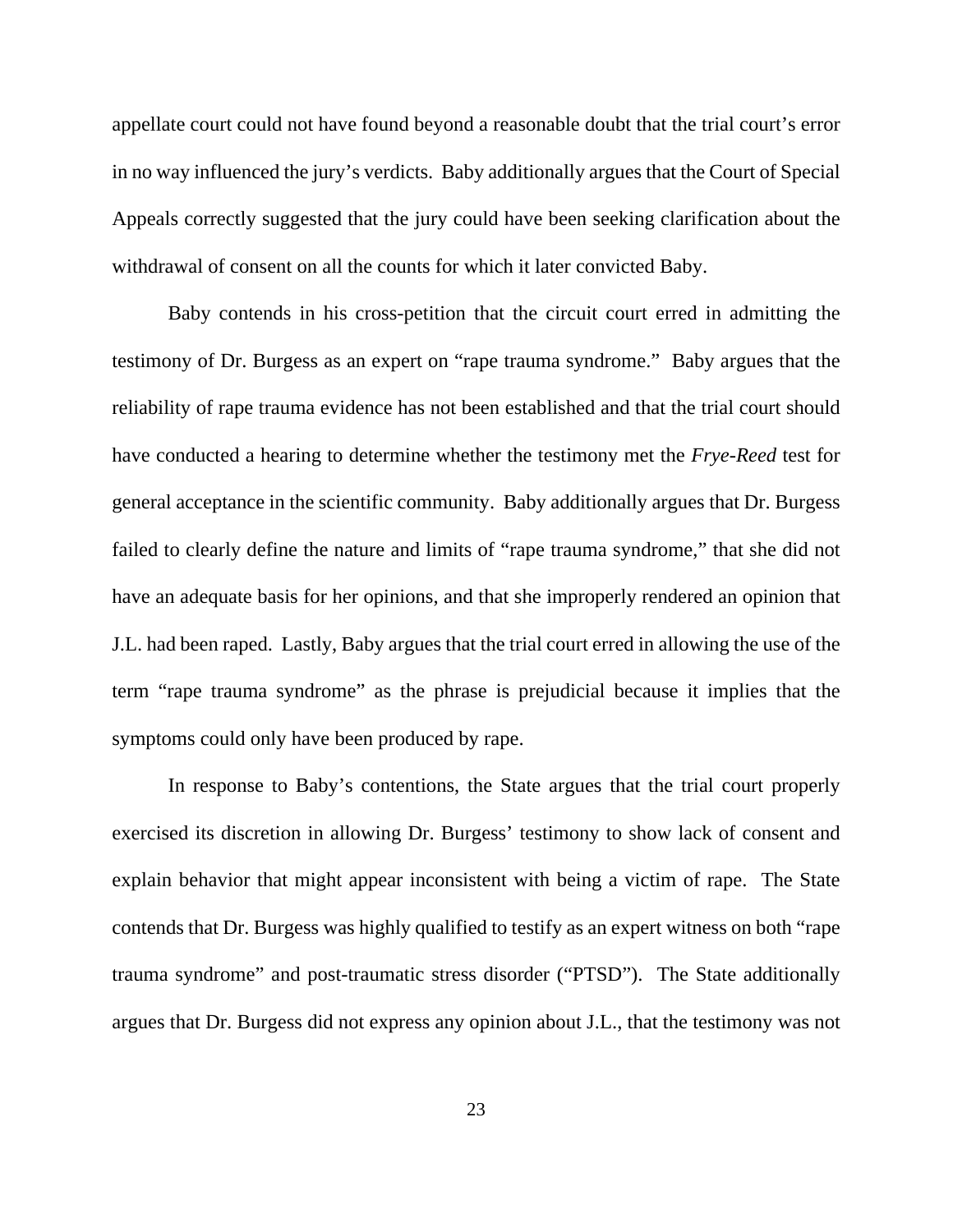admitted to prove that a rape occurred, and that Dr. Burgess' testimony about "rape trauma syndrome" and PTSD removed the prejudicial effect of the former term. The State also contends that Baby's argument that "rape trauma syndrome" is not accepted as valid by the scientific community was not preserved as it was not previously raised in his motion *in limine* or objections at trial, nor in his briefs before the Court of Special Appeals or Cross-Petition for Writ of Certiorari before this Court. The State additionally argues that this Court has recognized the evidentiary value of "rape trauma syndrome," citing to our language in *Hutton v. State*, 339 Md. 480, 504, 663 A.2d 1289, 1301 (1995) that "[e]xpert testimony describing PTSD or rape trauma syndrome may be admissible, however, when . . . offered, for example, to show lack of consent or to explain behavior that might be viewed as inconsistent with the happening of the event."

Because of a divergence of views regarding the issues presented in this case, we clarify our holdings as follows. In Part I, we conclude that the crime of first degree rape includes post-penetration vaginal intercourse accomplished through force or threat of force and without the consent of the victim, even if the victim consented to the initial penetration, such that our pronouncement in *Battle* was dicta. Thus, we hold that Baby's rape conviction should be reversed because the trial court erred by failing to more specifically instruct the jury on post-penetration withdrawal of consent by referring the jury to previously provided instructions on the elements of first degree rape, without further clarification. In Part II, we hold that Baby's convictions for first degree and third degree sexual offense, based on his conduct as principal in the second degree to the criminal, sexual conduct of his friend, Mike,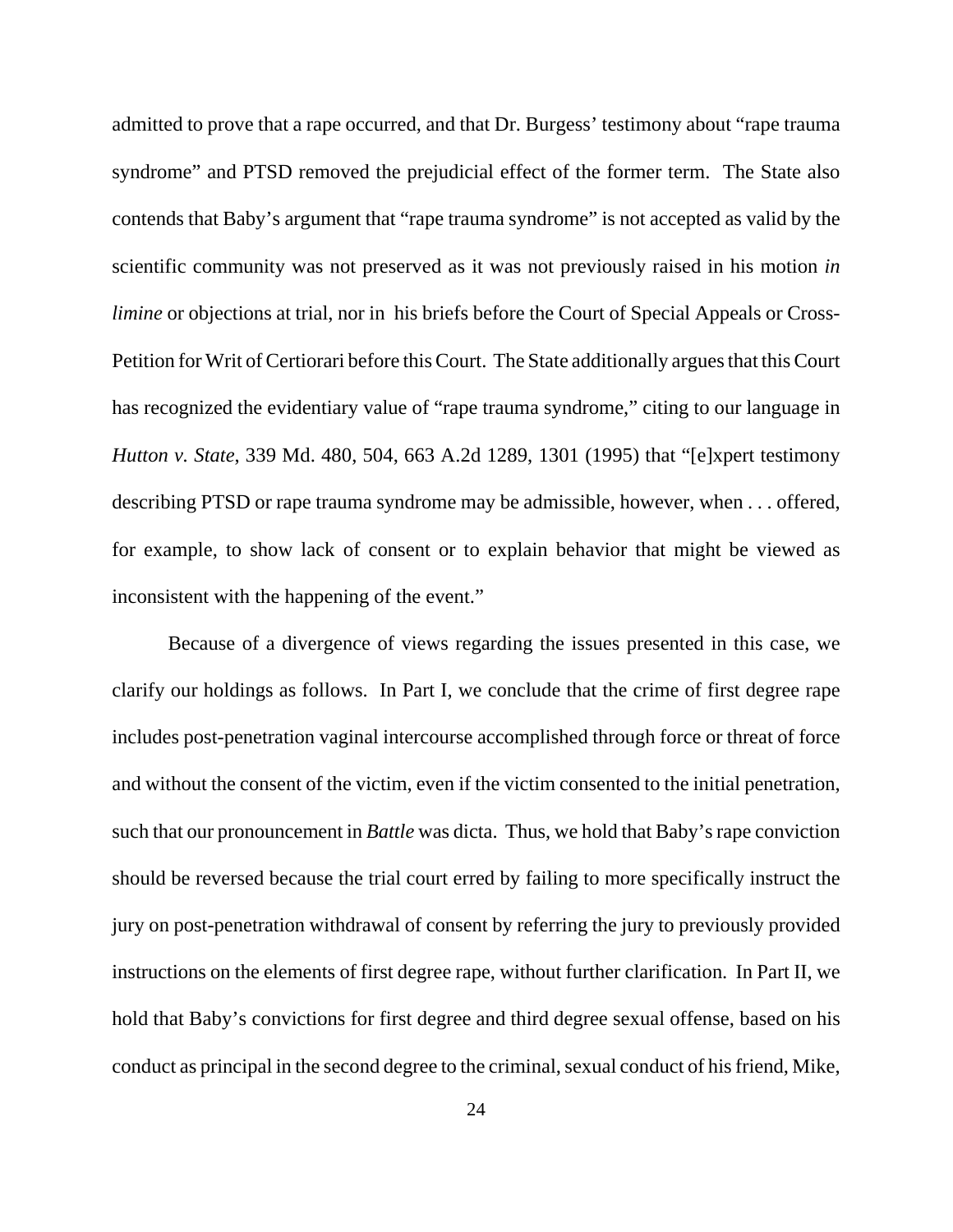should be reversed.

Additionally, for guidance at the new trial, we suggest that "rape trauma syndrome" evidence should first be subjected to *Frye-Reed* analysis, were an appropriate objection interposed.

### **I. The Rape Conviction and the Jury Instruction**

 In this case, the Court of Special Appeals held that if a woman "consents [to sexual intercourse] prior to penetration and withdraws the consent following penetration, there is no rape." *Baby*, 172 Md. App. at 617, 916 A.2d at 427. In so concluding, the intermediate appellate court relied on what it characterized as a holding in *Battle*, 287 Md. at 675, 414 A.2d at 1266, and determined that it was a correct statement of the common law of rape.

 In *Battle*, the victim met John Battle when she parked her car at a service station near the Pimlico Race Track. When she returned to her car after visiting the Track, she discovered that Battle, who was in charge of parking, had washed her car. Upon learning that she did not have any money to pay him, Battle suggested that she "drive [him] past home" and told her where he lived. *Id.* at 677, 414 A.2d at 1267 (alteration in original). She informed him that she did not have enough gas to do so, and he provided her with a couple of dollars with which to purchase fuel. She testified that on the way to his home they discussed a radio that he wanted to sell, and she accepted his invitation to examine the radio and determine if she wanted to purchase it.

Upon reaching his home, she accompanied Battle upstairs to his room to look at the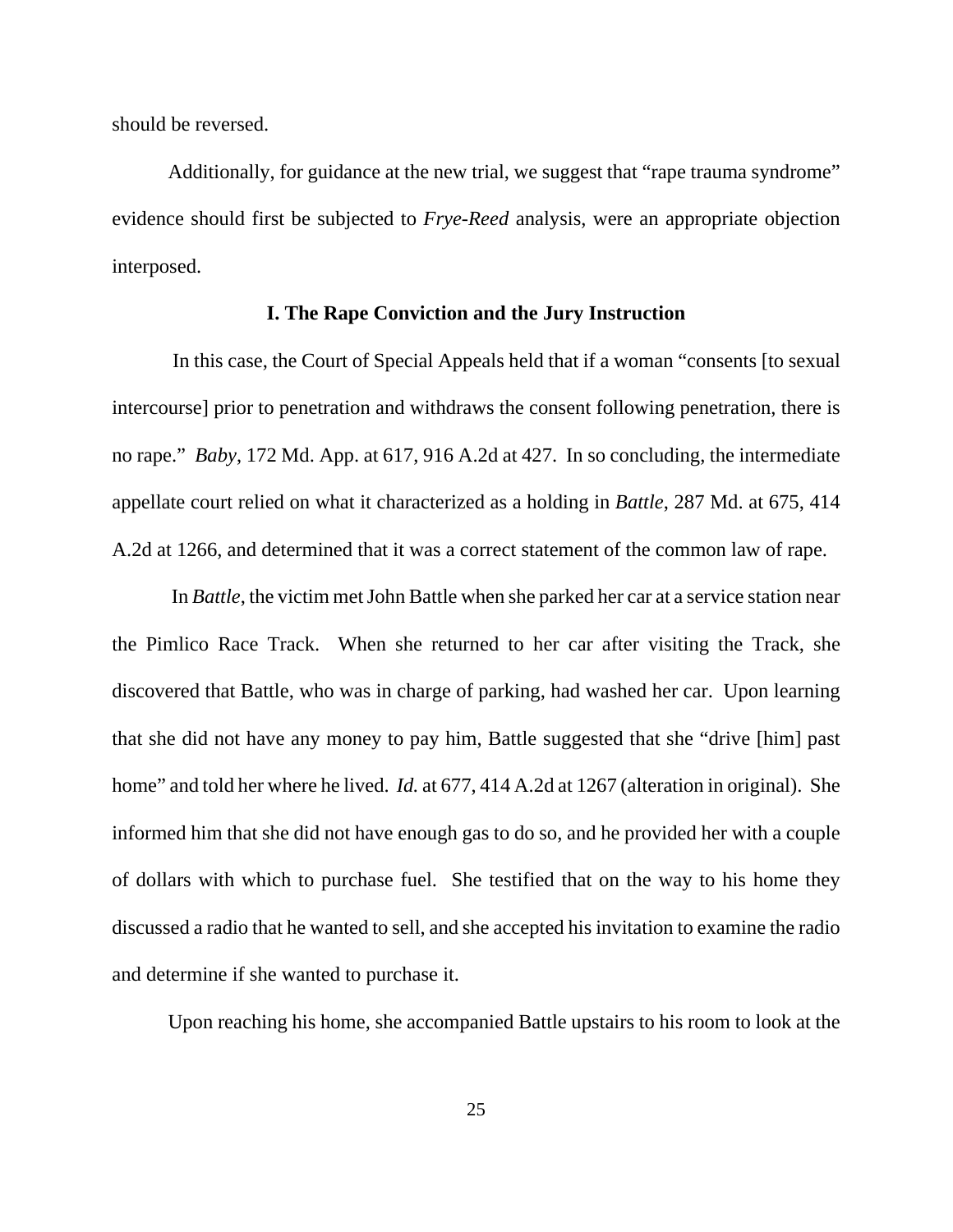radio. She testified that once they were upstairs he struck her and ordered her to remove her clothing. She responded "You got to be kidding," but he pulled a screwdriver from his pocket and put it against her head and again ordered her take off her clothes. *Id.* She testified that "he said he would kill me because he killed one time and he said he would kill again." *Id.* In fear for her safety, she took off her clothes, got in bed with him, and had vaginal intercourse.

While she and Battle were having intercourse, a persistent knocking was heard at the downstairs door. The victim testified that when Battle went to answer the door, she went to a room across the hall from his bedroom and attempted to summon help. She stated that "I was getting ready to get out of the window on the roof and he came in and caught me and pulled me back in and hit me." *Id.* at 678, 414 A.2d at 1267. Battle then dragged her back into bed and disrobed himself and her. There was again the sound of someone at the door; when Battle answered the door, the victim was able to attract the attention of some nearby children who summoned the police to rescue her.

Conversely, Battle testified that the victim asked him to have sexual intercourse with her. He said that he found her disrobed in his bedroom but denied that any sexual contact occurred.

After a period of deliberation, the jury addressed a written question to the trial judge, asking: "When a possible sexual consensual relationship becomes non-consensual for some reason, during the course of the action – can the act then be considered rape?" *Id.* at 678,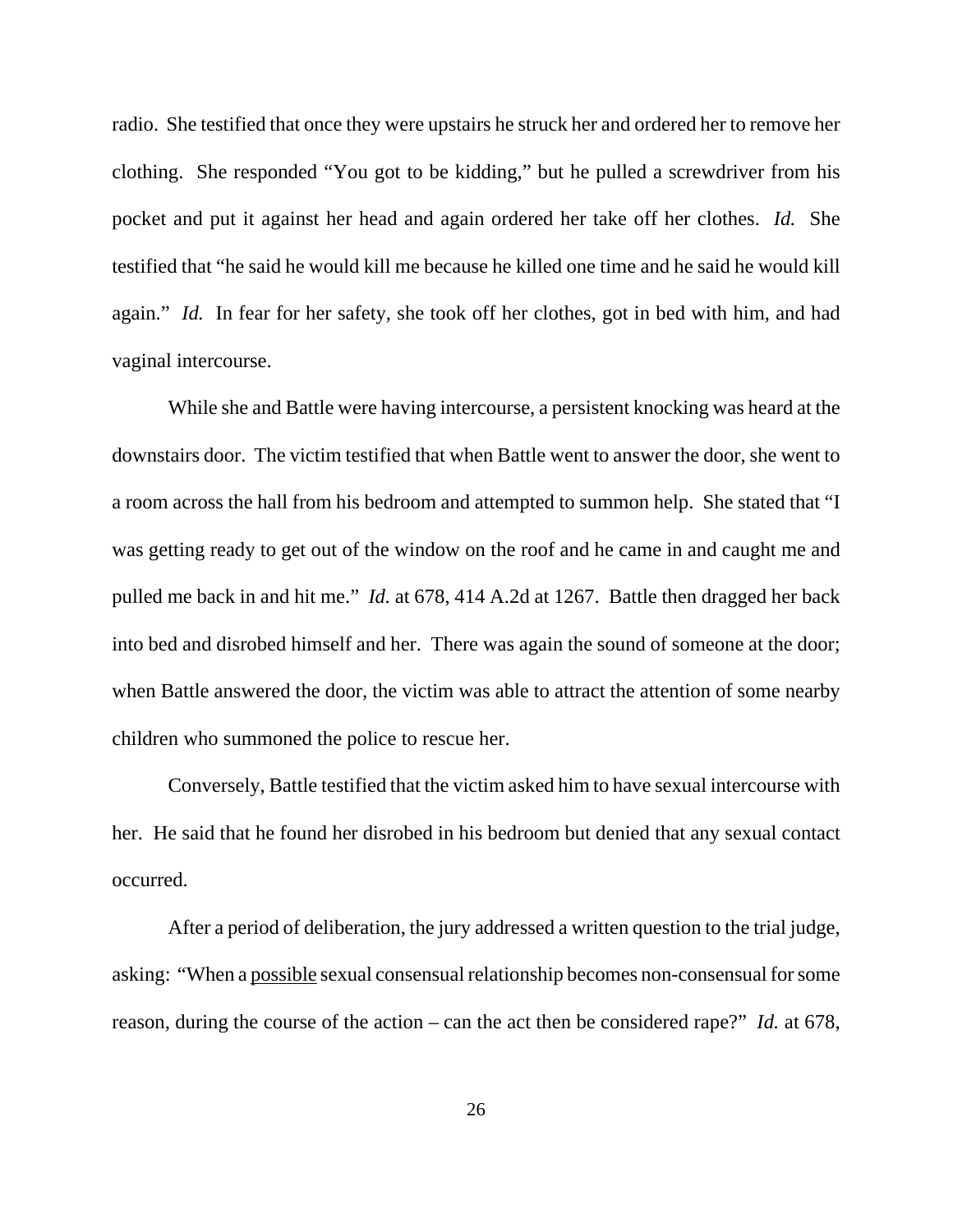414 A.2d at 1268 (emphasis in original). Because the trial judge was not certain that she understood the question, she inquired of the jury whether the question asked was "where the original act of sex is by consent whether is it then possible the circumstances could change because of the victim's lack of consent after the original situation began as a consensual one," and the jury replied that that was what was meant. *Id.* The trial judge then told them, "I will answer your question by saying, 'Yes, that it is possible for a situation to start out as consensual and then become a non-consensual one in the course of the event,'" *id.*, and continued with language taken from *Hazel v. State*, 221 Md. 464, 469, 157 A.2d 922, 925 (1960), in which this Court stated:

> With respect to the presence or absence of the element of consent, it is true, of course, that however reluctantly given, consent to the act at any time prior to penetration deprives the subsequent intercourse of its criminal character. There is, however, a wide difference between consent and submission to the act. Consent may involve submission, but submission does not necessarily imply consent. Furthermore, submission to a compelling force, or as a result of being put in fear, is not consent.

The trial judge then added, "It is not altogether clear as to what degree of resistance is necessary to establish the absence of consent; that is a question that you . . . would have to determine on the basis of the evidence that you have heard during the course of trial." *Battle*, 287 Md. at 679, 414 A.2d at 1268. She also provided additional instructions related to fear and resistance.

When counsel were asked whether they had any objection to the court's instructions,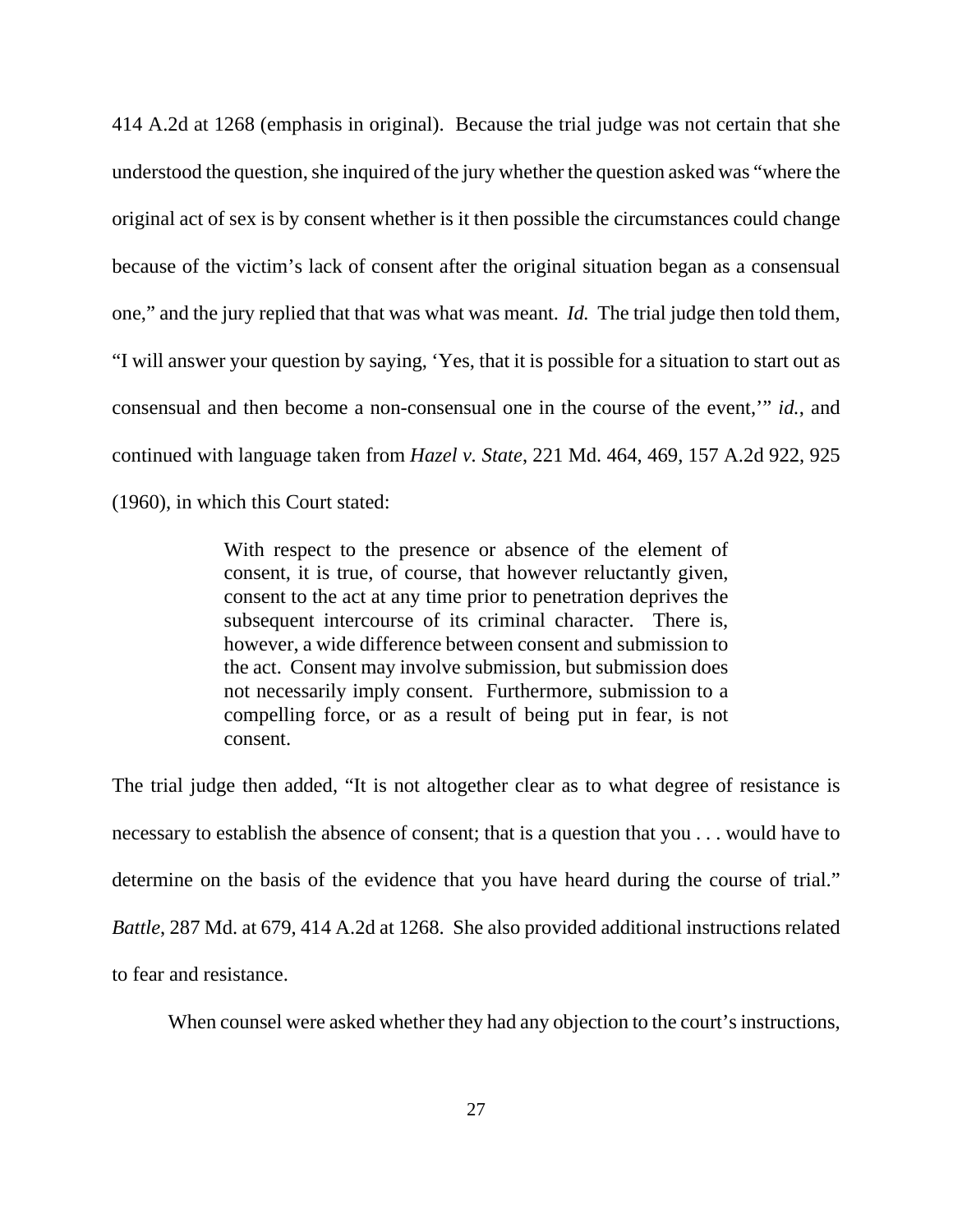defense counsel stated that he thought that in the jury's question, "during the course of the action" referred specifically to intercourse and that once intercourse has commenced one cannot withdraw consent "and start screaming rape." *Id.* at 679-80, 414 A.2d at 1268. The State suggested that the term also could have referred to the "whole chain of events, from the time the victim got to the parking lot" or to a time after the parties "got in the bedroom or maybe after they had sex." *Id.* at 680, 414 A.2d at 1268.

In determining whether the trial court correctly responded to the jury's instruction, this Court began by stating that Maryland's statutory definition of rape<sup>11</sup> was an outgrowth of the common law definition of rape interpreted in *Hazel*. We then engaged in a review of the history of rape in American common law. From our review, we concluded that "consent subsequent to the act of intercourse will not prevent its being rape." *Battle*, 287 Md. at 681, 414 A.2d at 1269.

We then turned to the question of "the effect of a withdrawal of consent prior to penetration," *id.* at 683, 414 A.2d at 1270, and considered various holdings in cases of our sister States, including those in *Wright v. State*, 23 Tenn. (4 Hum.) 194, 198 (1843) (holding that the lower court's jury instruction that it "is of no difference if the person abused

<sup>&</sup>lt;sup>11</sup> The definition of first degree rape applicable at the time of *Battle* was codified in Maryland Code (1957, 1976 Repl. Vol., 1977 Supp.) Article 27, Section 462, which stated in relevant part:

<sup>(</sup>a) *What constitutes.* — A person is guilty of rape in the first degree if the person engages in vaginal intercourse: (1) With another person by force or threat of force against the will and without the consent of the other person . . . .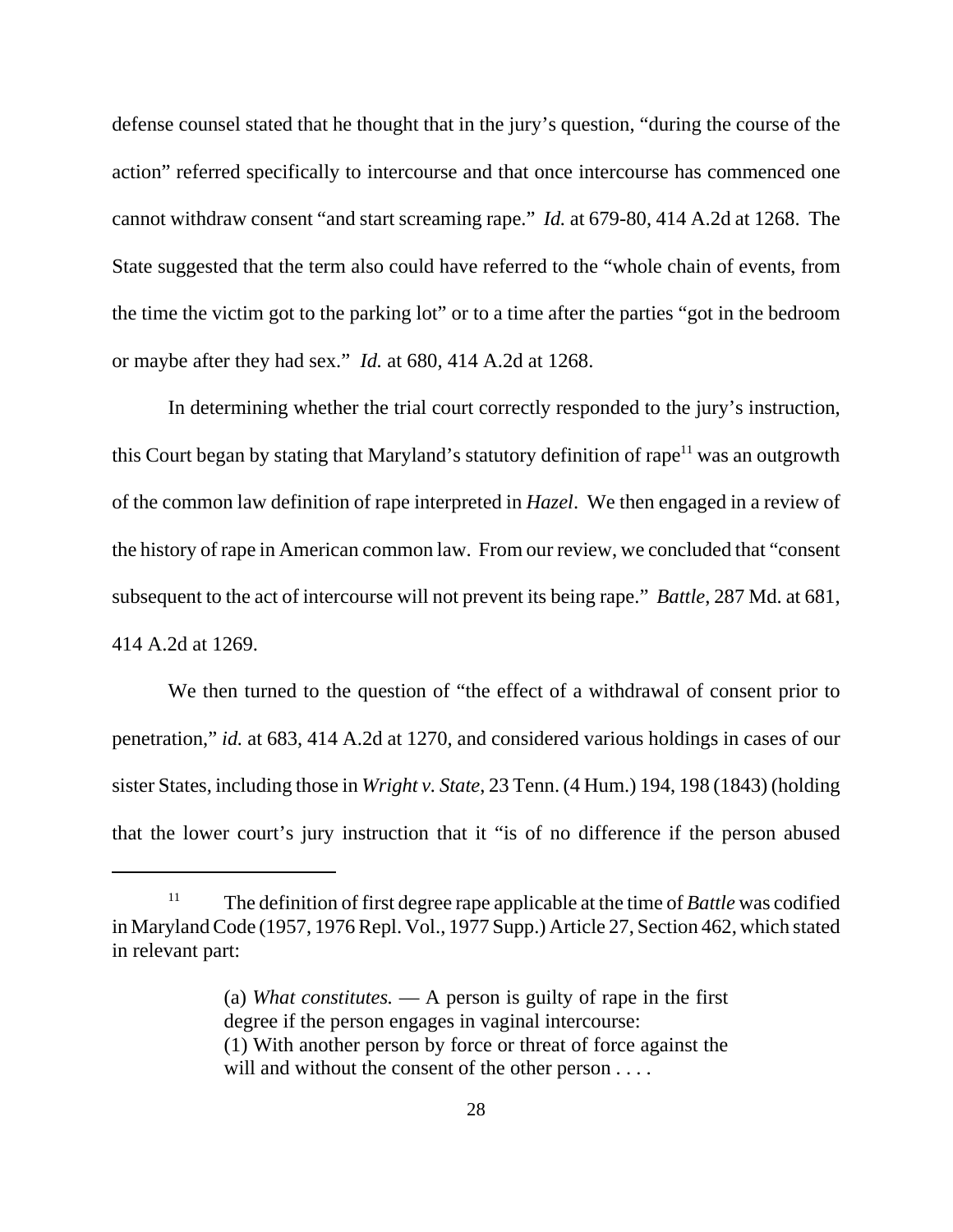consented through fear, or that she was a common prostitute, or that she assented after the fact, or that she was taken first with her own consent, if she were afterwards forced against her will" was "correct in every particular, and fully sustained by authority"); *State v. Auld*, 67 A.2d 175, 180 (N.J.1949) (holding that the trial court did not commit error by not instructing the jury that consent may not be withdrawn during the act of intercourse); and *State v. Allen*, 183 P.2d 458, 460 (Kan. 1947) (holding that rape could still be found when a woman changed her mind about consenting to intercourse and the appellant resorted to force). We concluded that, "[g]iven the fact that consent must precede penetration, it follows in our view that although a woman may have consented to a sexual encounter, even to intercourse, if that consent is withdrawn prior to the act of penetration, then it cannot be said that she has consented to sexual intercourse." *Battle*, 287 Md. at 684, 414 A.2d at 1270. We then continued: "On the other hand, *ordinarily* if she consents prior to penetration and withdraws the consent following penetration, there is no rape." *Id.* (emphasis added).

We held that "the combination of the ambiguous [jury] question, ambiguously clarified by the trial judge, and the answer create sufficient confusion in this case to warrant reversal and a remand for a new trial." *Id.* at 685, A.2d at 1271. Based upon our holding in *Midgett v. State*, 216 Md. 26, 139 A.2d 209 (1958), we concluded that the trial court's response to the jury question was injurious because the absence of clear definitions of the terms "situation" and "event" made it impossible to tell whether the court was discussing pre- or post-penetration withdrawal of consent, rendering the response confusing and not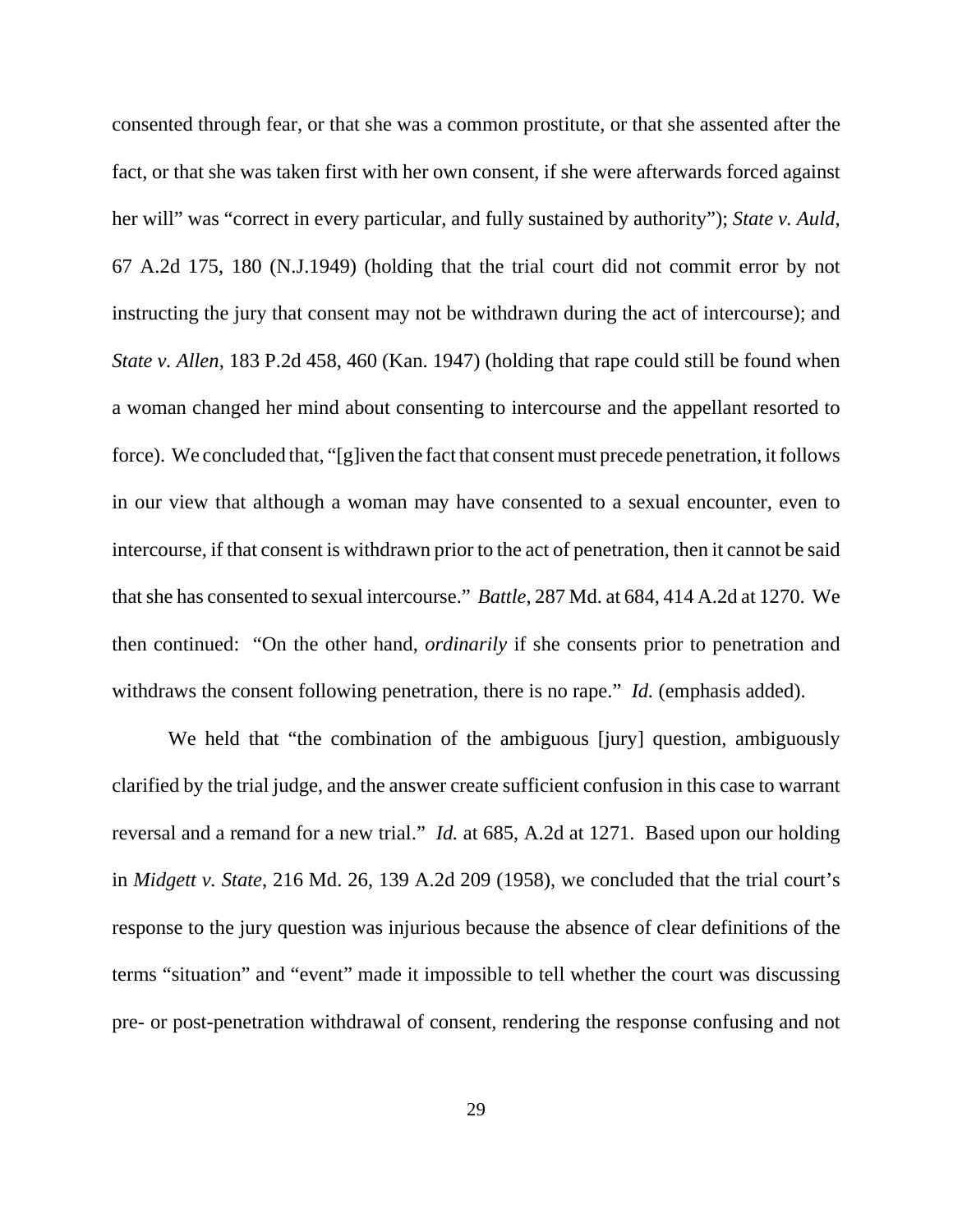instructive. *Battle*, 287 Md. at 684-85, 414 A.2d at 1270-71.

The State urges us to find the language in *Battle* that, "ordinarily, if she consents prior to penetration and withdraws the consent following penetration, there is no rape" to be dicta and thus not precedential on the question of whether the continuation of intercourse with the use of force or threat of force after post-penetration withdrawal of consent constitutes rape. The State also notes that some of our sister States have themselves characterized the *Battle* language as dicta. *See State v. Siering*, 644 A.2d 958, 963 n.8 (Conn. App. Ct.), *cert. denied*, 648 A.2d 158 (Conn. 1994) (noting that the language in *Battle* "is arguably dicta and thus will not be addressed here"); *State v. Robinson*, 496 A.2d 1067, 1070 (Me. 1985) (stating that only one North Carolina case addressed the subject of post-penetration withdrawal of consent, even though *Battle* had been decided by that time). Baby, conversely, argues that the language was in fact part of the holding in *Battle*, a position Baby argues with which the Court of Special Appeals appears to have acquiesced in its statement that, the "in-depth analysis engaged in by the Court of Appeals in *Battle* negates any notion that the pronouncement that prior consent vitiates the criminal character of the post penetration sexual act was inadvertent or mere dicta," *Baby*, 172 Md. App. at 615, 916 A.2d at 425, although the Court of Special Appeals did recognize that "[w]hether the statement at issue in *Battle* is *dicta*, however, is not the relevant question." *Id.* at 616, 916 A.2d at 425-26.

In *Carstairs v. Cochran*, 95 Md. 488, 499, 52 A. 601, 601 (1902), this Court noted that: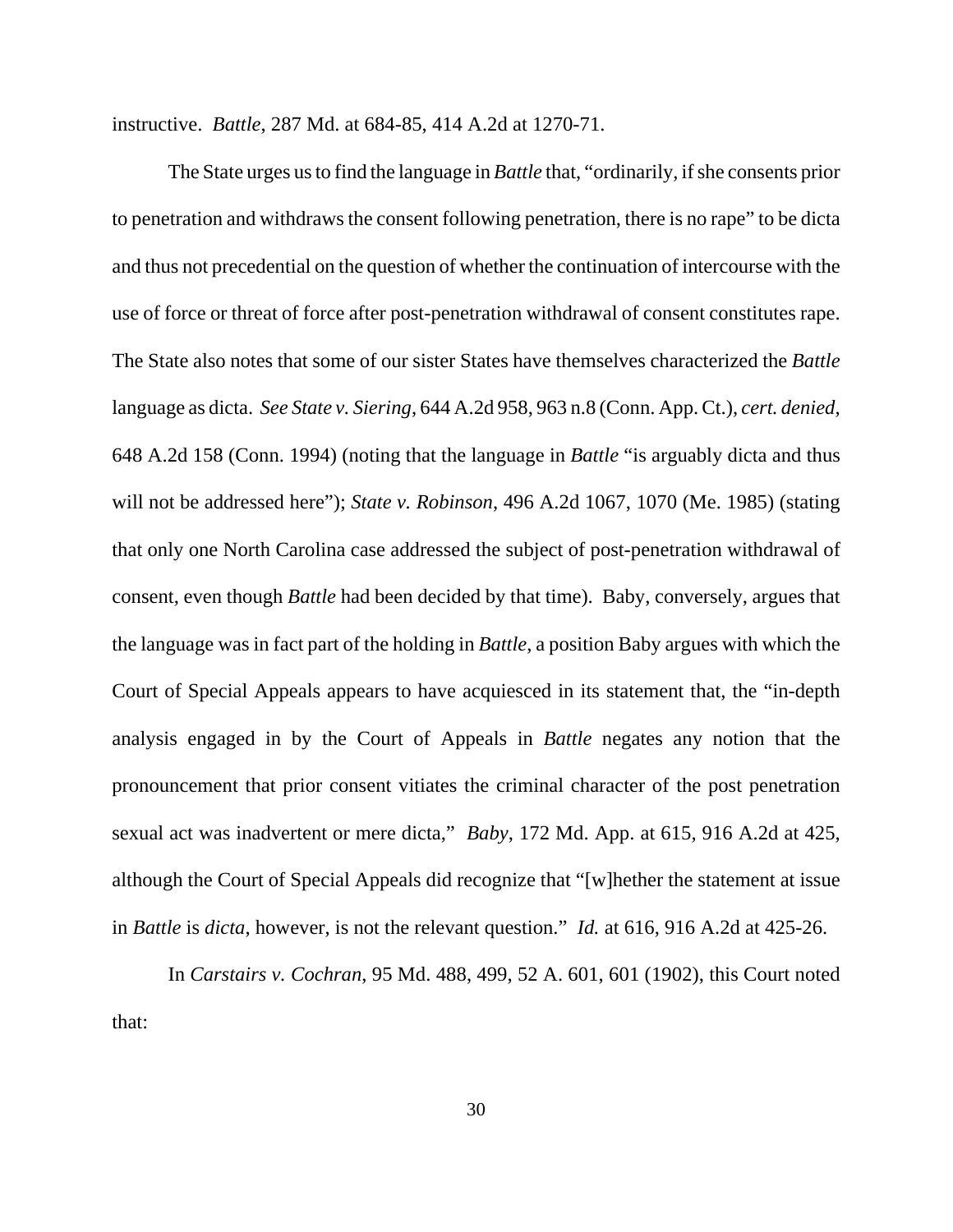It may be difficult to frame a concise definition of an "obiter dictum" . . . and some courts incline to the rule that the most deliberate expression of opinion, upon a question distinctly raised in the record, and fully argued by counsel, may nevertheless be regarded as a dictum, unless essential to the actual disposition made of the case. But as Bouvier well says: "It is difficult to see why, in a philosophic point of view, the opinion of the court is not as persuasive on all the points which were so involved in the cause that it was the duty of counsel to argue them, and which were deliberately passed on by the court, as if the decision had hung upon but one point;" and in Maryland the rule is in accord with this view.

In *Schmidt v. Prince George's Hospital*, 366 Md. 535, 551, 784 A.2d 1112, 1121 (2001), Judge Glenn Harrell, writing for the Court, iterated that: "When a question of law is raised properly by the issues in a case and the Court supplies a deliberate expression of its opinion upon that question, such opinion is not to be regarded as *obiter dictum*, although the final judgment in the case may be rooted in another point also raised by the record."

Our statement in *Battle*, 287 Md. at 684, 414 A.2d at 1270, that "ordinarily, if she consents prior to penetration and withdraws the consent following penetration, there is no rape," is properly characterized as *obiter dictum* and will not be afforded precedential weight. It was not made on a point that was argued by counsel and deliberately addressed by this Court, but rather was a collateral statement. Most important is the fact that our decision in *Battle* was not dependent upon this statement; the holding would indeed be unaffected were that language to be removed.

Additionally, the sentence in issue appears to be tacked on as an articulation of the converse of the Court's previous statement, although one should note, a converse which is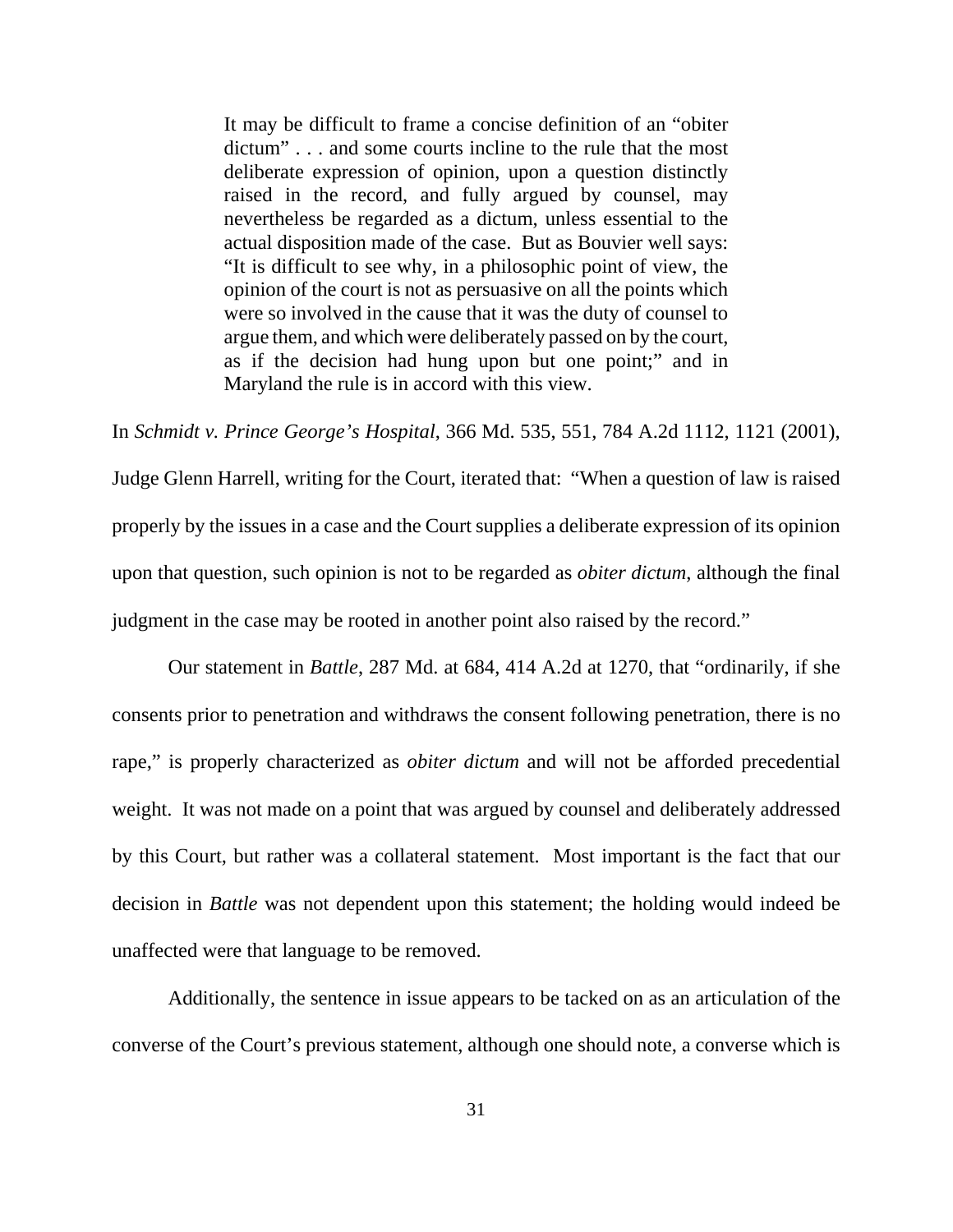predicated by the term "ordinarily." That the converse is not subjected to any analysis as to its application provides further support for the proposition that it is merely *obiter dictum*, and not part of our holding in *Battle*.

The sole issue before us in *Battle* was whether withdrawal of consent before penetration, followed by vaginal intercourse accomplished through force or threat of force, constituted rape. In addressing this issue, we relied upon 19th century commentaries and an analysis of the decisions of courts in our sister States to bulwark our conclusion. The Court of Special Appeals in this case, in turn, in addressing the issue of post-penetration withdrawal of consent, appropriately looked to the common law for guidance.<sup>12</sup> The intermediate appellate court relied on the *Battle* analysis, and it is this reliance on our historical analysis in *Battle* as applicable to the present case, with which we disagree. It is proverbially mixing apples and oranges, because the analysis in *Battle* only addressed the withdrawal of consent before penetration and was not extensive enough to be applicable to the issue of post-penetration withdrawal of consent.

The gravamen of the distinction between our analysis in *Battle* and that of the Court

<sup>&</sup>lt;sup>12</sup> While Maryland currently possesses a statutory definition of the offense of rape, before 1976, rape was defined at common law. Since the creation of the statutory definition, we have still been called upon to look to the common law to interpret terms or elements which are not defined by statute. *See State v. Rusk*, 289 Md. 230, 240, 424 A.2d 720, 725 (1981) (holding that the determination of whether the element of consent was proved was to be made by reference to the common law). *See also Wilson v. State*, 132 Md. App. 510, 519, 752 A.2d 1250, 1255 (2000) (interpreting the statutory definition of "vaginal intercourse" to include the common law principle that only penetration of the vulva is required).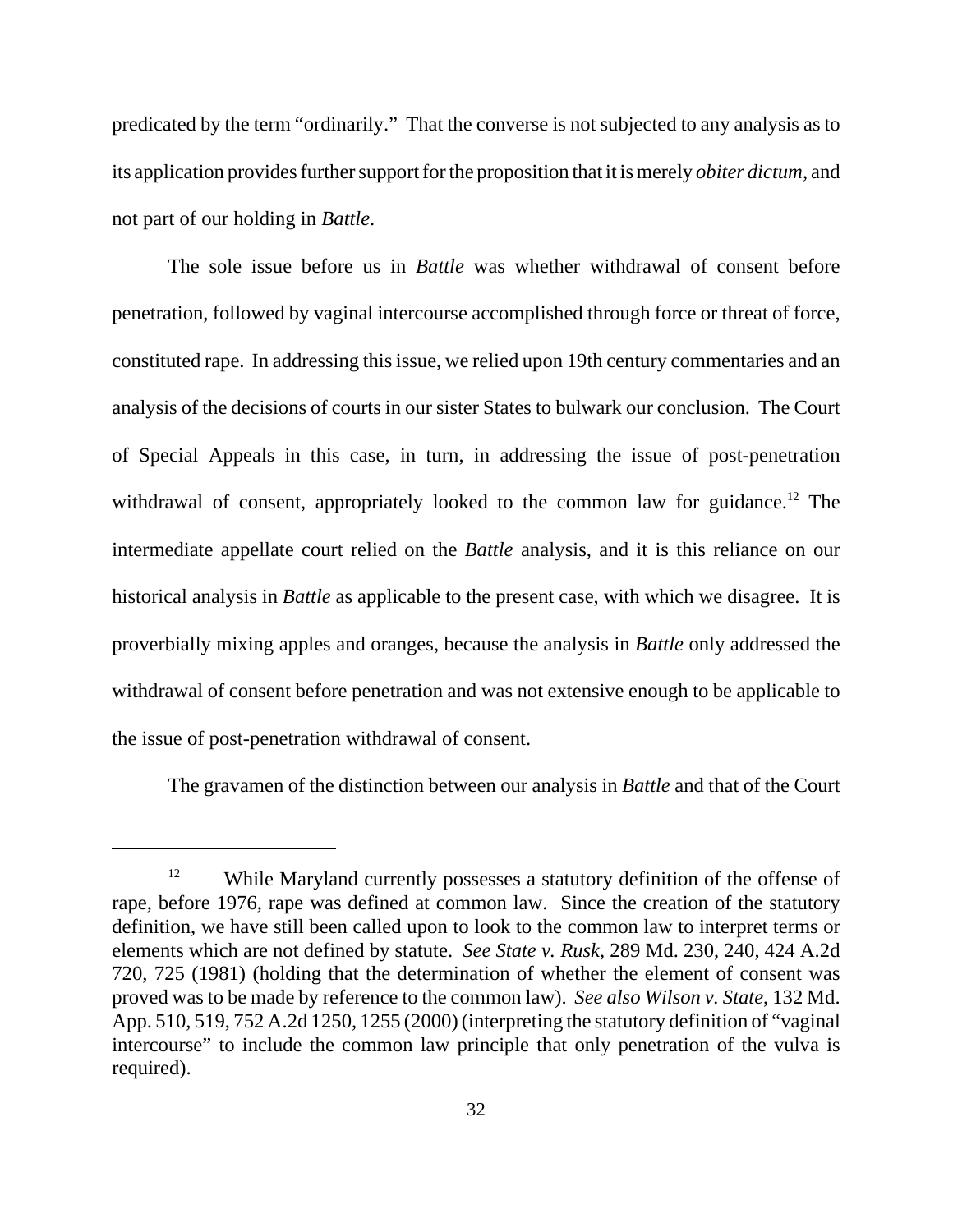of Special Appeals in this case lies in the historical importance that the intermediate appellate court placed on the notions of virginity, the harm of deflowering a virgin, and the importance of penetration to the crime of rape. Pivotal to this analysis is the Court of Special Appeals reliance on a Florida Law Review article, Ricki Lewis Tannen, *Setting the Agenda for the 1990s: The Historical Foundations of Gender Bias in the Law: A Context for Reconstruction*, 42 Fla. L. Rev. 163 (1990), for the statement that the English common law was based upon the "cultural mores" of the laws of the Old Testament and the Middle Assyrian Laws of Mesopotamia "which undergird[ed] the notion that the crime of rape was complete upon penetration" and which characterized the rape of a virgin as "an illegal trespass upon the father's property."13 *Baby*, 172 Md. App. at 616 n.6, 916 A.2d at 426 n.6.

The Court of Special Appeals stated that

it was the act of penetration that was the essence of the crime of rape; after this initial infringement upon the responsible male's interest in a woman's sexual and reproductive functions, any further injury was considered to be less consequential. The damage – viewed from the perspective of the husband's or father's interest in the reproductive functions of the victim – was done. It was this view that the moment of penetration was the point in time, after which a woman could never be "reflowered," that gave rise to the principle that, if a woman consents prior to penetration and withdraws consent following penetration, there is no rape. Maryland adheres to this tenet,

 $13$  "[A] virgin was considered a valuable asset, the value residing in men's ability to gain absolute ownership of the totality of her sexual and reproductive functions. Any infringement upon this totality through premarital sexual relations rendered the asset less valuable, and might even turn it into a liability." Ricki Lewis Tannen, *Setting the Agenda for the 1990s: The Historical Foundations of Gender Bias in the Law: A Context for Reconstruction*, 42 Fla. L. Rev. 163, 172 (1990).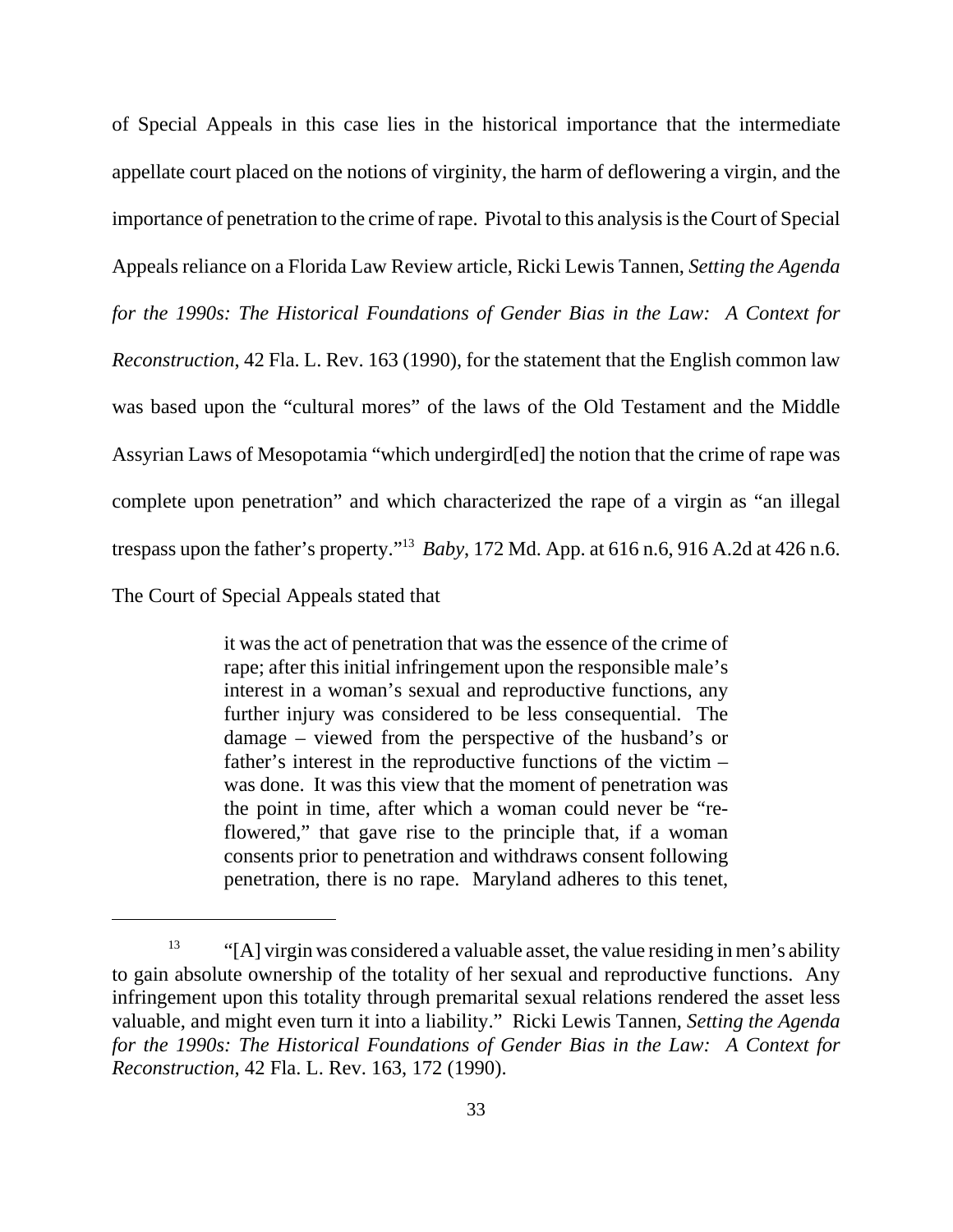having adopted the common law, which remains the law of the Land until and unless changed by the State's highest court or by statute.

## *Id.* at 617, 916 A.2d at 427.

While it certainly may be the case that the common law's focus on penetration was somehow originally related to the "de-flowering" of virgins, a search of early English case law and scholarship reveals that by the time Maryland expressly adopted "the rules of the common law of England" in  $1639$ ,<sup>14</sup> the English law of rape had evolved beyond the understanding of rape as merely a trespass upon a man's property. Before Maryland adopted the English common law, penetration could no longer be said to represent the completion of the harm caused by rape, although it was still focused on as sufficient evidence for the required element of vaginal intercourse.

In saying thus, we begin with Bracton's 13th century treatise *On the Laws and Customs of England*. 15 In the second volume of his work, Bracton discusses the Pleas of the Crown, including an appeal called "the rape of virgins." 2 Bracton, *On the Laws and*

<sup>14</sup> In *Baltimore Sun Co. v. Mayor and City Council of Baltimore*, 359 Md. 653, 661-62, 755 A.2d 1130, 1134-35 (2000), Judge Eldridge, writing for this Court, discussed the adoption of the common law. He noted that the common law of England was adopted "as early as 1639, when the Maryland General Assembly approved the 'Act for the Liberties of the People,'" and that the "rights embodied in the Act of 1639, specifically the right to the benefits of the common law of England, are presently embodied in Article 5 of the Maryland Declaration of Rights, originally enacted in August 1776."

<sup>&</sup>lt;sup>15</sup> Sir Matthew Hale places Bracton's writing during the time of King Henry III of England, who ruled from 1216 to 1272. *See* 1 Matthew Hale, *The History of the Pleas of the Crown* 627 (Sollom Emlyn ed., 1847).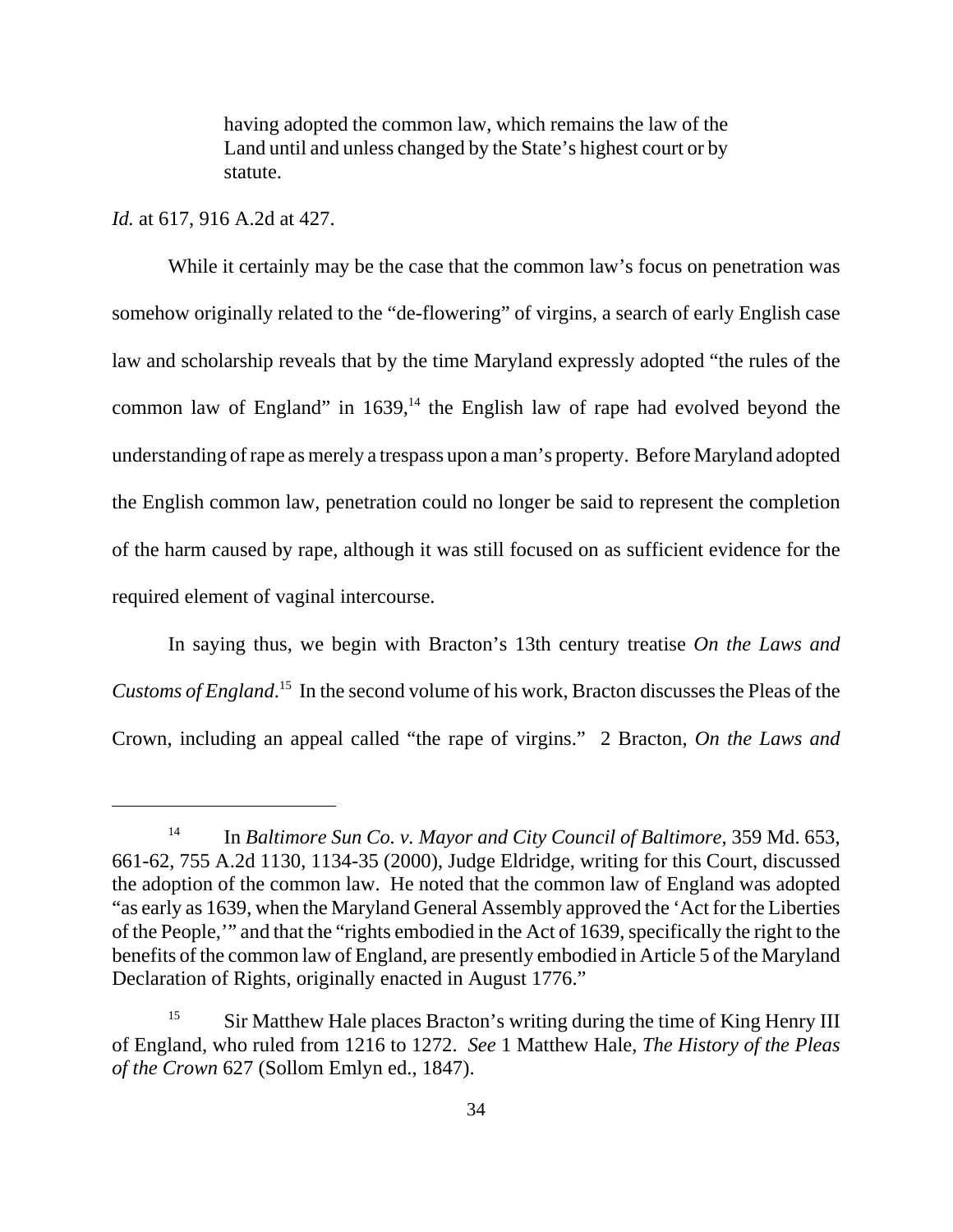*Customs of England* 414 (George E. Woodbine ed., Samuel E. Thorne trans., 1997). Bracton defines the appeal as "a crime imputed by a woman to the man by whom she says she has been forcibly ravished against the king's peace." *Id.* He noted that in "ancient times<sup>[16]</sup> the practice was as follows: If a man meets a woman or comes across her somewhere, whether she is alone or has companions, he is to let her go in peace; . . . if he lies with her, he incurs the loss of his life and his members." *Id.* at 418. Addressing the law of his own time, he described the punishment of the rape of a virgin as "the loss of members, that there be member for member, for when a virgin is defiled she loses her member and therefore let her defiler be punished in the pants in which he offended." *Id.* at 414. He goes on to clarify that, although the crime of rape was not limited to the defilement of virgins, the most severe punishment was reserved for a violation of a virgin:

> Punishment of this kind does not follow in the case of every woman, though she is forcibly ravished, but some other severe punishment does follow, according as she is married or a widow living a respectable life, a nun or matron, a recognized concubine or a prostitute plying her trade without discrimination of person, all of whom the king must protect for the preservation of his peace, though a like punishment will not be imposed for each.

*Id.* at 415 (footnote omitted).

From Bracton's commentary, we find that as early as the time of Henry III, English law had gone beyond the ancient focus on virgins as property of their fathers or husbands

<sup>&</sup>lt;sup>16</sup> Bracton qualifies "ancient times" by citing to the Saxon King Athelstan, who ruled in the 10th century. *See* 2 Bracton, *On the Laws and Customs of England* 418 (George E. Woodbine ed., Samuel E. Thorne trans., 1997).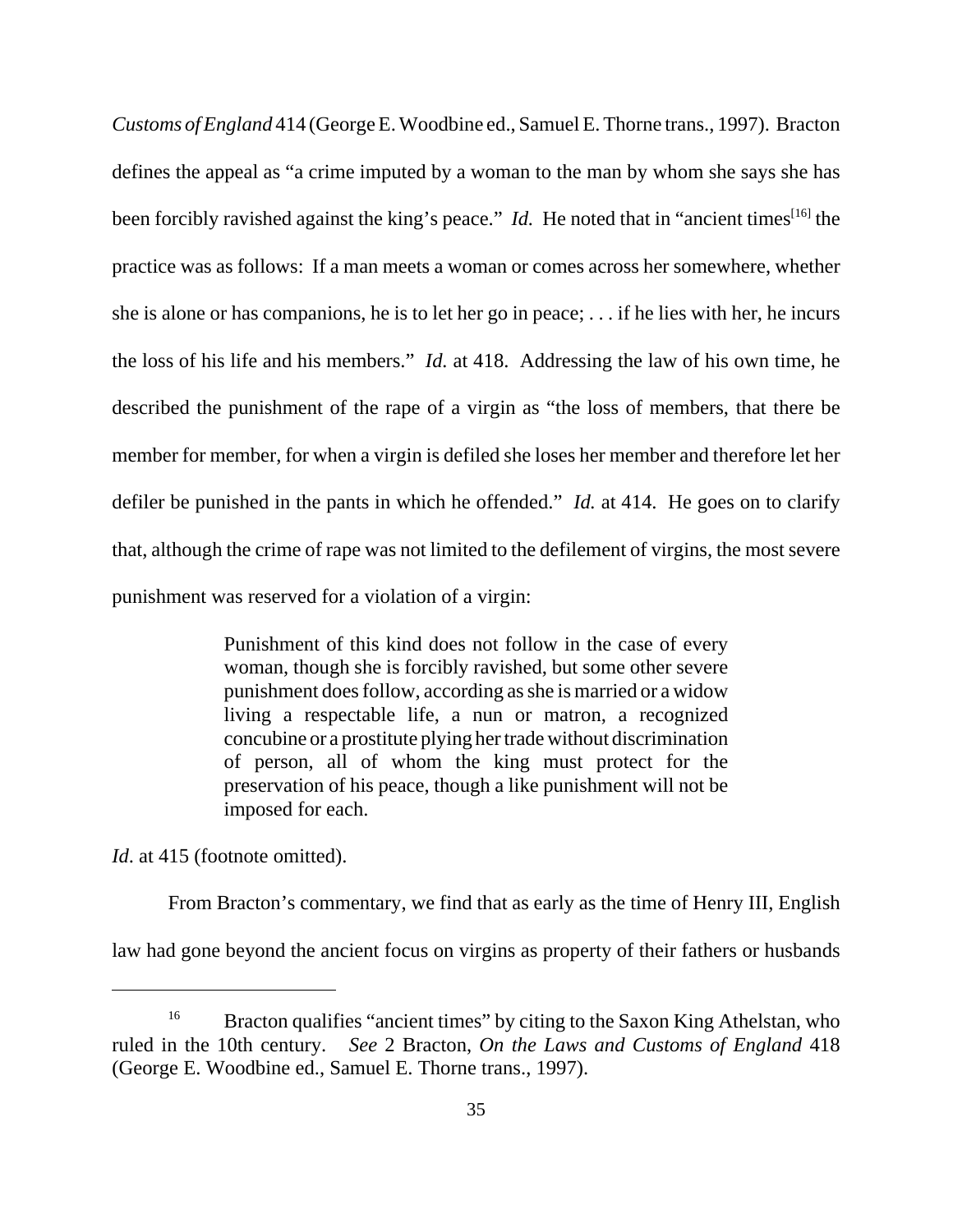to recognize that any woman, regardless of whether a virgin, could be a victim of rape, although the punishment for the crime would vary. *See id.* While at the time of Bracton's writing the name of the offense still reflected its origin in the protection of a woman's chastity, some form of punishment was available to any woman "forcibly ravished," even if she be "a recognized concubine or a prostitute." *Id.*

Further evidence that the English common law criminalized the rape of any woman,

regardless of whether she was a "deflowered" virgin, is found in the writings of Sir Matthew

Hale. In his *The History of the Pleas of the Crown*, Hale reviews the history of rape in the

English law and traces the transformation of the punishment for rape:

Rape was anciently a felony, as appears by the laws of *Adlestane* mentioned by *Bracton*, and was punished by loss of life.

But in process of time that punishment seemed too hard; but the truth is, a severe punishment succeeded in the place thereof, *viz.* castration and the loss of eyes, as appears by Bracton (who wrote in the time of Henry III.) . . . .

This kind of punishment it seems continued till 3 E[dward] 1. and then by the statute of Westm[inster] 1. it was enacted, "That none ravish or take with force a damsel within age with her consent nor against her consent, nor no dame, damsel of age, nor any other woman against her will . . . and the party convict shall suffer two years imprisonment, and be ransomed at the king's pleasure.

\* \* \*

But by the statute of Westm[inster] 2. the offense of rape is made felony, "If a man ravish a married woman, dame, or damsel, where she neither assented before nor after, *Eyt judgment de vy & member*; if she assent after, yet the king shall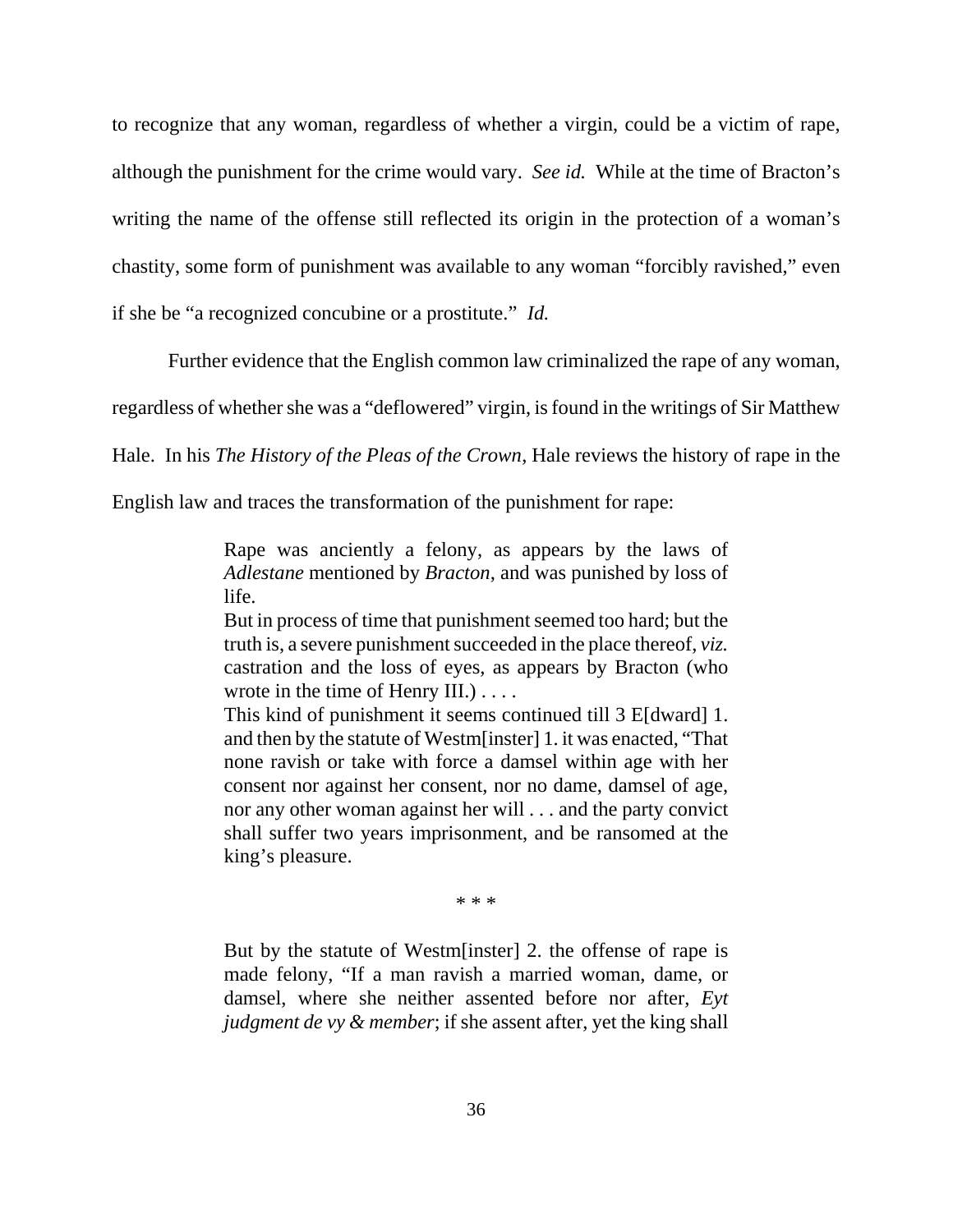have the suit." $[17]$ 

1 Matthew Hale, *The History of the Pleas of the Crown* 626-27 (Sollom Emlyn ed., 1847) (citations omitted) (footnotes omitted). By the time that rape was made a statutory offense late in 13th century England, then, the reference to virginity was removed as well as discussion of any status of the victim.

Hale himself defines rape as "the carnal knowledge of any woman above the age of ten years against her will, and of a woman-child under the age of ten years with or against her will," *id.* at 627, 629, and cites as illustrative *Lord Audley's Case*, 123 Eng. Rep. 1140 (1631). Also known as the Earl of Castlehaven, Lord Audley was charged with rape for prostituting his wife to another man against her will. Hale stated that not only was the assailant guilty of rape, but "the husband, being present, aiding and assisting, is also guilty as a principal in rape. . . . [I]n this case the wife may be a witness against her husband, and accordingly she was admitted, and [her husband] and [her assailant, Lord North] were both executed. 8 *Car.* 1. *Casus comitis Castlehaven*." 1 Hale, *The History of the Pleas of the Crown* at 628-29. That a husband could be found guilty of rape for allowing another man to take his wife against her will refutes the analysis that the English common law of rape was still tied to the Middle Eastern laws surrounding virginity and trespass against the property of men.

<sup>&</sup>lt;sup>17</sup> Sir William Blackstone states that the crime of rape was changed back to a felony, punishable by death, under the statute of Westminster 2 because the "lenity" of the punishment of imprisonment and a fine was "productive of the most terrible consequences." 4 William Blackstone, *Commentaries on the Laws of England* 211-12 (1769).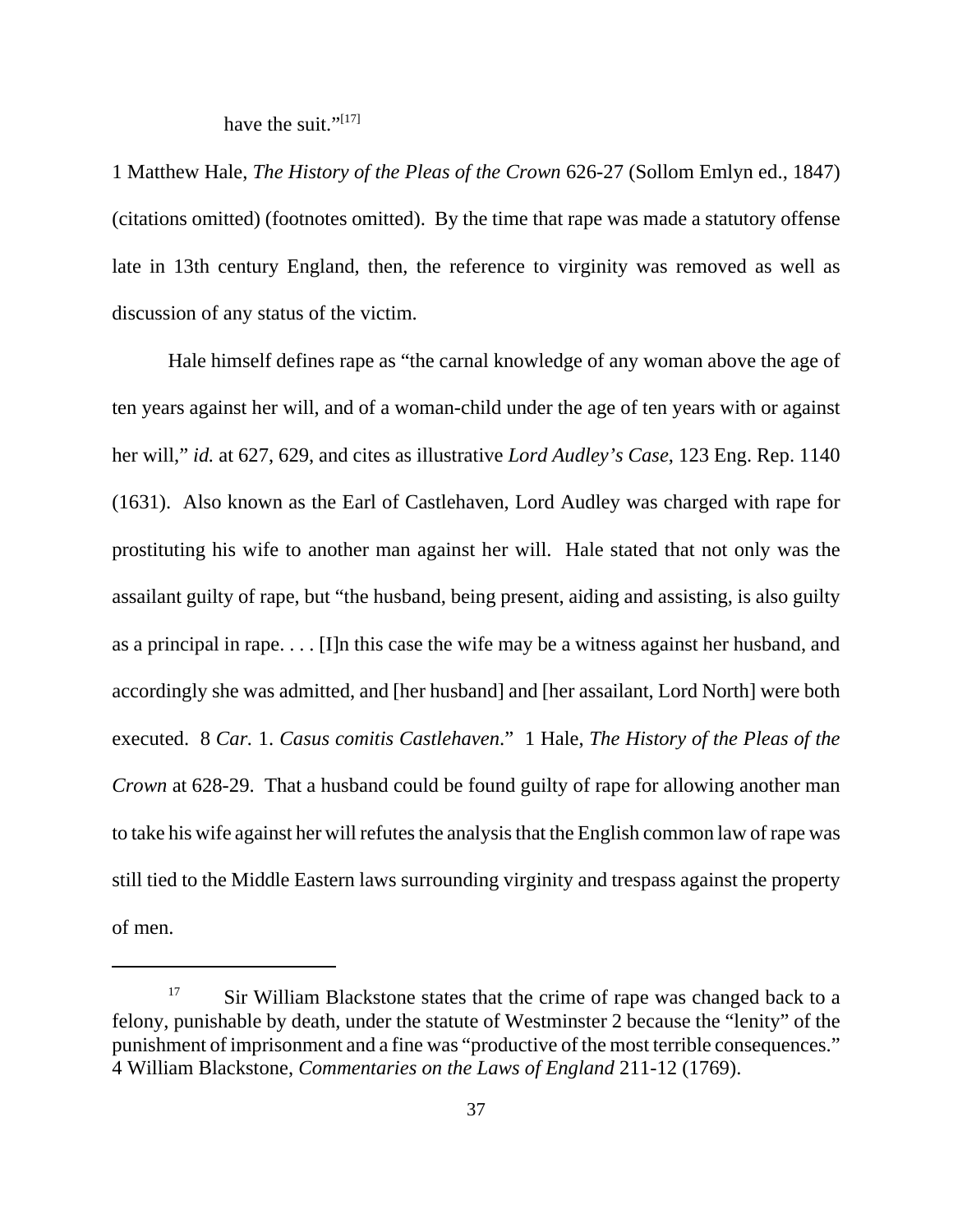Sir William Blackstone, writing in 1769, also notes in his *Commentaries on the Laws of England* the contrast between the civil law and the English common law on the subject of rape.18 Discussing the civil law's prohibition against a prostitute "or common harlot" being the victim of rape, and referencing Bracton, Blackstone states that "the law of England does not judge so hardly of offenders, as to cut off all opportunity of retreat even from common strumpets, and to treat them as never capable of amendment. It therefore holds it to be felony to force even a concubine or harlot; because the woman may have forsaken that unlawful course of life." 4 William Blackstone, *Commentaries on the Laws of England* 213 (1769). Again, the reference to "recovering" prostitutes, capable of being the victims of rape, confirms that the English had progressed to a consideration of rape focusing on the harm done to the woman, any woman, rather than on a trespass on a man's interest in the virginity of his daughter or wife.

Hale and Blackstone wrote before the time of American independence, and Bracton's writings and Lord Audley's Case occurred before the founding of Maryland, so that Maryland's common law of rape reflected the offense as explored in their writings, rather than on the ancient conception. Our research leads us to conclude that the English common law of rape adopted by Maryland in the 17th century no longer reflected the ancient view that the harm done through rape was fully accomplished upon penetration, which itself continued to be considered a required element. *See* 1 Hale, *History of the Common Law of*

<sup>&</sup>lt;sup>18</sup> Blackstone describes rape as "the carnal knowledge of a woman forcibly and against her will." 4 William Blackstone, *Commentaries on the Laws of England* 210 (1769).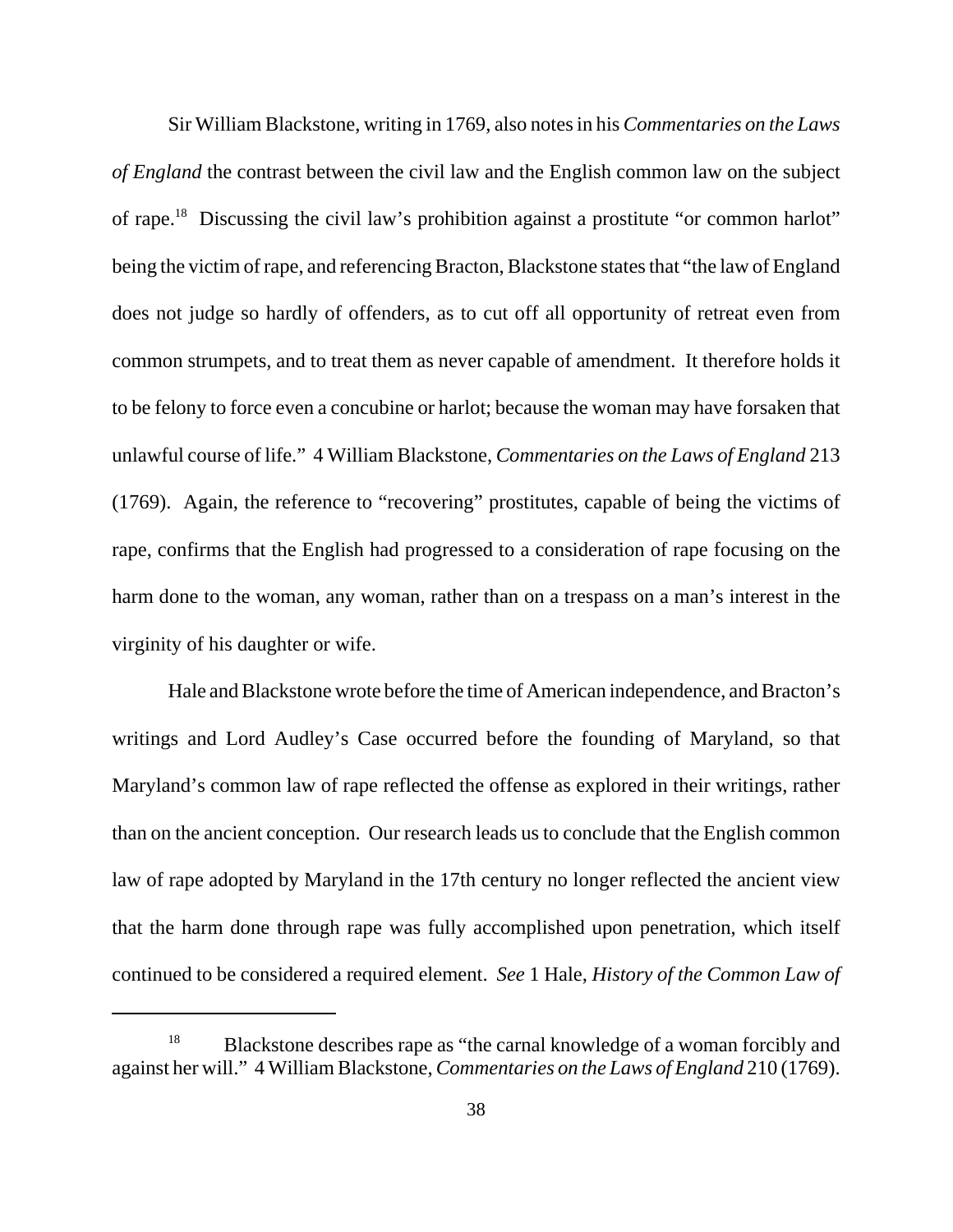*England* 628 ("To make a rape there must be an actual penetration  $\dots$ ").<sup>19</sup>

After the Revolution, in the American States there is a paucity of cases addressing the issue of withdrawal of consent. Withdrawal of consent arises infrequently in early American case law, and never directly presents the issue of post-penetration withdrawal of consent. In *Wright v. State*, 23 Tenn. (4 Hum.) at 195, for example, the Supreme Court of Tennessee held that is was not error for the trial court to instruct the jury to find the defendant guilty of rape "if the person abused, consented through fear, or that she was a common prostitute, or that she assented after the fact, or that she was taken at first with her own consent, if she was afterwards forced against her will." *See also Dawkins v. State*, 58 Ala. 376, 378 (1877)

<sup>&</sup>lt;sup>19</sup> In determining the common law of rape, Baby also argues that a review of the element of penetration in our own jurisprudence supports his position. Baby correctly states that this Court has held that "[p]enetration is an essential element of the crime of rape at common law." *Edmondson v. State*, 230 Md. 66, 67, 185 A.2d 497 (1962); *Smith v. State*, 224 Md. 509, 511, 168 A.2d 356, 357 (1961) (stating that "proof of penetration is an essential element of rape"); *Craig v. State*, 214 Md. 546, 547, 136 A.2d 243, 244 (1957) ("It is universally recognized . . . that penetration is an essential element of the crime of rape."). Baby also appropriately cites to Joseph Chitty's 19th century treatise on the criminal law to support the view that penetration is a key element in proving rape. *See* 3 Joseph Chitty, *A Practical Treatise on Criminal Law* 241 (1819) ("Rape is the carnal knowledge of a female, forcibly and against her will. The only difficulty which arises upon this definition, consists in the meaning which ought to be attributed to the words *carnal knowledge*; some judges [have] supposed that it is sufficient to [show] penetration alone, while others have contended that the offense is not complete without emission; but it seems to be agreed by all that the latter without the former will not suffice.") (citations omitted).

Baby's argument falters, however, when he states that the essential element of penetration "[makes] clear that withdrawal of consent after penetration does not render the intercourse rape." His argument logically does not follow from the importance placed on proof of penetration as an element of the crime of rape, nor have we, in our search of the history of the English common law, found any authority that supports this conclusion.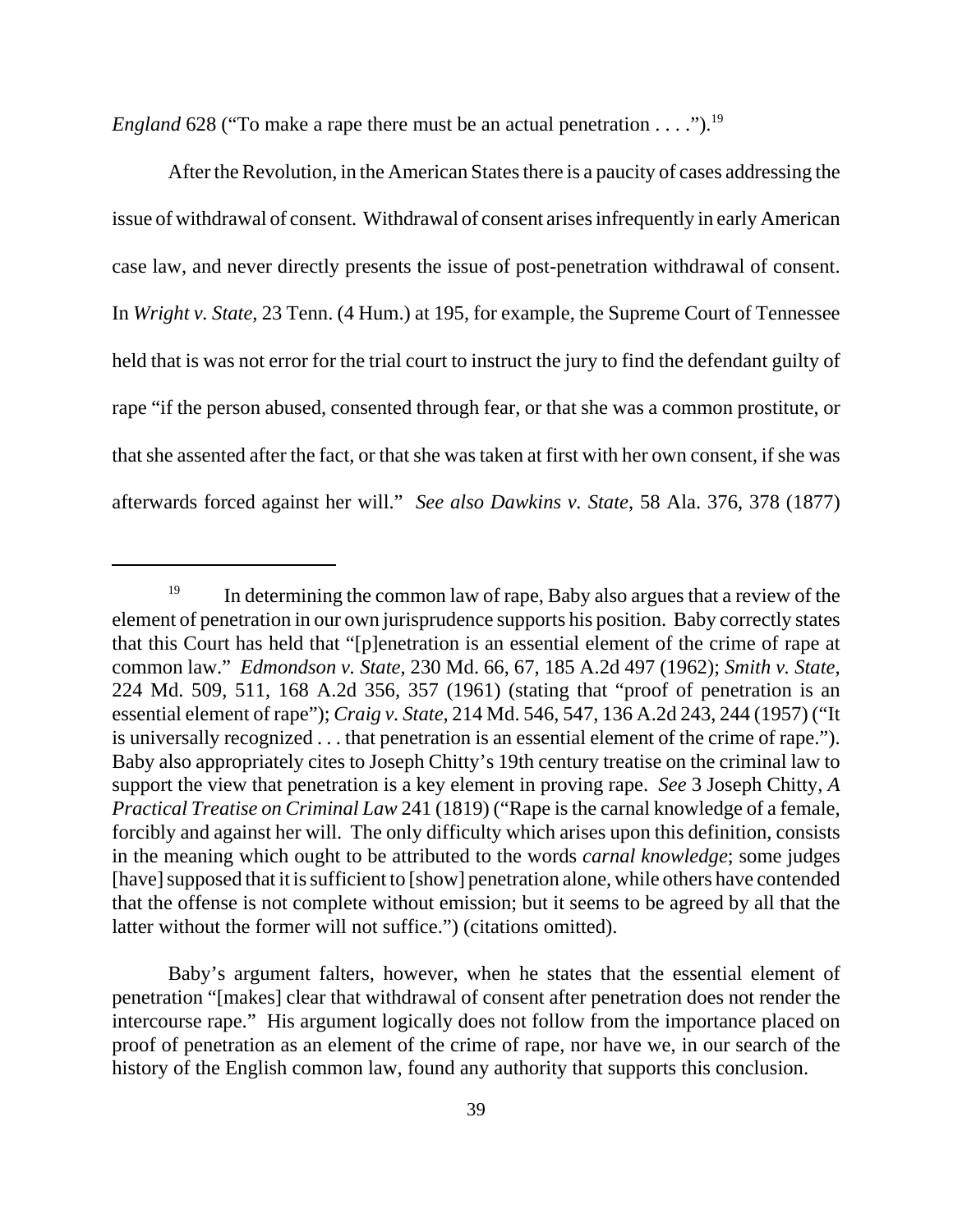(noting that under common law, the "consent of the woman, yielded at any time before the act of penetration was complete, relieved the offense of its felonious character"); *State v. Shields*, 45 Conn. 256, 259 (1877) (holding there was no error in jury instruction that the jury "must be satisfied that there was no consent during any part of the act"); *Commonwealth v. McDonald*, 110 Mass. 405, 405-06 (1872) (same); *People v. Marrs*, 84 N.W. 284, 286 (Mich. 1900) ("Consent, or failure to use the proper resistance, at any time before the act of intercourse has actually occurred, precludes conviction for rape."); *Bailey v. Commonwealth*, 82 Va. 107, 111 (1886) (noting that if the victim "consent[s] before the act, it will not be rape"); *State v. Niles*, 47 Vt. 82, 84 (1874) (holding there was no error in trial court's instruction that "if the respondent commenced and entered upon sexual intercourse with her consent, but she then withdrew her consent, and the respondent forcibly continued the intercourse after he had knowledge of her dissent, it would be rape"); *State v. Hartigan*, 32 Vt. 607, 611 (1860) (holding that consent after the assault did not excuse the rape).

In only two of the early American cases is there any support for Baby's view, and the language in both is arguably dicta*.* In *State v. McCaffrey*, 19 N.W. 331 (Iowa 1884), the Supreme Court of Iowa considered whether there was sufficient evidence of lack of consent for the defendant to have been convicted of rape where he had vaginal intercourse with his 11 year old sister-in-law after she had allowed him to "take improper liberty with her person" in the past and "readily accepted his invitation to lie on the bed with him and allowed him to raise her dress and unbutton her drawers," but the victim testified "that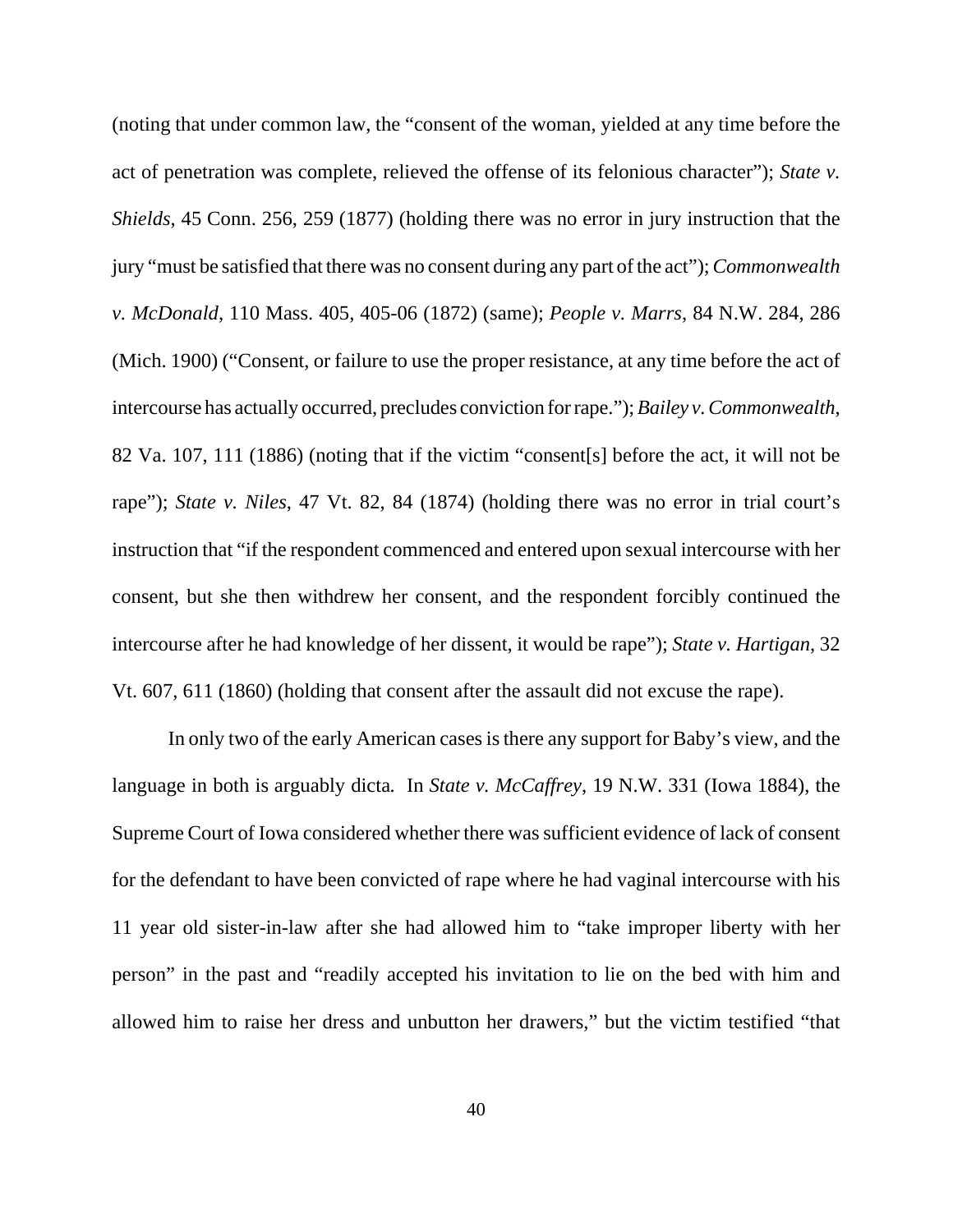afterwards she screamed and made resistance." *Id.* at 331. In concluding that there was sufficient evidence of lack of consent, the Court stated that "[w]hether she [screamed] before he had effected penetration is not entirely clear, but we think that there was evidence tending to show that she did" and we "think that the jury might have believed that the pain preceded penetration, and that if the screams and resistance followed immediately upon the pain, they preceded penetration also." *Id.* at 331-32. While this language suggests that the victim's withdrawal of consent must have preceded penetration in order to be sufficient, such a rule is not explicitly stated.

In *State v. Cunningham*, 12 S.W. 376 (Mo. 1889), the Supreme Court of Missouri also considered whether there was sufficient evidence for a trier of fact to convict for the rape of a woman "of a weak mind," who may have been "dazed" at the time of the rape. *Id.* at 378. In concluding that there was sufficient evidence to find that victim had not consented at the time of the rape, the Court noted that it "is doubtless true, as a proposition of law, that if consent is given after the assault, and before the act is completed by penetration, it will not be rape." *Id*. at 378-79. Like the language in *McCaffrey*, this statement suggests that consent had to be withdrawn before penetration in order for the defendant to be convicted of rape. Such a rule is not explicitly stated, however, and the Court's decision focused on the victim's state of mind, not the precise point at which consent was withdrawn.

In more recent years, the courts in many of our sister States have directly considered whether withdrawal of consent after penetration can constitute rape. Of these, only one court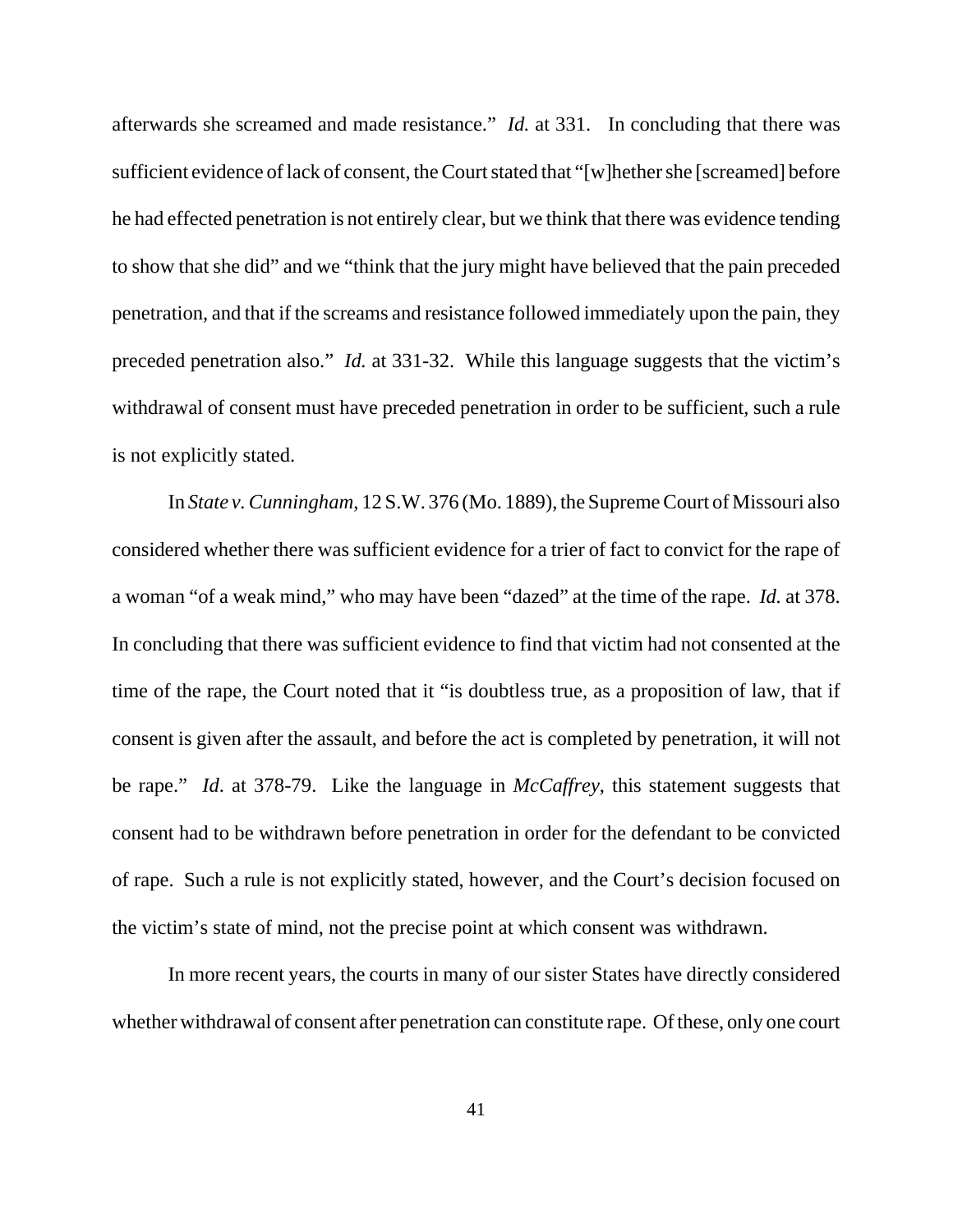has held that it does not, the Supreme Court of North Carolina in *State v. Way*, 254 S.E.2d 760 (N.C. 1979). In *Way*, the Court was asked to decide whether the trial court erred in answering the jury's question "whether consent can be withdrawn" by instructing that "consent initially given could be withdrawn and if the intercourse continued through use of force or threat of force and that the act at that point was no longer consensual this would constitute the crime of rape." *Id*. at 761. The Court determined that the instruction was erroneous, holding that if "the actual penetration is accomplished with the woman's consent, the accused is not guilty of rape," *id*. at 762, without any further analysis or citation of authority. Because of this lack of analysis, we do not find the *Way* decision to be persuasive.

In *State v. Robinson*, 496 A.2d at 1067, the Supreme Judicial Court of Maine was called upon to decide whether the trial judge had provided the jury with an incorrect jury instruction. During its deliberations, the jury sent the following question to the judge: "Concerning the law – if two people began consenting to an act, then one person says no and the other continues – is that rape?" *Id.* at 1069. The trial court responded by instructing the jury, "if a couple consensually engages in sexual intercourse and one or the other changes his or her mind, and communicates the revocation or change of mind of the consent, and the other partner continues the sexual intercourse by compulsion of the party who changes his or her mind, then it would be rape. The critical element there is the *continuation under compulsion*." *Id.* (emphasis in original). On appeal, the Court found no error in the trial court's instructions. Noting its disagreement with the North Carolina Court in the *Way* opinion, which it characterized as avoiding "any relevant analysis," *id.* at 1070, the *Robinson*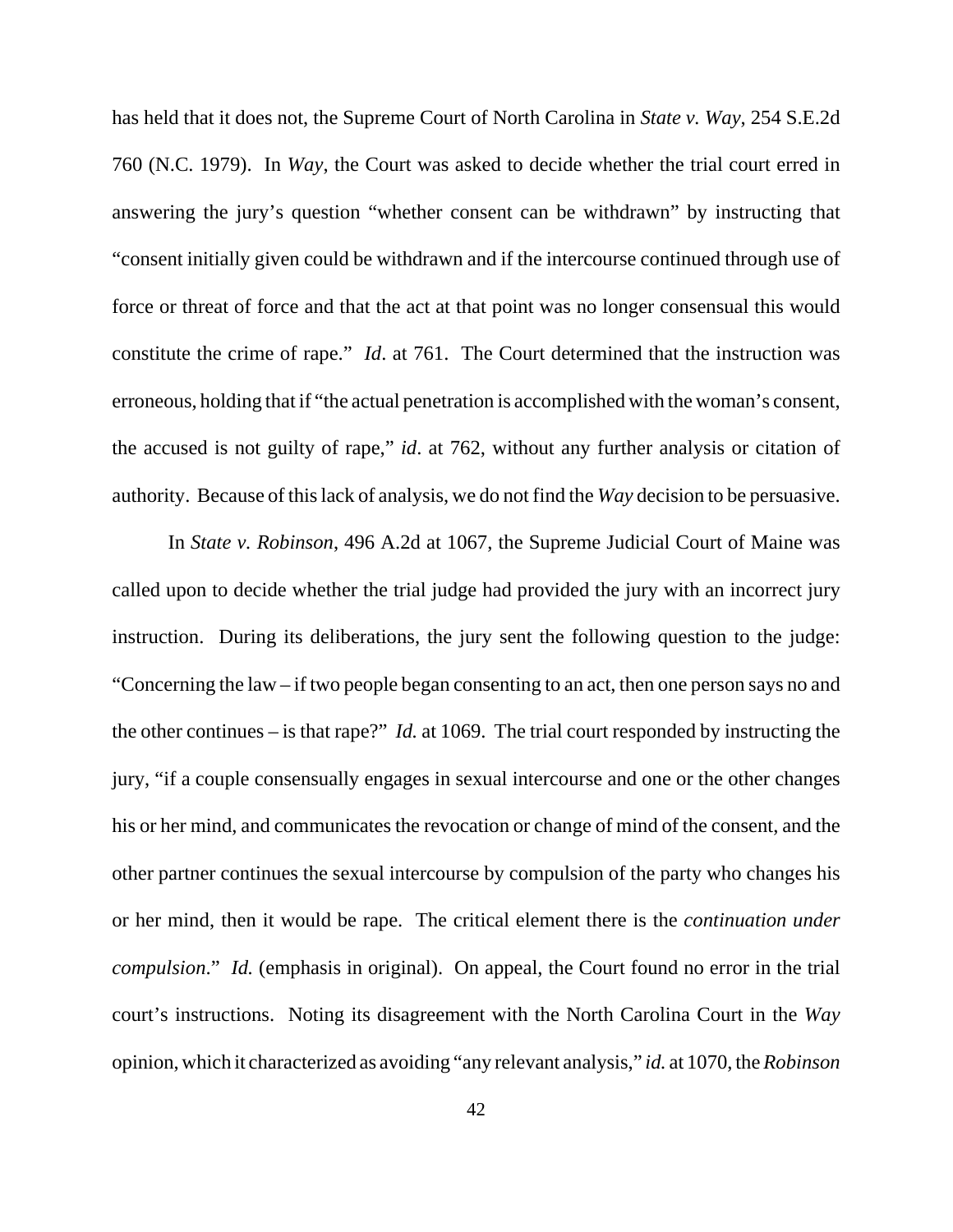Court stated that "the controlling provision of the Maine Criminal Code, $[20]$  as well as common sense, establishes the correctness of [the trial court's] instruction." *Id*. at 1069. In accordance with the emphasis given "compulsion" in Maine's statutory definition of rape, which in its statute is conflated with lack of consent, the Court further stated that "[w]e emphasize that the ongoing intercourse, initiated we here assume with the prosecutrix's consent, did not become rape merely because she revoked her consent. It became rape if and when the prosecutrix thereafter submitted to the defendant's sexual assault only because [of force or the threat of force]." *Id.* at 1070.

In *State v. Bunyard*, 75 P.3d 750 (Kan. Ct. App. 2003), the Kansas intermediate appellate court considered whether there was sufficient evidence of rape when the victim was a willing participant up until the time of initial penetration and did not withdraw consent until post-penetration. The Kansas statute was very similar to Maryland's current rape statute, as it defined rape as "(1) Sexual intercourse with a person who does not consent to

<sup>20</sup> Section 252 (1)(B) of the Maine Criminal Code (1983) provided that:

A person is guilty of rape if he engages in sexual intercourse: B. With any person, not his spouse, and the person submits as a result of compulsion, as defined in section 251, subsection 1, paragraph E.

"Sexual intercourse" is defined in Section 251 (1)(B) to mean "any penetration of the female sex organ by the male sex organ."

"Compulsion" is defined in Section 251 (1) $(E)$  to mean "physical force, a threat of physical force or a combination thereof which makes a person unable to physically repel the actor or which produces in that person a reasonable fear that death, serious bodily injury or kidnapping might be imminently inflicted upon that person or upon another human being."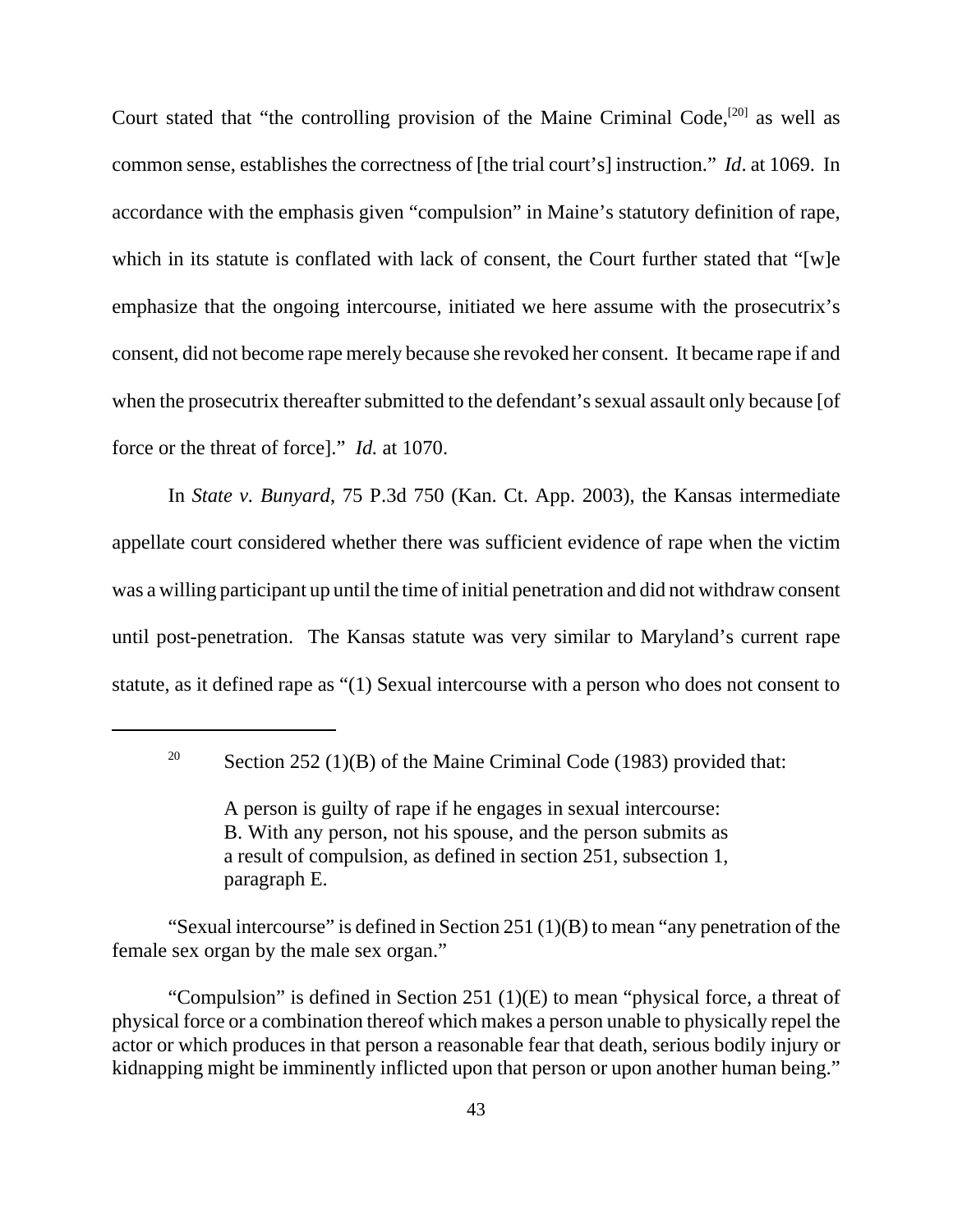the sexual intercourse, under any of the following circumstances: (A) When the victim is overcome by force or fear . . . ." Kansas Statutes Annotated Section 21-3502 (1996, 2002 Supp.). Responding to the appellant's contention that the moment of penetration is the crucial point at which to determine the presence or absence of consent, the court concluded that nowhere in its statutory definition of rape or sexual intercourse was it stated that intercourse ended with penetration, but rather that penetration "merely establishes a minimum amount of contact necessary to prove the offense." *Id*. at 756. The court continued:

> A participant in sexual intercourse may withdraw consent after penetration has occurred. The continuation of sexual intercourse after consent has been withdrawn, and in the presence of force or fear, is rape.

*Id.* The Court of Appeals of Kansas, therefore, found that there was sufficient evidence to find the defendant guilty of rape. The Supreme Court of Kansas reversed on other grounds, but agreed that the Kansas statute "proscribes *all* nonconsensual sexual intercourse that is accomplished by force or fear, not just the initial penetration." *State v. Bunyard*, 133 P.3d 14, 28 (Kan. 2006) (emphasis in original).

In *State v. Siering*, 644 A.2d at 958, the intermediate appellate court of Connecticut also addressed whether the trial court's response to a jury question constituted error. The jury's question in that case was "if a person agrees to sexual intercourse then changes her mind, withdraws her consent, but is compelled to continue intercourse by use of force, does this constitute sexual assault?" *Id.* at 961. The trial court responded that "if there exists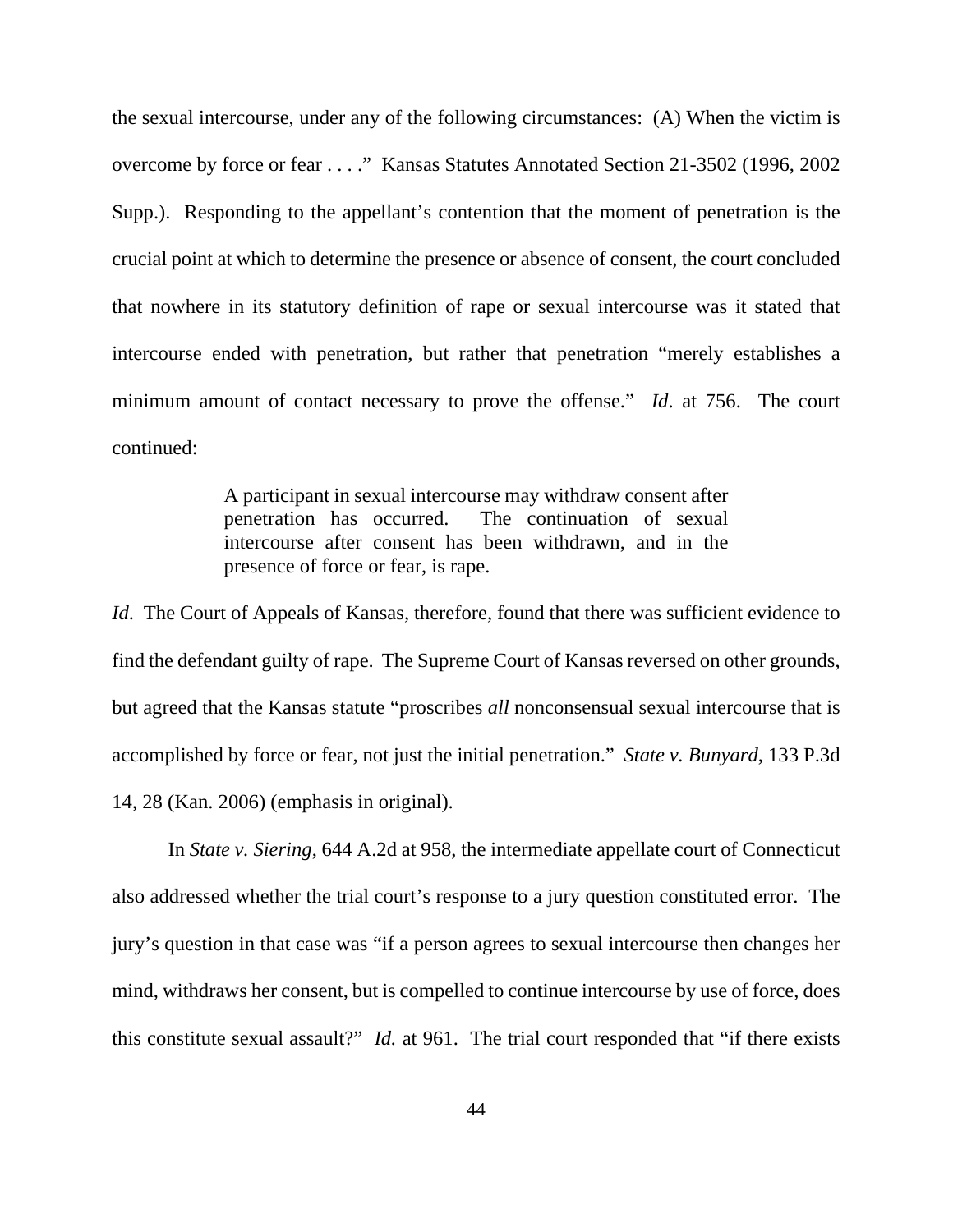consensual intercourse and the alleged victim changes her mind and communicates the revocation or change of mind of consent and the other person continues the sexual intercourse by compelling the victim through the use of force then it would be sexual assault in the first degree."<sup>21</sup> *Id*. The court rejected the defendant's argument that "if there is consent at the moment of penetration, the subsequent withdrawal of consent and continuation of intercourse accompanied by force cannot convert consensual intercourse into sexual assault." *Id*.

As with Maryland's definition of rape, Connecticut's definition of sexual assault in the first degree was originally derived from the English common law, and a statutory definition, based on the common law, was codified in the 1970s. In considering the propriety of the trial court's answer to the jury question, the court noted that the Connecticut statute did not suggest that "'intercourse is complete' upon penetration; rather, it provides that 'penetration, however slight, [is sufficient] to complete . . . intercourse,'" *id.* at 962 (alteration in original) (ellipses in original), quoting *State v. Mackor*, 527 A.2d 710, 713 (Conn. App. Ct. 1987), and stated that it did

<sup>21</sup> Connecticut's crime of sexual assault in the first degree stated in pertinent part:

Conn. Gen. Stat. § 53a-70 (a) (1993).

<sup>(</sup>a) A person is guilty of sexual assault in the first degree when such person (1) compels another person to engage in sexual intercourse by the use of force against such other person or a third person, or by the threat of use of force against such other person or against a third person which reasonably causes such person to fear physical injury to such person or a third person.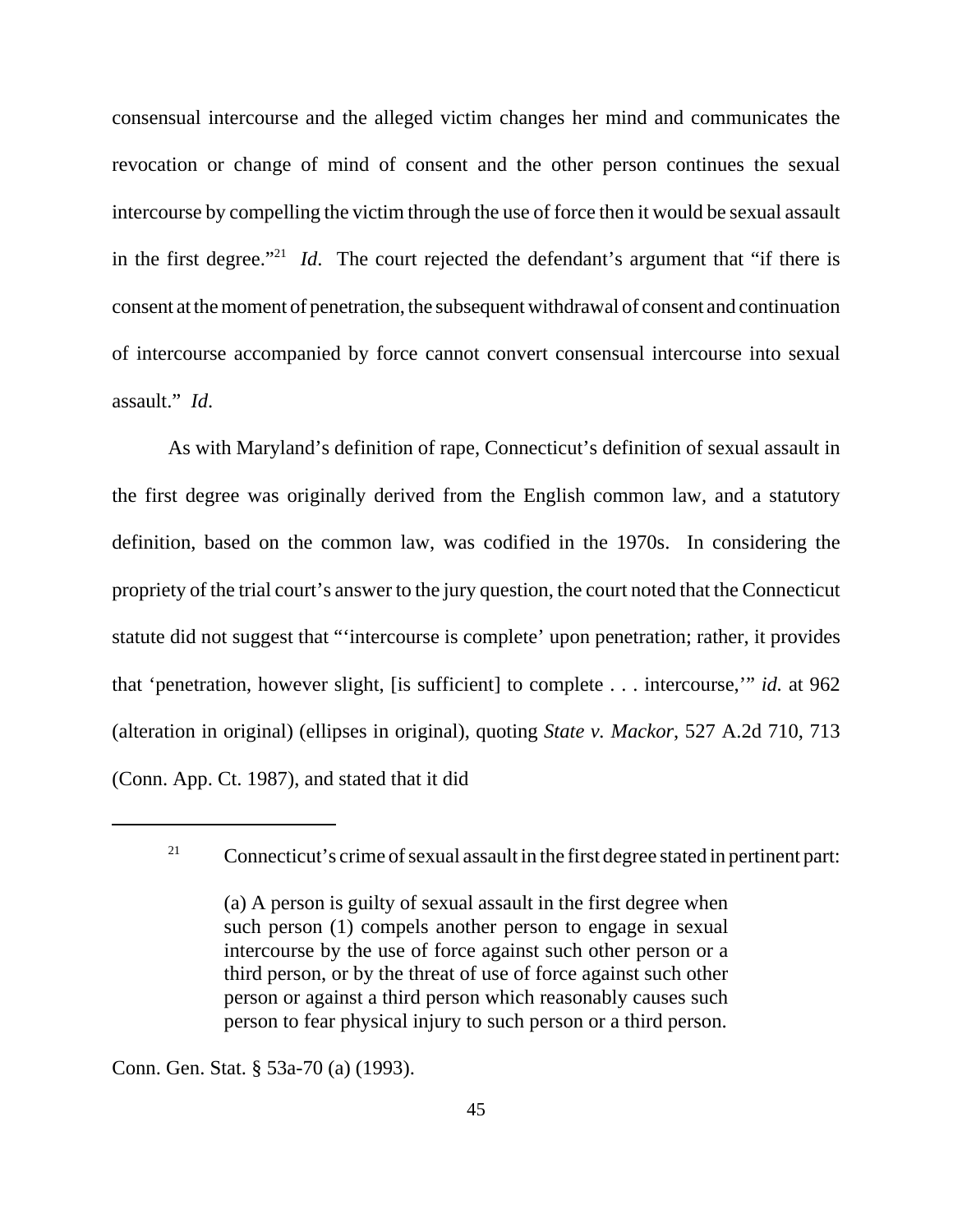not construe [its definition of intercourse] to mean that only the initial penetration constitutes intercourse. The defendant's argument would mean that the act that commences intercourse is also the act that simultaneously concludes intercourse.

It is axiomatic that statutes are not to be interpreted to arrive at bizarre or absurd results. The defendant's construction of the statute would mean that if intercourse is continued by force after the victim withdrew consent, it would not constitute sexual assault unless the victim, upon revoking consent and struggling against the defendant, succeeds in momentarily displacing the male organ, followed by an of repenetration by the defendant.

The absurdity of this construction is demonstrated not only by the difficulty involved in the close evidentiary determination required but also because it protects from prosecution a defendant whose physical force is so great or so overwhelming that there is no possibility of the victim's causing even momentary displacement of the male organ.

*Id.* at 962-63 (citations omitted). We agree with the Connecticut appellate court that

concluding that the act of penetration ends the act of sexual intercourse would lead to absurd

results not contemplated by the drafters of our rape statute.

We find the analyses conducted by the Maine Court in *Robinson*, the Kansas court

in *Bunyard*, and the Connecticut court in *Siering* to be persuasive.<sup>22</sup> We conclude, utilizing

<sup>22</sup> *See also McGill v. State*, 18 P.3d 77, 84 (Alaska Ct. App. 2001) (holding that Alaska's statutes "do not limit 'sexual penetration' to the moment of initial penetration" and that "[n]othing in the legislative history of our statute supports [the] argument that once a person is sexually penetrated with consent, that consent cannot be withdrawn"); *In re John Z.*, 60 P.3d 183, 185 (Cal. 2003) (holding that "the offense of forcible rape occurs when, during apparently consensual intercourse, the victim expresses an objection and attempts to stop the act and the defendant forcibly continues despite the objection"); *Maddox v. State*, 317 S.E.2d 658, 659 (Ga. Ct. App. 1984) (finding no error when, in response to a jury question asking "if a person could initially consent to having sexual intercourse and then (continued...)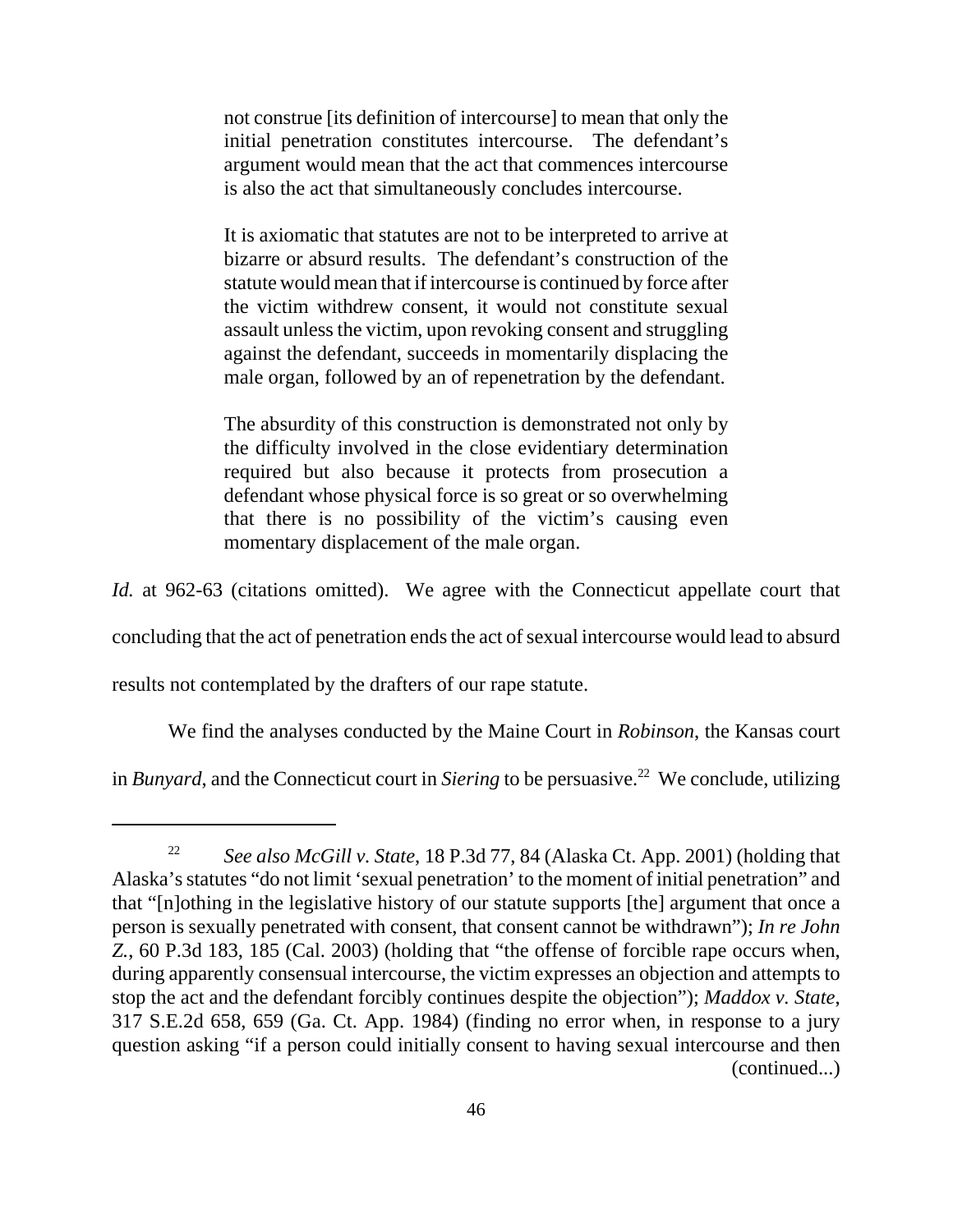a similar framework, that our own rape statute punishes the act of penetration, which persists after the withdrawal of consent. Nor has our analysis of the English law of rape at the time of the Revolution yielded any commentary or case law that would support the interpretation that initial penetration completes the act of intercourse.

Based upon the foregoing analysis, we hold that a woman may withdraw consent for vaginal intercourse after penetration has occurred and that, after consent has been withdrawn, the continuation of vaginal intercourse by force or the threat of force may constitute rape. We iterate that force or the threat of force is, however, an essential element of the crime of

rape as we first emphasized in *Hazel*, 221 Md. at 469, 157 A.2d at 925:

Force is an essential element of the crime and to justify a conviction, the evidence must warrant a conclusion either that the victim resisted and her resistance was overcome by force or that she was prevented from resisting by threats to her safety. But no particular amount of force, either actual or constructive, is required to constitute rape. Necessarily that fact must depend on the prevailing circumstances. . . . [F]orce may exist without violence. If the acts and threats of the defendant were reasonably calculated to create in the mind of the victim – having regard to the circumstances in which she was placed – a real apprehension, due to fear, of imminent bodily harm,

 $22$ (...continued)

withdraw that consent," the trial court told the jury "that at the time of carnal knowledge as referred to in the statute, for there to be rape it must at that time be done forcibly and against the will of the victim"); *State v. Crims*, 540 N.W.2d 860, 865 (Minn. Ct. App. 1995) (confirming the "holding that rape includes forcible continuance of initially-consensual sexual relations"); *State v. Jones*, 521 N.W.2d 662, 672 (S.D. 1994) (holding there was no error in the trial court's refusal to instruct the jury that an "act of sexual intercourse does not constitute rape, where the female initially consents to the act, but after penetration, withdraws her consent, and the male, without interruption of penetration, continues the act against the will of the female and by means of force").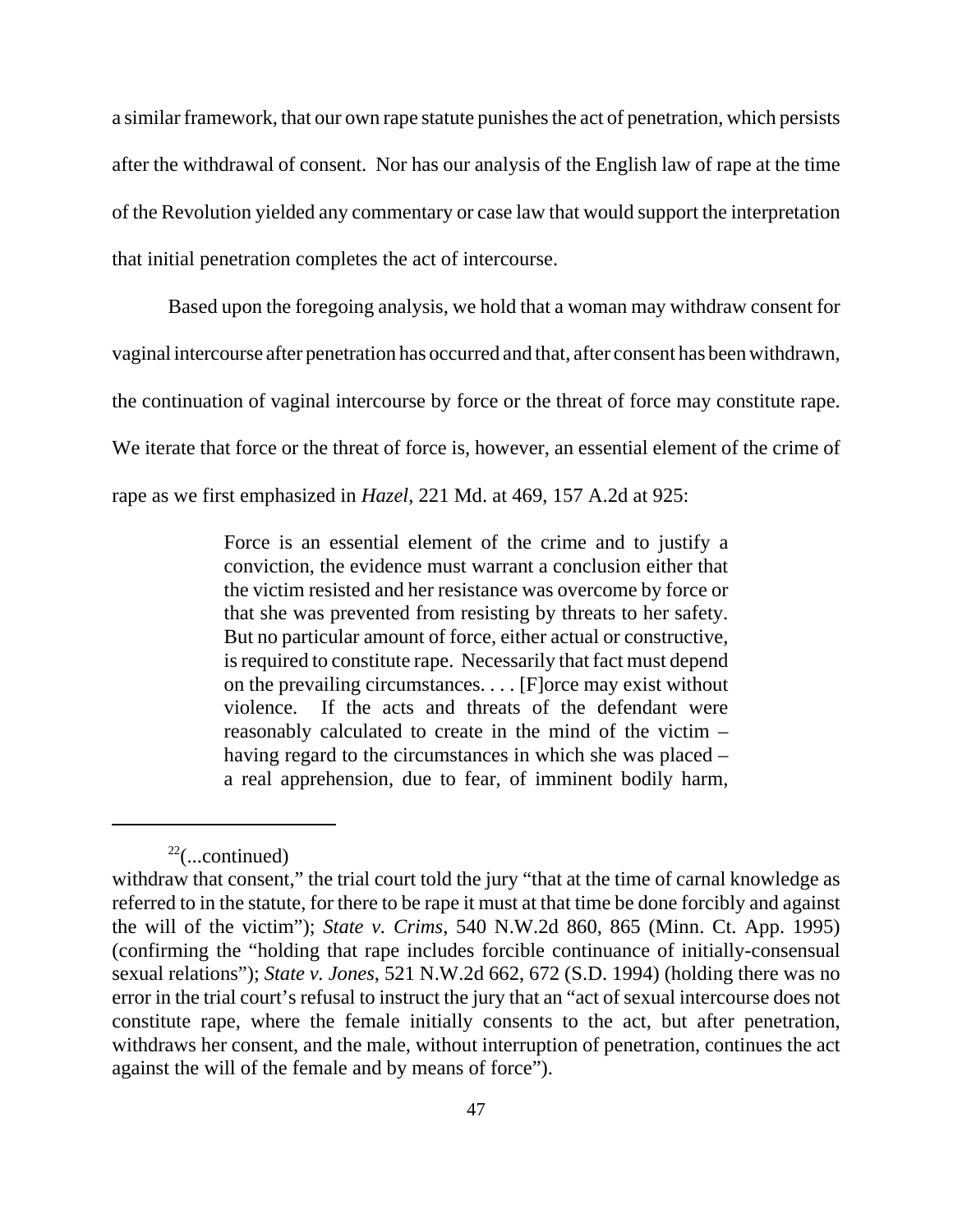serious enough to impair or overcome her will to resist, then such acts and threats are the equivalent of force.

*See also State v. Rusk*, 289 Md. 230, 244, 424 A.2d 720, 727 (1981) (holding that "the victim's fear be reasonably grounded in order to obviate the need for either proof of actual force on the part of the assailant or physical resistance on the part of the victim").

We, nevertheless, agree with the Court of Special Appeals that, in responding to the jury's questions, the trial court should have directly addressed the jurors' confusion on the effect of withdrawal of consent during intercourse, rather than simply referring the jurors to previously provided instructions on the elements of rape.

The State urges us to find that the trial judge did not abuse her discretion when she responded as she did to the jury's questions regarding post-penetration withdrawal of consent and argues that the trial court's reaffirmation of the previously provided instructions, substantively similar to the pattern instruction on the elements of rape, was sufficient to address the jury's questions, so long as we hold that withdrawal of consent post-penetration constitutes rape. The State cites *Battle* for the premise that a court's decision to reinstruct the jury is an abuse of discretion only if it that instruction is ambiguous, misleading, or confusing, 287 Md. at 685, 414 A.2d at 1271, as well as referring to the reasoning in *Robinson*, *Siering*, and other decisions of our sister States, in which no error was found in trial courts' jury instructions under similar circumstances. Also citing *Brogden v. State*, 384 Md. 631, 648, 866 A.2d 129, 139 (2005), the State alternatively argues that the trial judge had no duty to reply to one of the jury's questions because it referenced details such as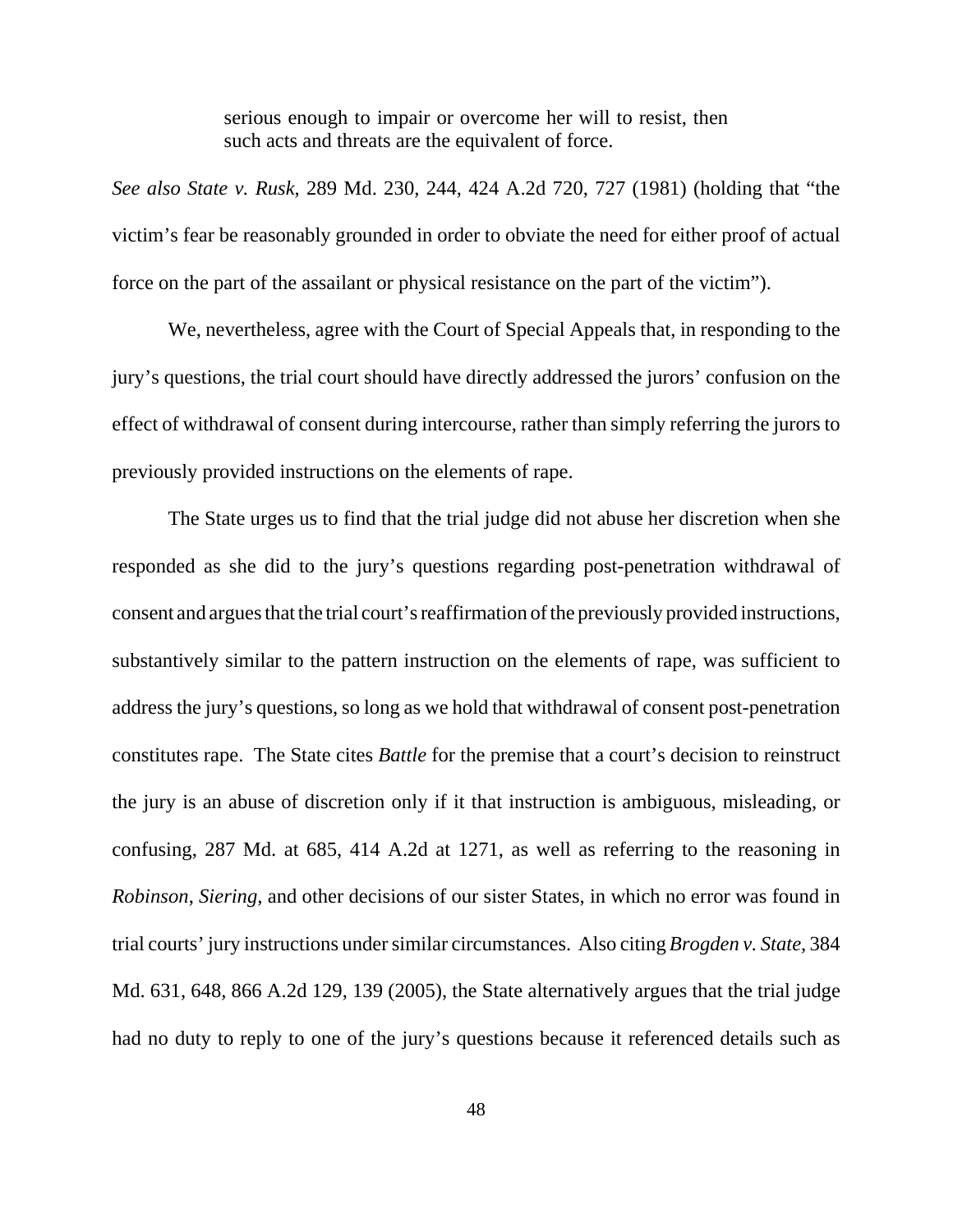ejaculation ("climax") that were not related to either the State or Baby's theories of the case, and so the questions had nothing to do with the case as it was presented. The State alternatively argues that, if we do determine that the trial court erred in response to the jury questions, the error was harmless beyond a reasonable doubt as it had no effect on jury's verdicts on any of the charges.

Baby argues that the trial court committed error by not providing the jury with the law it needed to decide the case, citing *Lovell v. State*, 347 Md. 623, 702 A.2d 261 (1997), for the proposition that the trial court has a duty to provide specific instruction on the law when a jury's questions indicate that it needs the information in order to reach a firm verdict. Baby argues that because the jury repeatedly asked for clarification on the effect of postpenetration withdrawal of consent, the trial court committed error by failing to directly address that issue and instead referring the jury to the pattern instructions. Citing *Dorsey v. State*, 276 Md. 638, 350 A.2d 665 (1976), Baby argues that the failure of the trial court to specifically address the jury's questions was not harmless error as it cannot be asserted, beyond a reasonable doubt, that the jury's verdict on the first degree rape charge was not affected by the lack of clarification on the issue of post-penetration withdrawal of consent.

During deliberations, the jury submitted to the trial court a note which asked, "If a female consents to sex initially and, during the course of the sex act to which she consented, for whatever reason, she changes her mind and the man continues until climax, does the result constitute rape?" While Baby's attorney argued that the court should respond to the note in the negative, the court found the question as phrased to be confusing and ambiguous,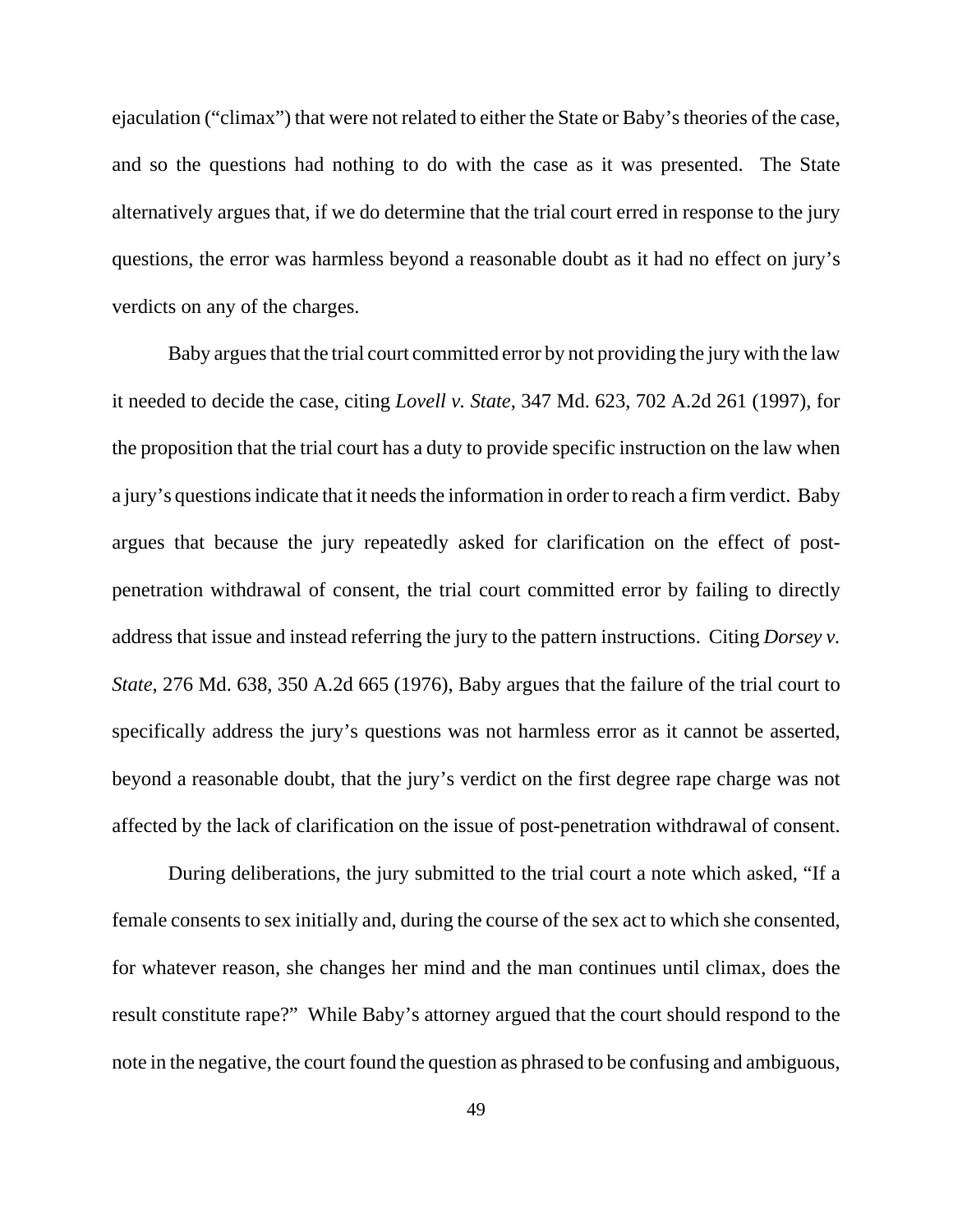as it was unclear what was specifically meant by "during the course of the sex act," and viewed the note as potentially presenting a question of fact, rather than law. The judge, therefore, replied, "I am unable to answer this question as posed. Please reread the instructions as to each element and apply the law to the facts as you find them." The following morning, the jury submitted another note which read, "If at any time the woman says stop is that rape?" Baby's counsel requested that the court provide the jury with "the exact answer that you gave to the note last night." The court, characterizing the second question as a more simple variation of the first, instructed the jury, "This is a question that you as a jury must decide. I have given the legal definition of rape which includes the definition of consent."

The definition which the trial judge had given was that, "Rape is unlawful vaginal intercourse with a female by force or threat of force and without her consent." The trial court also had supplied the jury with the descriptions of "vaginal intercourse," "force," and "consent" which were taken from the pattern jury instructions:

> Vaginal intercourse means the penetration of the penis into the vagina. The slightest penetration is sufficient. An emission of semen is not required. The amount of force necessary depends upon the circumstances. No particular amount of force is required, but it must be sufficient to overcome the resistance of the victim. You must be satisfied that the victim either resisted and that this resistance was overcome by force or threat of force or that the victim was prevented from resisting by force or threat of force. She must have resisted to the extent of her ability at the time unless her resistance or will to resist was overcome by force or fear that was reasonable under the circumstances. Finally, consent means actually agreeing to the act of intercourse rather than merely submitting as a result of force or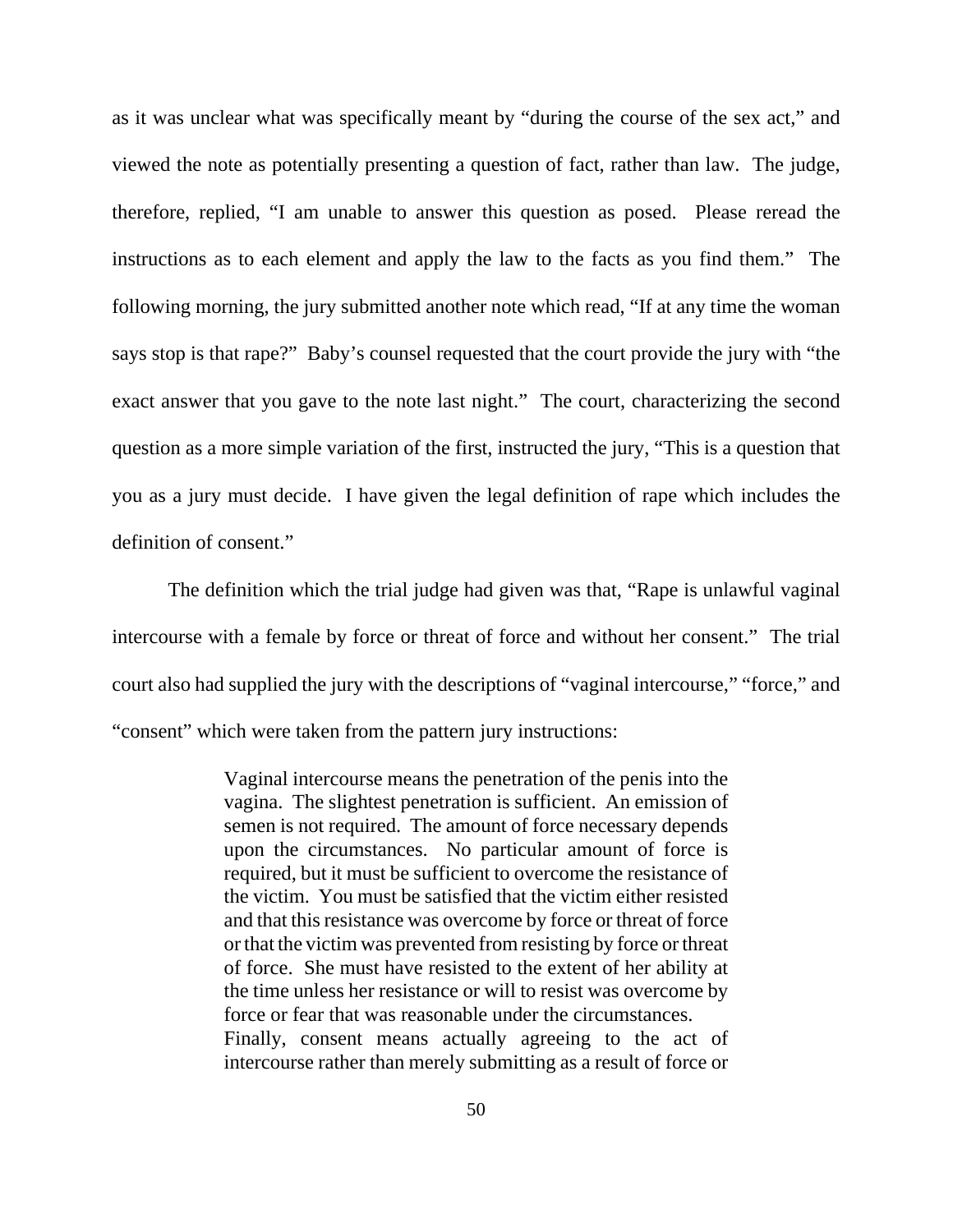threat of force.

*See* Maryland Criminal Pattern Jury Instruction, Section 4:29.

In *Lovell*, 347 Md. at 623, 702 A.2d at 261, we held that a trial court must respond to a question from a deliberating jury in a way that clarifies the confusion evidenced by the query when the question involves an issue central to the case. We concluded that the trial court abused its discretion in a capital case when it refused to provide further guidance on the term "youthful age" when youthful age was a statutory mitigating circumstance. *Id.* at 660, 702 A.2d at 279. In reaching our holding, we cited *Bollenbach v. United States,* 326 U.S. 607, 612-13, 66 S.Ct. 402, 405, 90 L.Ed. 350, 354 (1946), in which Justice Frankfurter, writing for the Court, stated that when "a jury makes explicit its difficulties a trial judge should clear them away with concrete accuracy," as well as to *Price v. Glosson Motor Lines, Inc.*, 509 F.2d 1033, 1037 (4th Cir. 1975), for the proposition that when "a jury makes a specific difficulty known . . . and when the difficulty involved is an issue . . . central to the case . . . helpful response is mandatory." *Lovell*, 347 Md. at 658-59, 702 A.2d at 278-79.

The question before us, then, is whether the jury's questions made explicit its difficulty with an issue central to the case such that the trial court was required to respond to the questions in a manner that directly addressed the difficulty. In both questions, the jurors inquired about the effect of a woman withdrawing consent during vaginal intercourse. The jury's questions relating to the timing of withdrawal of consent certainly touched upon an issue central to its ability to determine whether Baby had committed the crime of first degree rape. Referring the jury to the legal definition of rape that the court had previously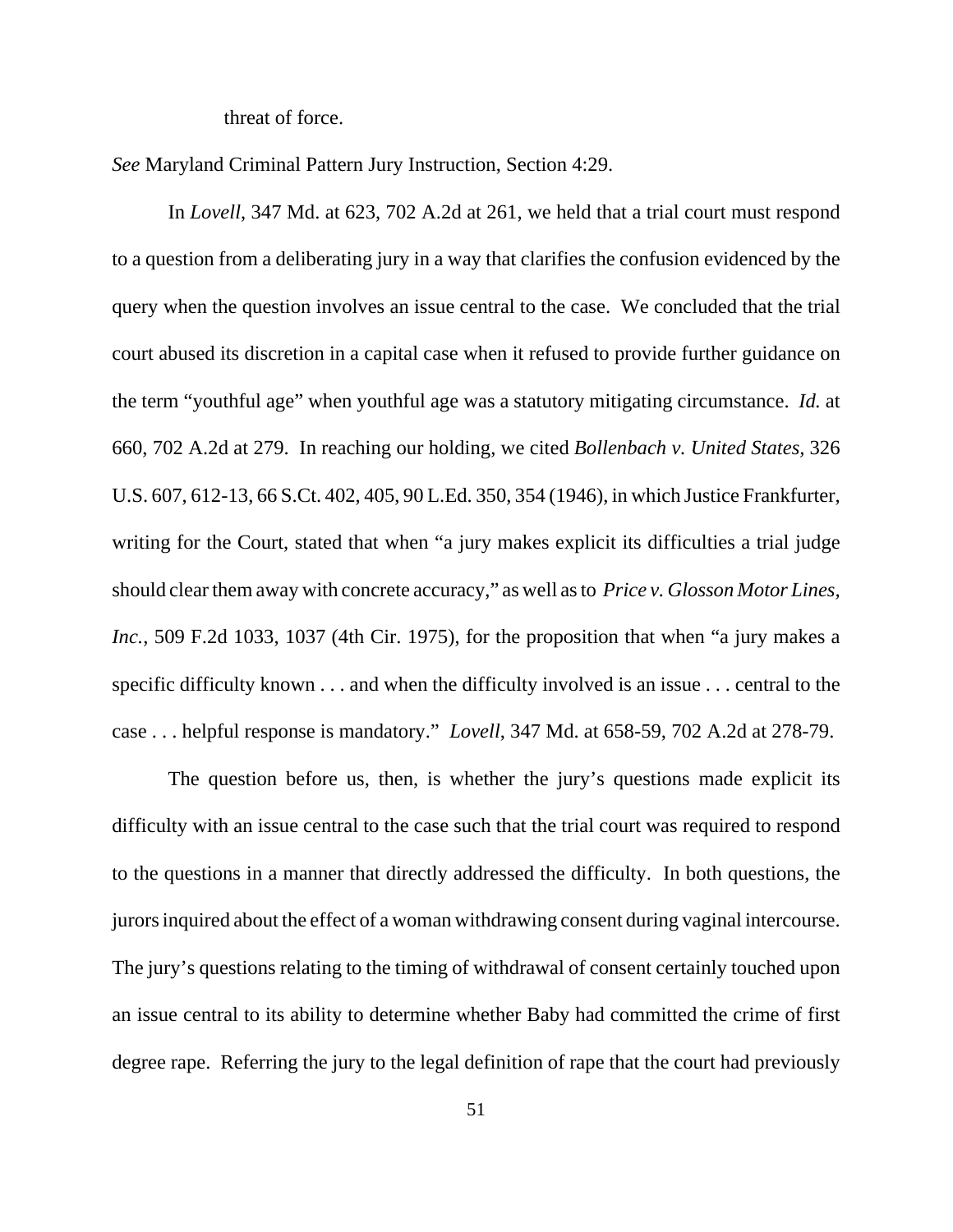provided was not sufficient to address either of the jury's questions as the definition makes no reference to the issue of post-penetration withdrawal of consent which was central to the jury's questions.

The State's reference to *Brogden*, 384 Md. at 631, 866 A.2d at 129, is misplaced because the jury's questions directly touched upon the State's argument that the necessary element of absence of consent could be ascertained from the evidence. In *Brogden*, we were asked to decide whether it was error for the trial court to reply to jury questions by explaining a defense to the charge of wearing, carrying or transporting a handgun, where that defense was never proffered by the defendant. The jury questions at issue in *Brogden* were: "Is having a gun a crime?" and "Does the State have the burden to prove that he did not have a license . . . ?" *Id.* at 635, 866 A.2d at 131. In responding to the second question, the court instructed the jury that "you may wear, or carry, or transport a handgun, if you have a license, in accordance with the terms of the license." *Id.* at 639, 866 A.2d at 133. We concluded that, while a trial court has discretion in giving supplemental instructions to the jury, "it is only within the ambit of the trial judge's discretion in the first instance if the supplemental instruction actually relates to an issue presented at trial," and that the trial court therefore erred in giving the instruction as it was never argued that the defendant did or did not have a gun license. *Id.* at 640-41, 866 A.2d at 134-35.

The State argues that jury's reference to "climax" in its first jury instruction makes its question analogous to the question in *Brogden*, such that the trial court was not required to specifically address the content of the question as the issue of ejaculation was not argued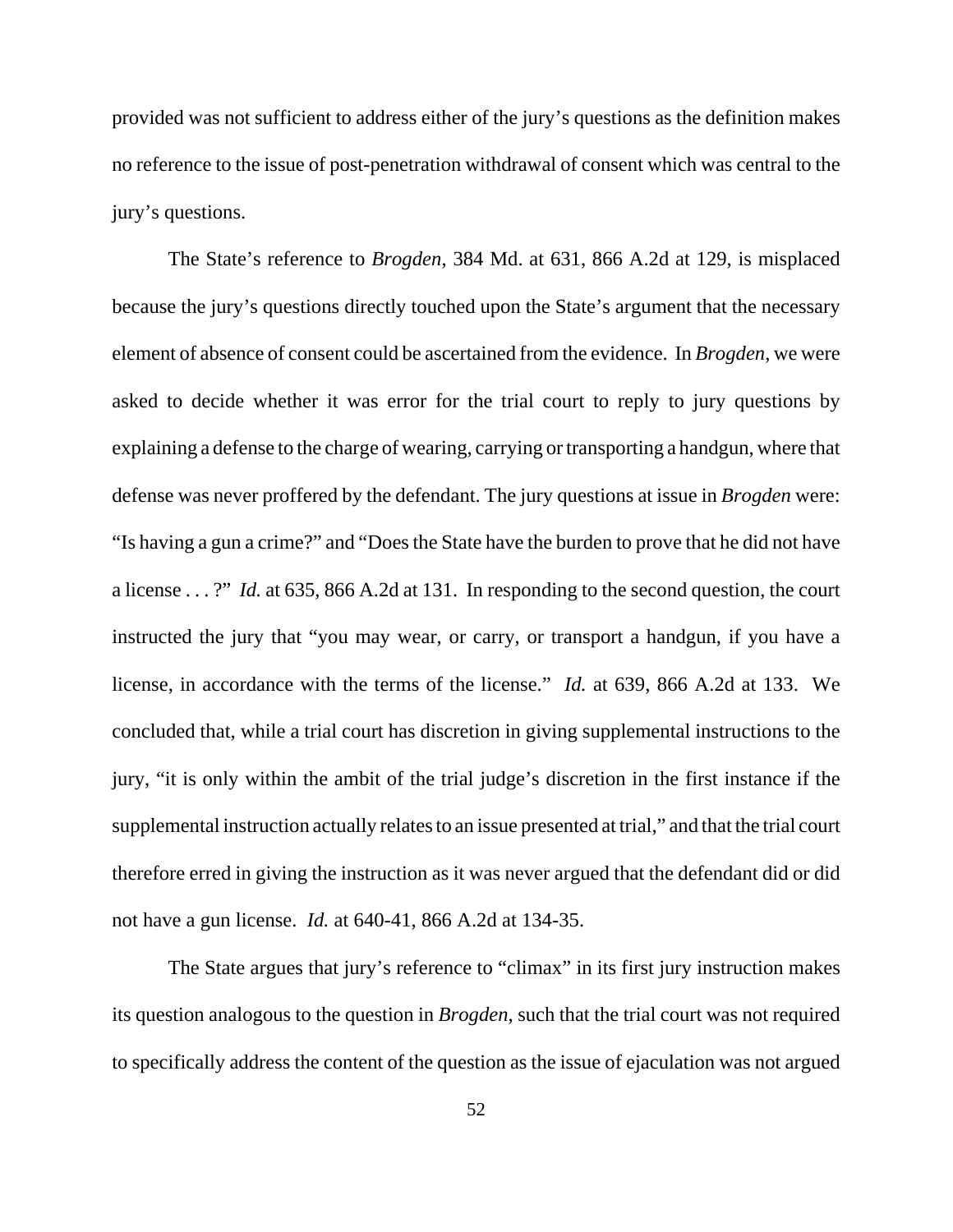at trial. The jury's reference to "climax," however, while inapposite, did not negate the relevancy of their query, because the parties and the trial judge surmised that the question was not about climax or ejaculation, but about post-penetration withdrawal of consent. Additionally, the jury's second question made no reference to ejaculation or any other extraneous details, simply asking, "If at any time the woman says stop is that rape?"

We cannot determine that the trial court's error in not reinstructing on postpenetration withdrawal of consent is harmless beyond a reasonable doubt, as required by *Dorsey v. State*, 276 Md. 638, 659, 350 A.2d 665, 678 (1976). In *Dorsey*, this Court concluded that

> when an appellant, in a criminal case, establishes error, unless a reviewing court, upon its own independent review of the record, is able to declare a belief, beyond a reasonable doubt, that the error in no way influenced the verdict, such error cannot be deemed 'harmless' and a reversal is mandated. Such reviewing court must thus be satisfied that there is no reasonable possibility that the evidence complained of – whether erroneously admitted or excluded – may have contributed to the rendition of the guilty verdict.

*Id.* We cannot say that it is beyond any reasonable doubt that a response that more directly addressed this issue would have yielded a guilty verdict on the first degree rape count.

## **II. The First Degree and Third Degree Sexual Offenses**

The State also argues that, regardless of whether we remand for a new trial on the counts of rape, we should not reverse Baby's convictions for first and third degree sexual offense as they were unrelated to the subject matter of the jury's questions. Baby, conversely, contends that the failure of the trial court to specifically address the jury's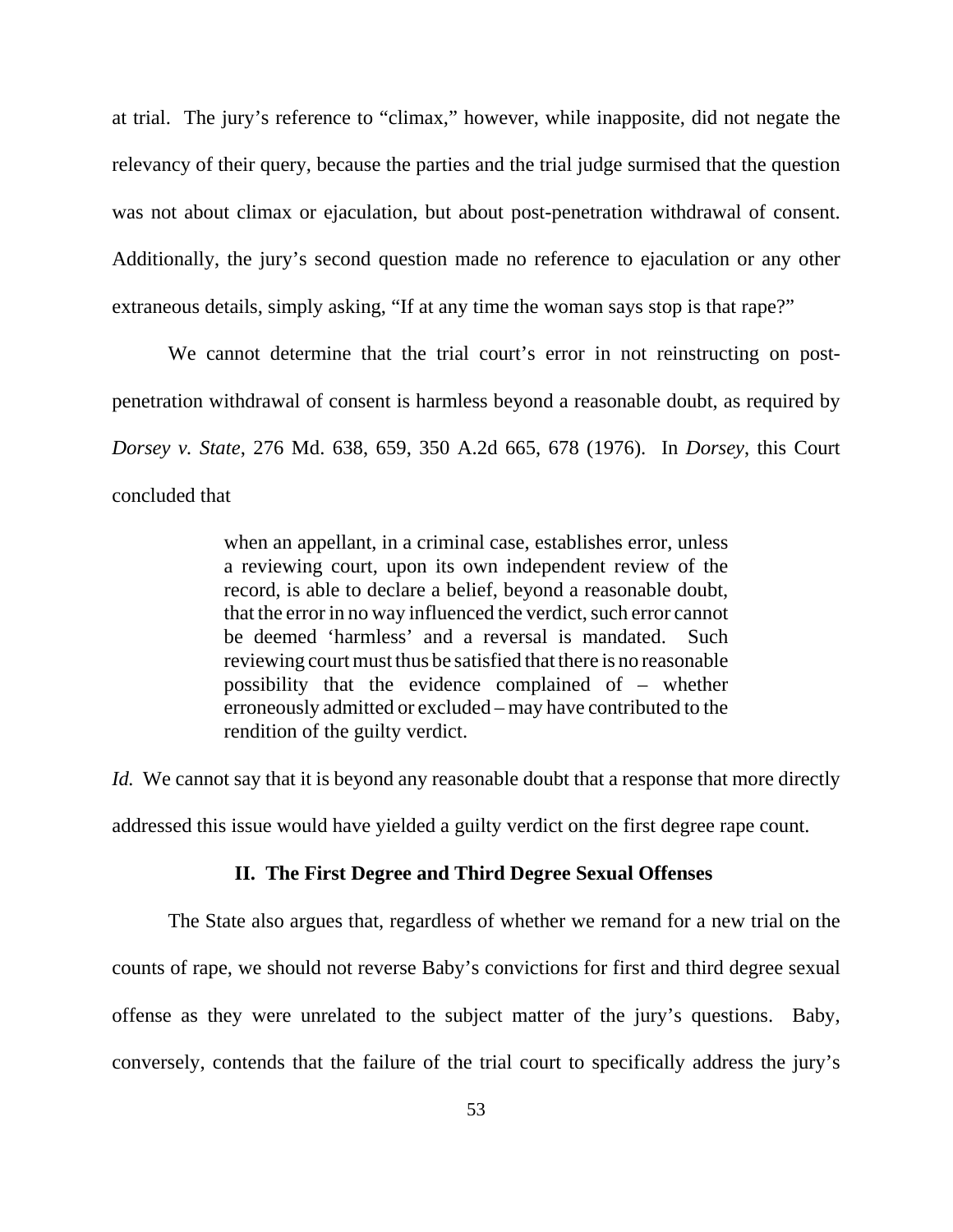questions was not harmless error as it cannot be asserted, beyond a reasonable doubt, that the jury's verdicts on the first and third degree sexual offense charges were not affected by the lack of clarification on the issue of post-penetration withdrawal of consent.

Like the Court of Special Appeals, we do not find the State's argument persuasive that the jury's questions only represented doubt as to the effect of withdrawal of consent in relation to intercourse. It is true that the jury's instructions specifically mentioned consent "to sex" and "rape," and did not specifically mention the actions for which Baby was convicted on the sexual offense charges, specifically aiding and abetting Mike in an act of anal penetration and touching J.L.'s breast and vagina without her consent. Lack of consent is an element common to both rape and first and third degree sexual offenses, however.<sup>23</sup> Any clarification which the jury received on the element of consent would have been applicable to its understanding of the first and third degree sexual offense counts, as well as the rape charges. A further instruction on the effect of post-penetration withdrawal of consent may have conceivably affected the jury's verdict on the charge of rape, so it may have altered the verdicts on the sexual offense charges. Applying the *Dorsey* standard, we cannot conclude beyond a reasonable doubt that the trial court's error in not clarifying the

<sup>&</sup>lt;sup>23</sup> Under Section 3-303 of the Criminal Law Article, Maryland Code (2002), first degree rape is defined, in part, as "vaginal intercourse with another by force, or the threat of force, without the consent of the other." Under Section 3-305 of the Criminal Law Article, Maryland Code (2002), first degree sexual offense is defined, in part, as "sexual act with another by force, or the threat of force, without the consent of the other." Under Section 3- 307 of the Criminal Law Article, Maryland Code (2002), third degree sexual offense is defined, in part, as "sexual contact with another without the consent of the other."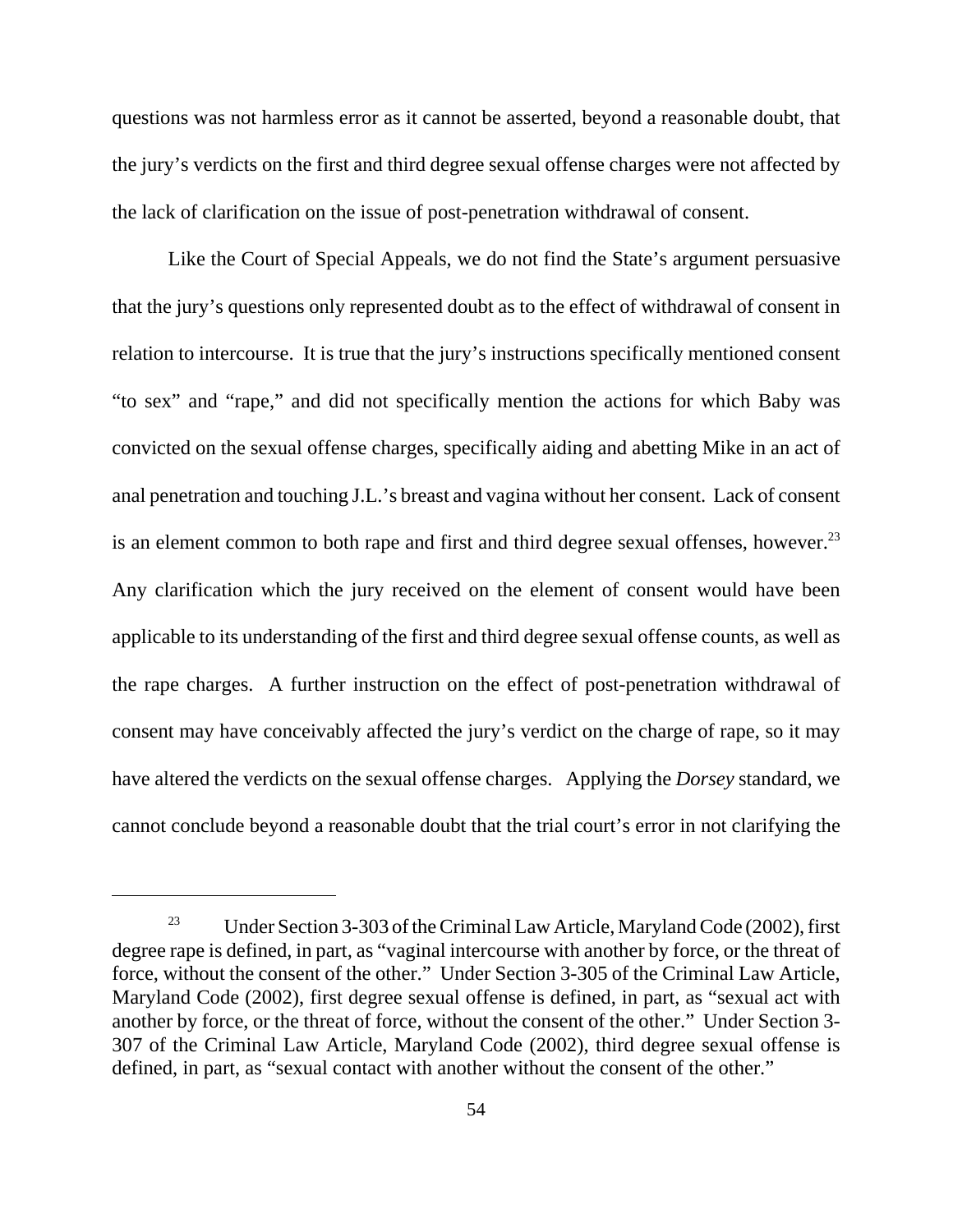effect of post-penetration withdrawal of consent was harmless.

# **The Testimony of Dr. Ann Burgess as an Expert on "Rape Trauma Syndrome"24**

Although we need not address the issue of whether Baby preserved his objection to the admission of the testimony of Dr. Ann Burgess as an expert on "rape trauma syndrome," for the guidance of the circuit court on remand, should Dr. Burgess be recalled during a new trial, we shall address Baby's contention that Dr. Burgess' expert testimony on "rape trauma syndrome" should have been subjected to a *Frye-Reed* hearing prior to its admission, assuming the interposition of an appropriate objection. Baby argues a number of reasons why Dr. Burgess' testimony on "rape trauma syndrome" should not have been admitted into evidence, including that the term "rape trauma syndrome" was prejudicial and that she improperly rendered an opinion that J.L. had been raped; we only address, however, Baby's argument that the testimony was inadmissible because the reliability of "rape trauma syndrome" was not subjected to scrutiny under the *Frye-Reed* standard. Baby argues that because "[n]o appellate court in Maryland has approved the introduction of "rape trauma syndrome" evidence in a criminal trial for any purpose," such evidence must first be submitted to a *Frye-Reed* inquiry to determine general acceptance in the scientific community before a trial court can consider allowing expert testimony based upon this

<sup>&</sup>lt;sup>24</sup> According to Dr. Burgess' testimony, "rape trauma syndrome" is a term which she and a colleague coined to describe certain patterns of behaviors which women exhibit in response to having been raped.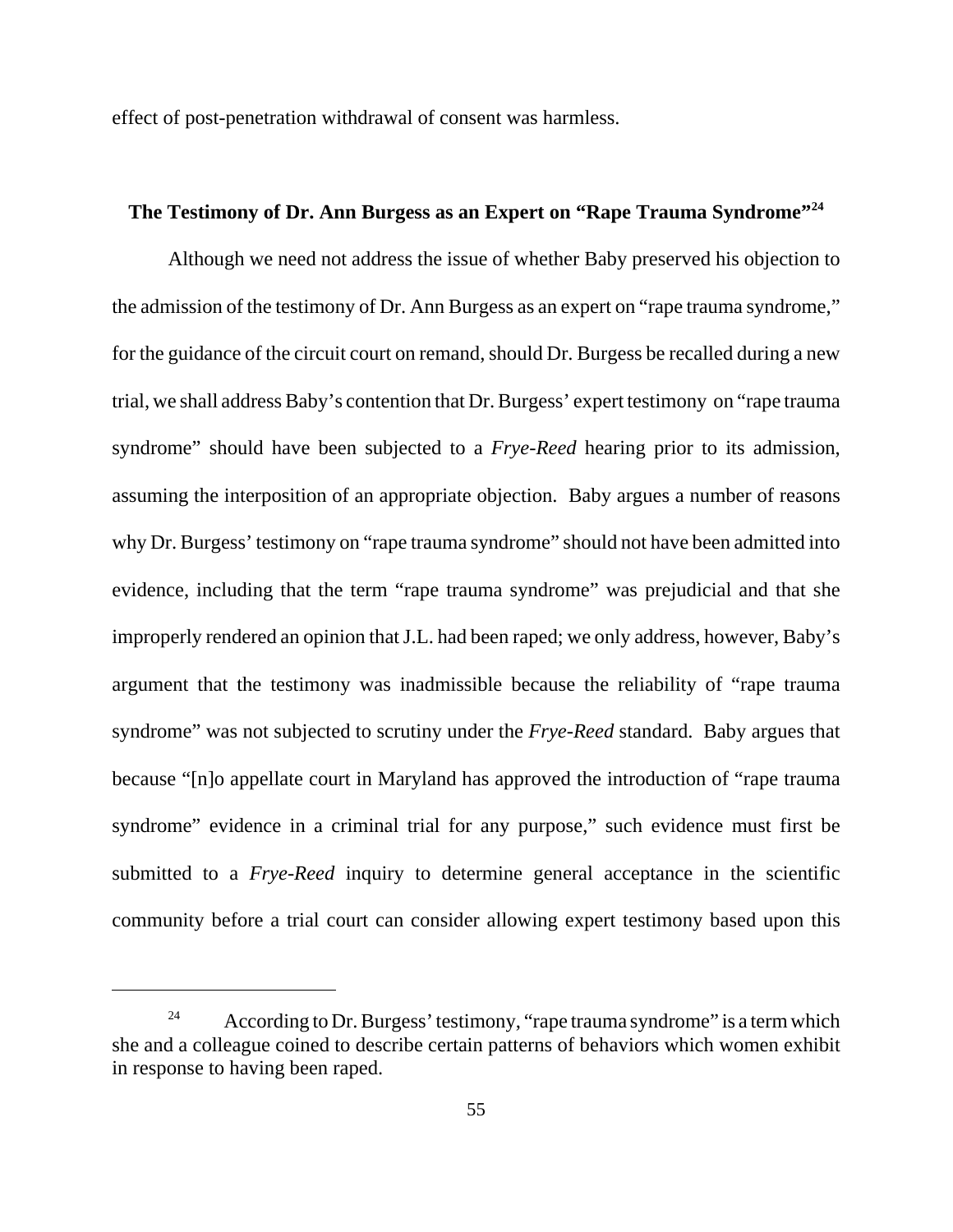scientific theory.

Dr. Burgess was asked to testify about post-traumatic stress disorder ("PTSD") and "rape trauma syndrome." As Dr. Burgess testified, "rape trauma syndrome" is a term that she and a colleague developed in 1974 to describe the "response patterns" they observed in women who had been raped. Dr. Burgess described how many of the general public's perceptions concerning rape are incongruous with the behaviors she and her colleagues have observed in the victims of sexual assault. In response to questions from the State, Dr. Burgess also stated whether she thought that certain actions such as offering "minimal, physical resistance" against her attacker, not immediately reporting the rape to the first person she saw "even if that person might be their best friend," and engaging in everyday activities within a short time after the rape such as "going to a supermarket and shopping," would be consistent with the behavior of a victim of rape, such behaviors as those explicated in J.L.'s testimony. The State offered Dr. Burgess as an expert witness in order to explain how the perceived aberrant behavior of victims of sexual assault can be explained as a result of "rape trauma syndrome."

In *Reed*, 283 Md. at 374, 391 A.2d at 364, this Court was asked to rule on the admissibility of voice identification testimony based on the analysis of spectrograms, otherwise known as "voiceprints." In concluding that "voiceprint" analysis was inadmissible in Maryland courts as evidence of voice identification, we adopted the test for establishing the reliability of scientific methodology articulated in *Frye v. United States*, 293 F. 1013, 1014 (D.C. Cir. 1923). We characterized the *Frye* standard as requiring that "before a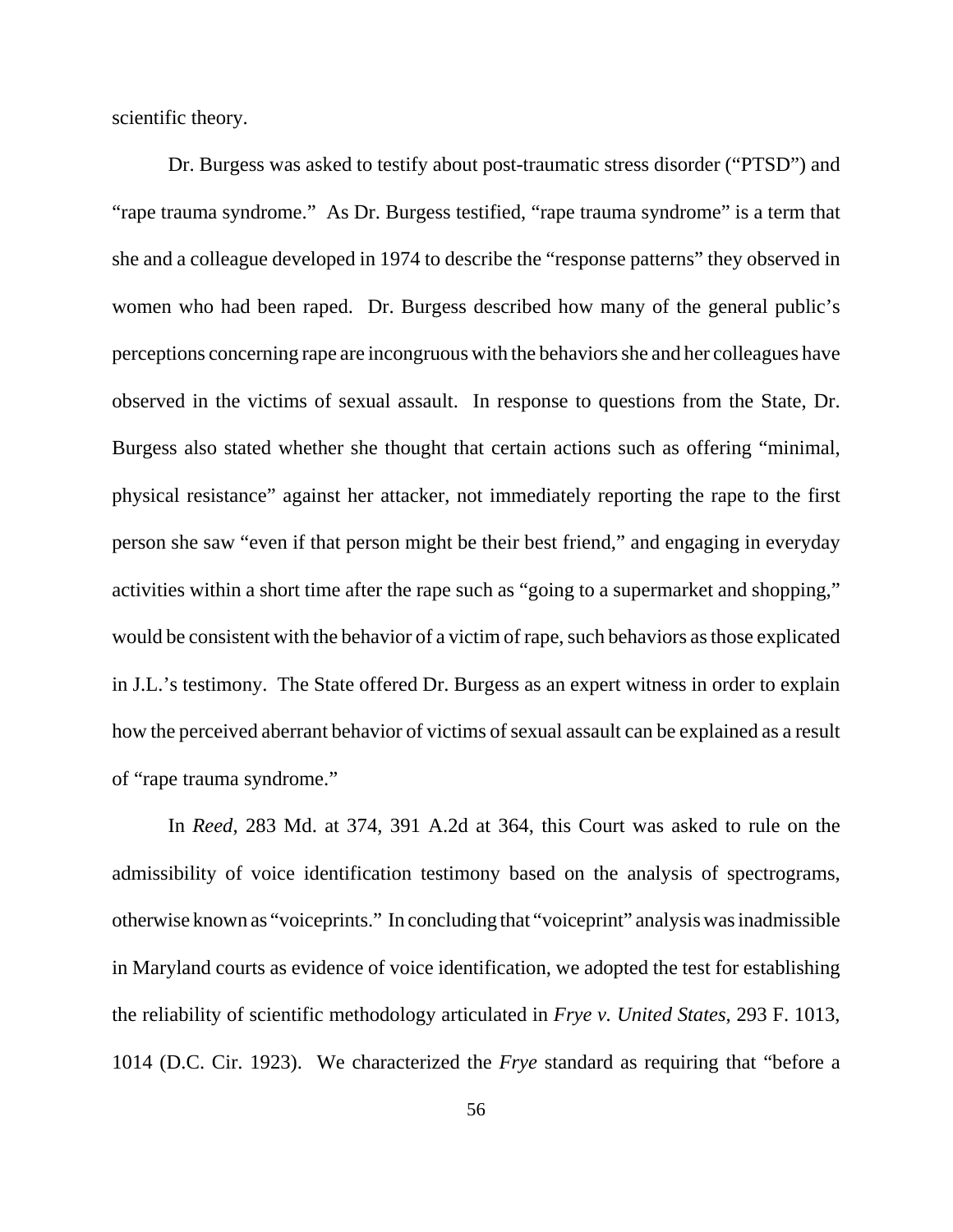scientific opinion will be received as evidence at trial, the basis of that opinion must be shown to be generally accepted as reliable within the expert's particular scientific field. Thus, according to the *Frye* standard, if a new scientific technique's validity is in controversy in the relevant scientific community, . . . then expert testimony based upon its validity cannot be admitted into evidence." *Reed*, 283 Md. at 381, 391 A.2d at 368.

*Reed* set forth *Frye* as a "legal standard which governs the trial judge's determination of a threshold issue," stating that "if a technique does not meet the *Frye* standard, a trial judge will have no occasion to reach [the] further issues" of whether the expert testimony "will be helpful to the jury [and whether] . . . the expert is properly qualified." *Id.* at 389, 391 A.2d at 372. *See also Clemons v. State*, 392 Md. 339, 344, 363, 896 A.2d 1059, 1061, 1073 (1993) (characterizing our decision in *Reed* as "mak[ing] evidence emanating from a novel scientific process inadmissible absent a finding that the process is generally accepted by the relevant scientific community" and requiring that "prior to the admission of expert testimony based on the application of novel scientific techniques, the party seeking to use the expert testimony must establish that the particular methodology is valid and reliable").<sup>25</sup>

(continued...)

<sup>&</sup>lt;sup>25</sup> Maryland Rule 5-702 governs the testimony of experts and states:

Expert testimony may be admitted, in the form of an opinion or otherwise, if the court determines that the testimony will assist the trier of fact to understand the evidence or to determine a fact in issue. In making that determination, the court shall determine (1) whether the witness is qualified as an expert by knowledge, skill, experience, training, or education, (2) the appropriateness of the expert testimony on the particular subject, and (3)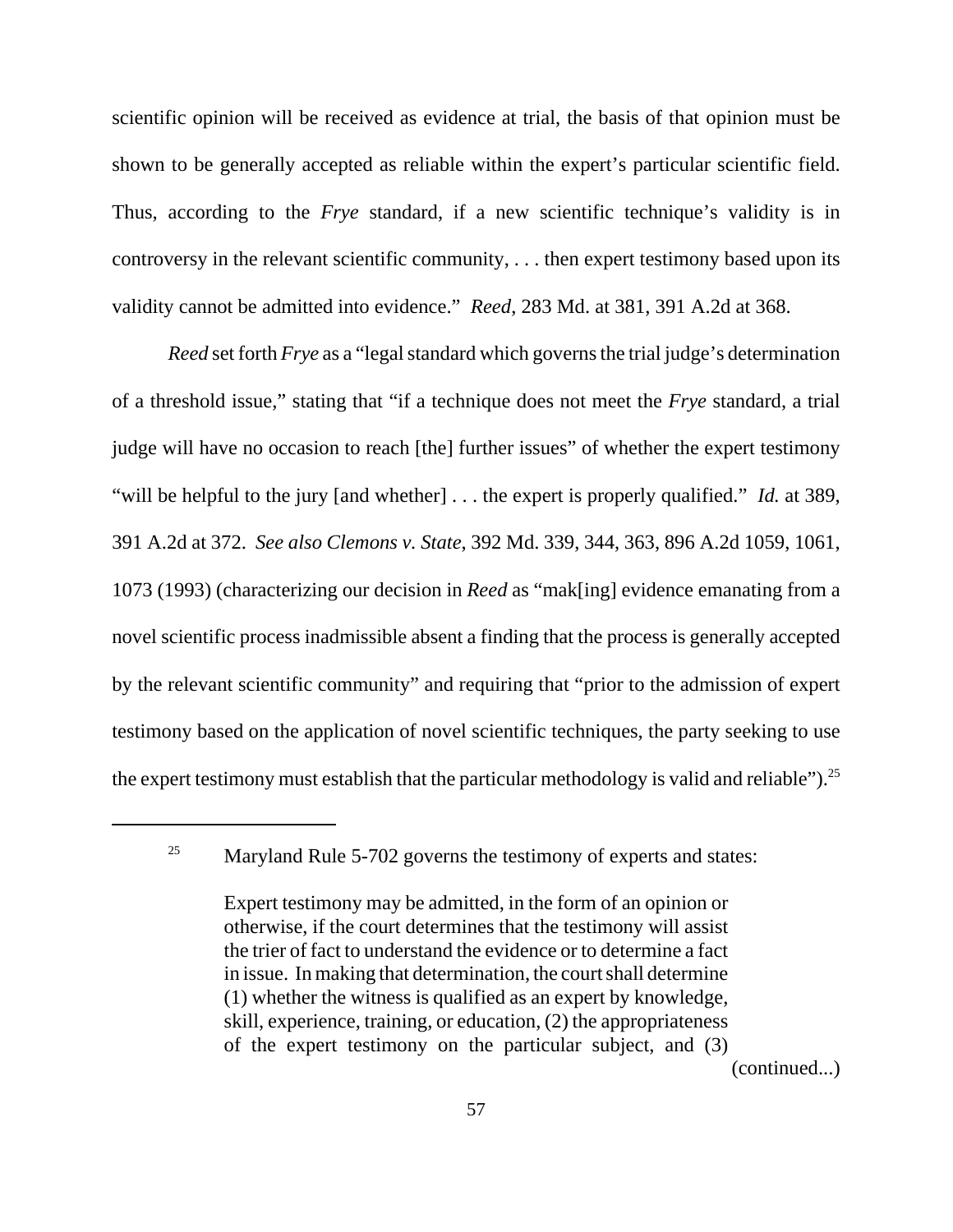The State argues that in *Hutton*, 339 Md. at 504, 663 A.2d at 1301, we took judicial notice of the reliability and validity of "rape trauma syndrome," when we stated that "[e]xpert testimony describing PTSD or rape trauma syndrome may be admissible, however, when . . . offered, for example, to show lack of consent or to explain behavior that might be viewed as inconsistent with the happening of the event." This statement, however, could not, in any way, be construed as a holding that "rape trauma syndrome" testimony is admissible under *Frye-Reed*, as that was not the issue before us. Rather, our analysis in *Hutton* supports the proposition that "rape trauma syndrome" represents a scientific theory or methodology whose reliability must be established under *Frye-Reed* before opinions based upon it can be admitted into evidence, *see id.* at 493-97, 663 A.2d at 1295-96, as also reflected in the decisions of courts in our sister States that have addressed "rape trauma syndrome" and its umbrella syndrome, PTSD.<sup>26</sup>

The Committee Note to Rule 5-702 states in relevant part:

This Rule is not intended to overrule *Reed v. State*, 283 Md. 374 (1978) and other cases adopting the principles enunciated in *Frye v. United States*, F. 1013 (D.C. Cir. 1923). The required scientific foundation for the admission of novel scientific foundation for the admission of novel scientific techniques or principles is left to development through case law.

<sup>26</sup> Courts in our sister States, in which the *Frye* standard is applicable, which have addressed the admissibility of expert testimony about "rape trauma syndrome" have (continued...)

 $25$ (...continued)

whether a sufficient factual basis exists to support the expert testimony.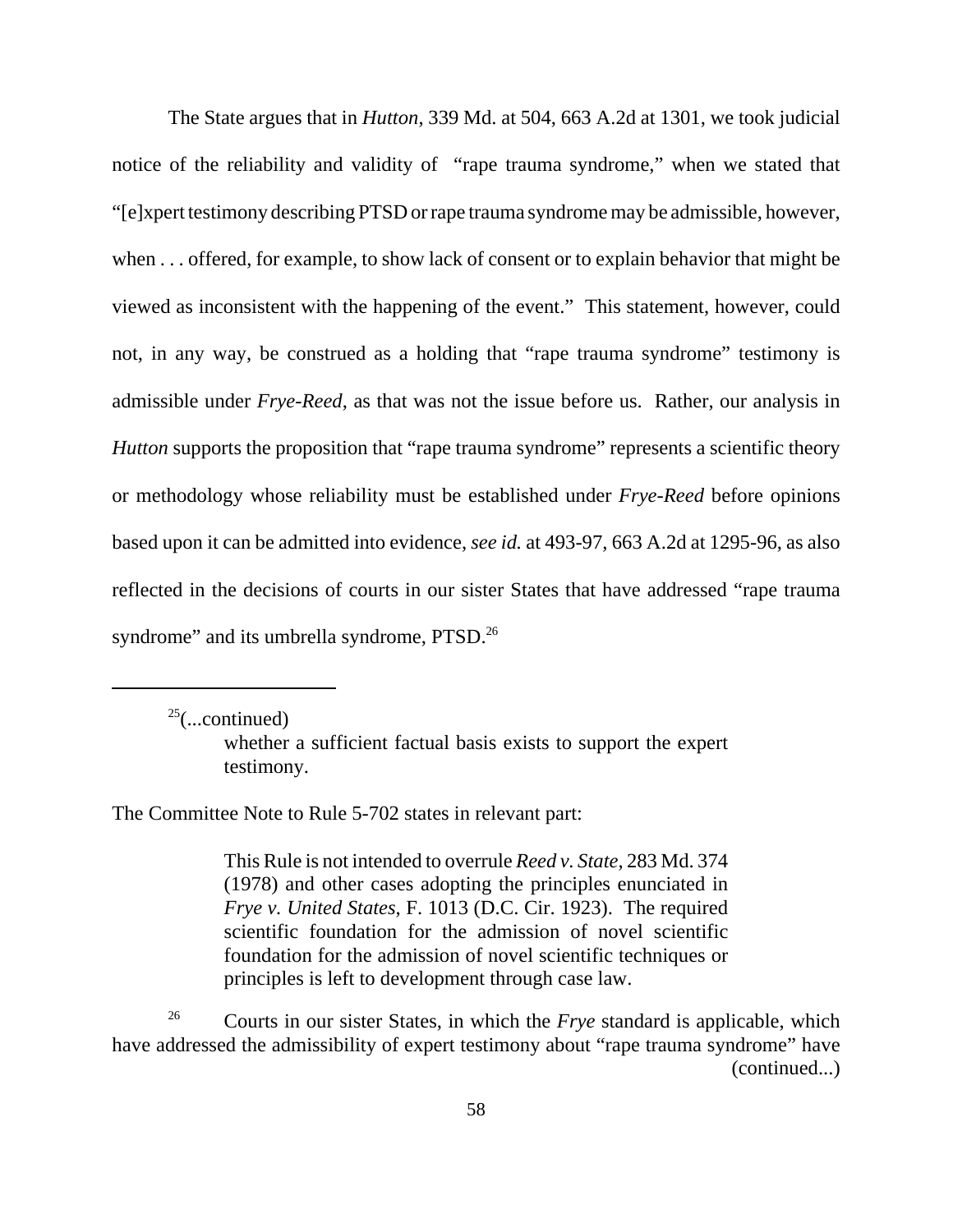We have reaffirmed the importance of *Frye-Reed* analysis in determining the validity and reliability of a wide variety of scientific methodologies and conclusions, including various syndromes. In *State v. Smullen*, 380 Md. 233, 266, 844 A.2d 429, 448 (2004), we held that while expert testimony on "battered spouse syndrome," and by analogy, "battered child syndrome," is admissible by statute, such social scientific evidence would otherwise

 $26$ (...continued)

generally considered as a threshold issue whether the evidence is accepted as reliable and valid in the scientific community as is required by the *Frye* standard. *See People v. Bledsoe,* 681 P.2d 291, 298 & n.7, 299 (Cal. 1984) (holding that the trial court erred in admitting "rape trauma syndrome" testimony to prove that a victim had been raped, iterating that the *Frye* standard is the proper basis for determining the admissibility of "rape trauma" syndrome" testimony)*; State v. Marks*, 647 P.2d 1292, 1299 (Kan. 1982) (holding that expert psychiatric testimony on "rape trauma syndrome" is relevant and admissible where the defense is consent, iterating that the *Frye* standard is applicable to testimony regarding a psychiatric diagnosis such as "rape trauma syndrome"); *State v. Saldana*, 324 N.W.2d 227, 229, 230 (Minn. 1982) (holding that it was error for the trial court to admit expert testimony on "rape trauma syndrome" to prove that a victim had been raped, stating that "[r]ape trauma syndrome is not the type of scientific test that accurately and reliably determines whether a rape has occurred" and that the "scientific evaluation of rape trauma syndrome has not reached a level of reliability that surpasses the quality of common sense evaluation present in jury deliberations"); *State v. Taylor,* 663 S.W.2d 235, 239, 240 (Mo. 1984) (holding that an expert's conclusion that the victim suffered from "rape trauma syndrome" as a result of rape was improper, iterating that "admission of scientific evidence depends on wide acceptance in the relevant scientific community of its reliability"); *People v.* Taylor, 552 N.E.2d 131, 134 (N.Y. 1990) (holding that trial court did not commit error by admitting testimony on "rape trauma syndrome" because "the relevant scientific community has generally accepted that rape is a highly traumatic event that will in many women trigger the onset of certain identifiable symptoms," allowing it to be admitted under the *Frye* standard); *State v. Black*, 745 P.2d 12, 18 (Wash. 1987) (holding that the trial court erred in allowing testimony on "rape trauma syndrome" to prove that the victim had been raped, finding that "rape trauma syndrome" does not meet the standard of reliability articulated in *Frye*). *But see Commonwealth v. Gallagher,* 547 A.2d 355, 358-59 (Pa. 1988) (holding that testimony on "rape trauma syndrome" was not admissible to bolster victim's credibility, although the court did not address whether the testimony should have been subjected to a *Frye* analysis as a threshold matter).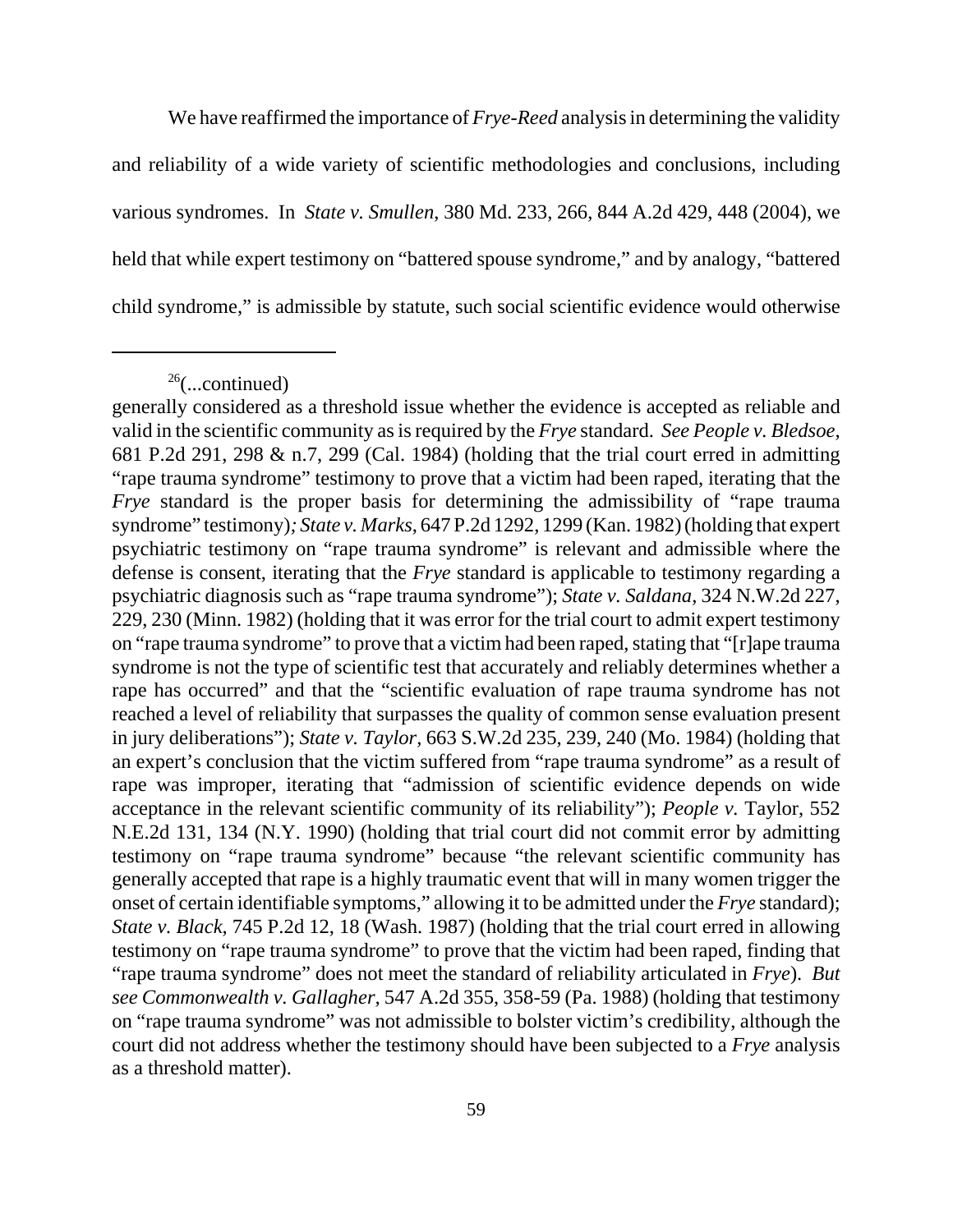be subjected to analysis under *Frye*-*Reed*. *See also Montgomery Mutual Insurance Company v. Chesson*, 399 Md. 314, 333, 923 A.2d 939, 950 (2007) (holding that the trial court erred in failing to conduct a *Frye-Reed* hearing before admitting expert testimony on "sick building syndrome" in a workers' compensation matter); *Aventis Pasteur, Inc. v. Skevofilax*, 396 Md. 405, 430 n.18, 914 A.2d 113, 128 n.18 (2007) (noting that expert testimony on the link between vaccines and autism would have to pass the *Frye-Reed* test before it could be admitted into evidence); *U.S. Gypsum Co. v. Mayor and City Council of Baltimore*, 336 Md. 145, 182, 647 A.2d 405, 423 (1994) (holding that the trial court did not err in admitting testimony based upon a surface dust sampling technique that passed the *Frye-Reed* standard for general acceptance in the relevant scientific community). *Cf. State v. Allewalt*, 308 Md. 89, 99, 517 A.2d 741, 746 (1986) (holding that the trial court did not abuse its discretion in admitting testimony on PTSD, we stated that "[t]here is no issue in this case over the fact that psychiatrists and psychologists recognize PTSD as an anxiety disorder," and, in essence, took judicial notice of its admissibility under *Frye-Reed*).

In *Bloodsworth v. State*, 307 Md. 164, 512 A.2d 1056 (1986), we were asked to determine whether the trial court had erred in not admitting expert testimony on the issue of eye-witness identification, a decision partially based on the evidence not meeting the *Frye-Reed* standard of acceptance in the relevant scientific community. We held that while the *Frye-Reed* test was not applicable to the eyewitness identification evidence, the trial court did not abuse its discretion in declining to admit the expert testimony as its decision was also based on an alternate ground. In our analysis of the applicability of the *Frye-Reed* standard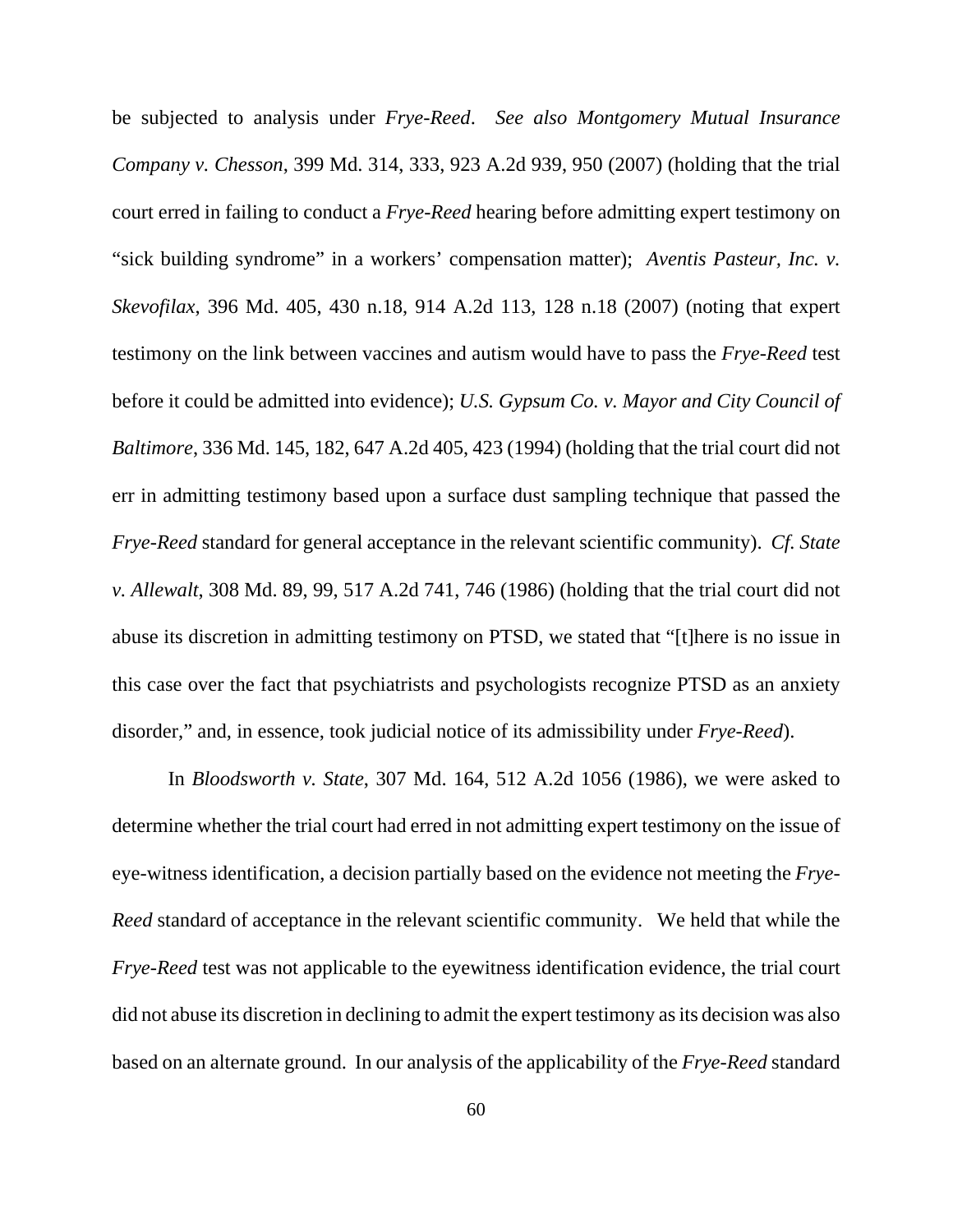in *Bloodsworth*, we noted with approval the similarity between the catalog of types of evidence which we stated would be subjected to *Frye* analysis in *Reed* and a list of scientific devices or processes to which California courts had applied *Frye* analysis, as provided by the California court in *People v. McDonald*, 690 P.2d 709 (Cal. 1984), which list included "rape trauma syndrome." *Bloodsworth*, 307 Md. at 184, 512 A.2d at 1066.

While it is true that not all testimony based upon scientific theory or methodology must first be subjected to a hearing on its reliability and validity, as we stated in *Wilson v. State*, 370 Md. 191, 201, 803 A.2d 1034, 1039 (2002),

> Where the validity and reliability of a scientific technique is so broadly and generally accepted within the scientific community, as in the case of ballistic tests, blood tests, and the like, a trial court may take judicial notice of its reliability.

We suggest that "rape trauma syndrome" evidence should first be subjected to *Frye-Reed* analysis, were an appropriate objection interposed.

# **Conclusion**

We conclude that post-penetration withdrawal of consent negates initial consent for the purposes of sexual offense crimes and, when coupled with the other elements, may constitute the crime of rape. We also hold, however, that the trial court erred in failing to sufficiently address the jury's questions on post-penetration withdrawal of consent, and such error was not harmless beyond a reasonable doubt.

# **JUDGMENT OF THE COURT OF SPECIAL APPEALS VACATED AND JUDGMENTS OF CONVICTION IN THE CIRCUIT COURT OF MONTGOMERY COUNTY REVERSED;**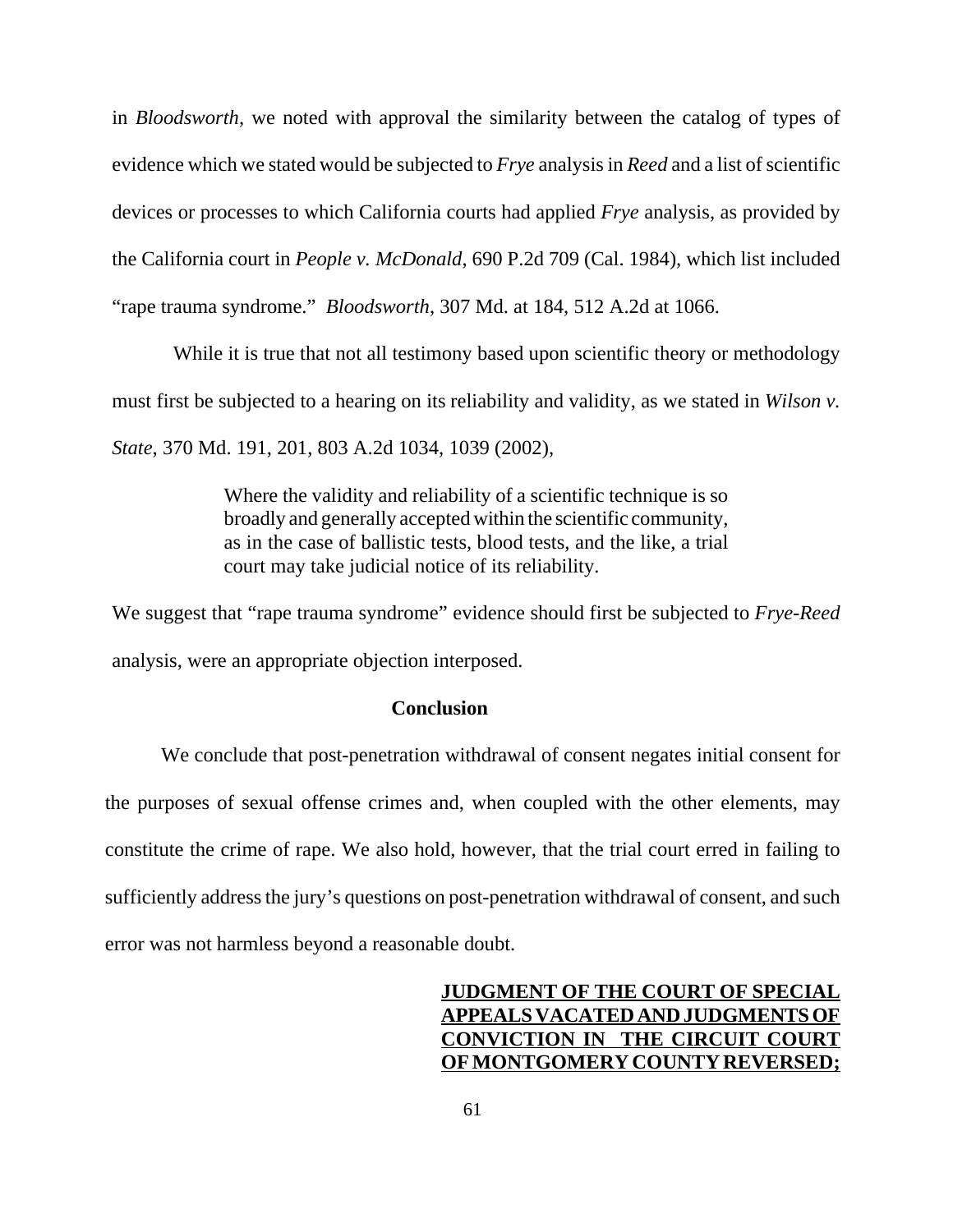# **CASE REMANDED TO THE CIRCUIT COURT FOR A NEW TRIAL CONSISTENT WITH THIS OPINION. COSTS TO BE PAID BY MONTGOMERY COUNTY.**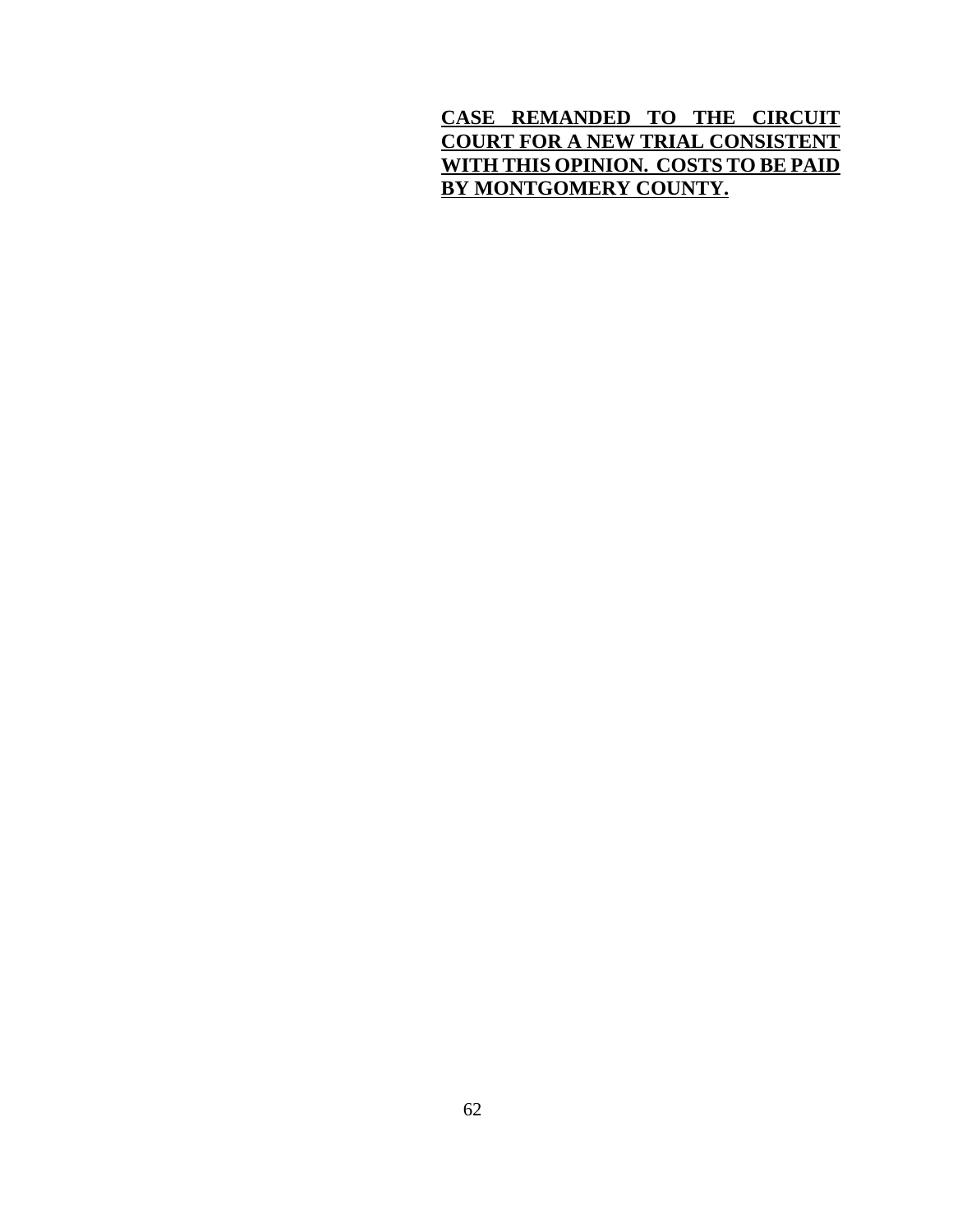# IN THE COURT OF APPEALS OF MARYLAND

No. 14

September Term, 2007

# STATE OF MARYLAND

v.

#### MAOULOUD BABY

Bell, C.J. Raker Harrell Battaglia Greene Wilner, Alan M. (Retired, specially assigned) Cathell, Dale R. (Retired, specially assigned),

JJ.

Concurring and Dissenting Opinion by Raker, J., which Wilner, J., joins; Bell, C.J., joins Part I only; Harrell, J., joins Part II only.

Filed: April 16, 2008

Raker, J., concurring and dissenting, in which Wilner, J., joins; Bell, C.J., joins in Part I only; Harrell, J. joins in Part II only:

 $\overline{a}$ 

 $\overline{a}$ 

 $\overline{a}$ 

 $\ddot{\phantom{a}}$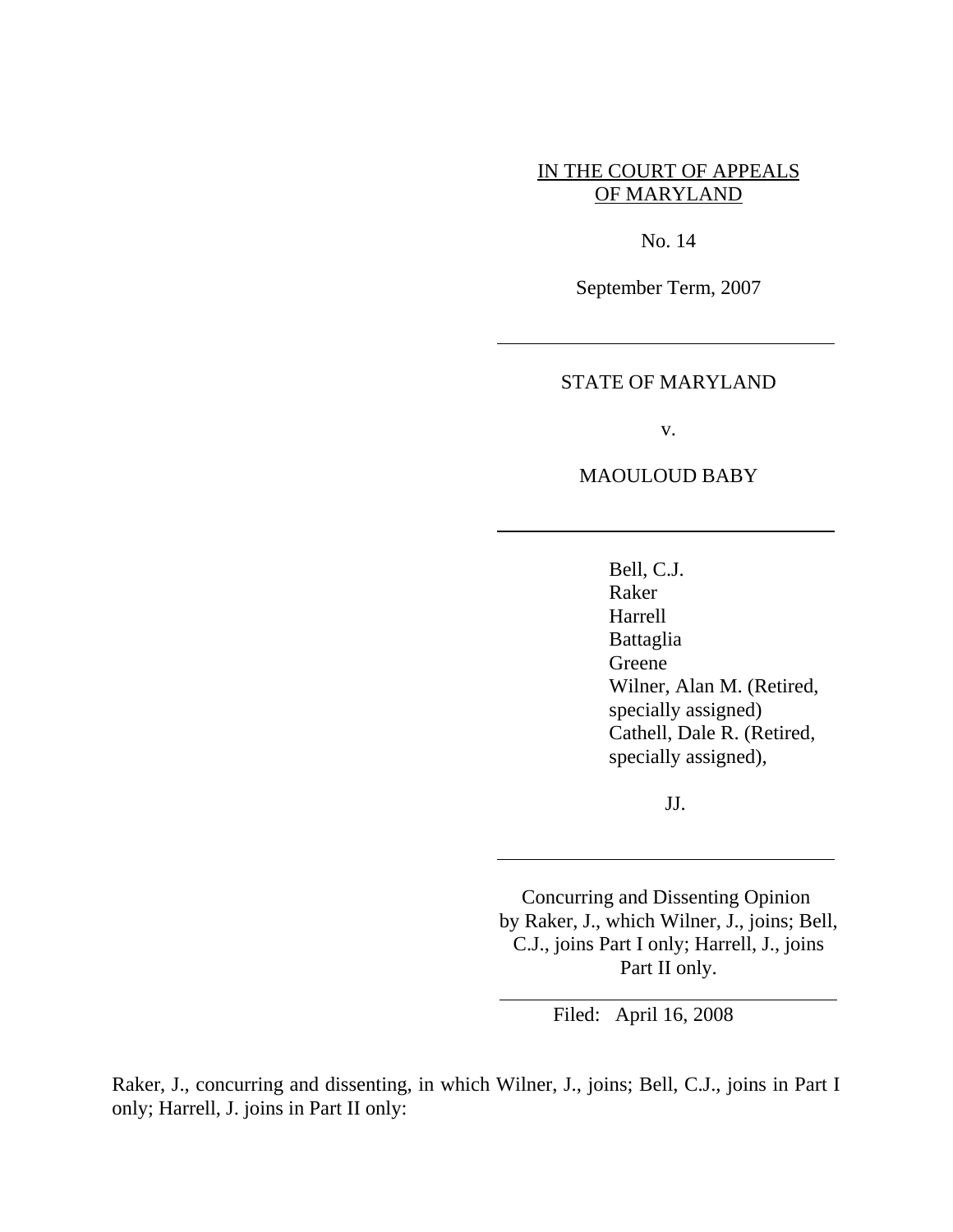I agree with the majority that petitioner's rape conviction should be reversed, but for different reasons. I agree that the trial court erred in not answering the jury's note with respect to the effect of a woman's withdrawal of initial consent post-penetration on the elements of rape. In my view, however, *Battle v. State*, 287 Md. 675, 414 A.2d 1266 (1980), controlled the trial court's response, and the court should have told the jury that if a woman consents prior to penetration and withdraws the consent following penetration, there is no rape. Nonetheless, I would expressly overrule that aspect of *Battle* and hold, prospectively only, "that post-penetration withdrawal of consent negates initial consent for the purposes of sexual offense crimes and, when coupled with the other elements, may constitute the crime of rape." *See State v. Baby*, \_\_ Md. \_\_, \_\_, \_\_ A.2d \_\_, \_\_ [slip. op. at 62] (2008).

I disagree with the judgment of the majority reversing petitioner's convictions for sexual offenses in the first and third degree. I would hold that the error in the failure to clarify the elements of rape has no bearing whatsoever on the sexual offenses committed by Mike and in which petitioner had been convicted as a principal in the second degree. Therefore, I would affirm those two convictions.

The majority holds that a woman may withdraw consent for vaginal intercourse after penetration has occurred and that, after consent has been withdrawn, the continuation of vaginal intercourse by force or the threat of force may constitute rape. *Baby*, \_\_ Md. at \_\_, \_\_ A.2d at \_\_ [slip op. at 47]. I agree with that conclusion. Because the trial court did not directly address the jurors' confusion on the effect of withdrawal of consent during intercourse and simply referred the jurors to the court's previously provided instructions on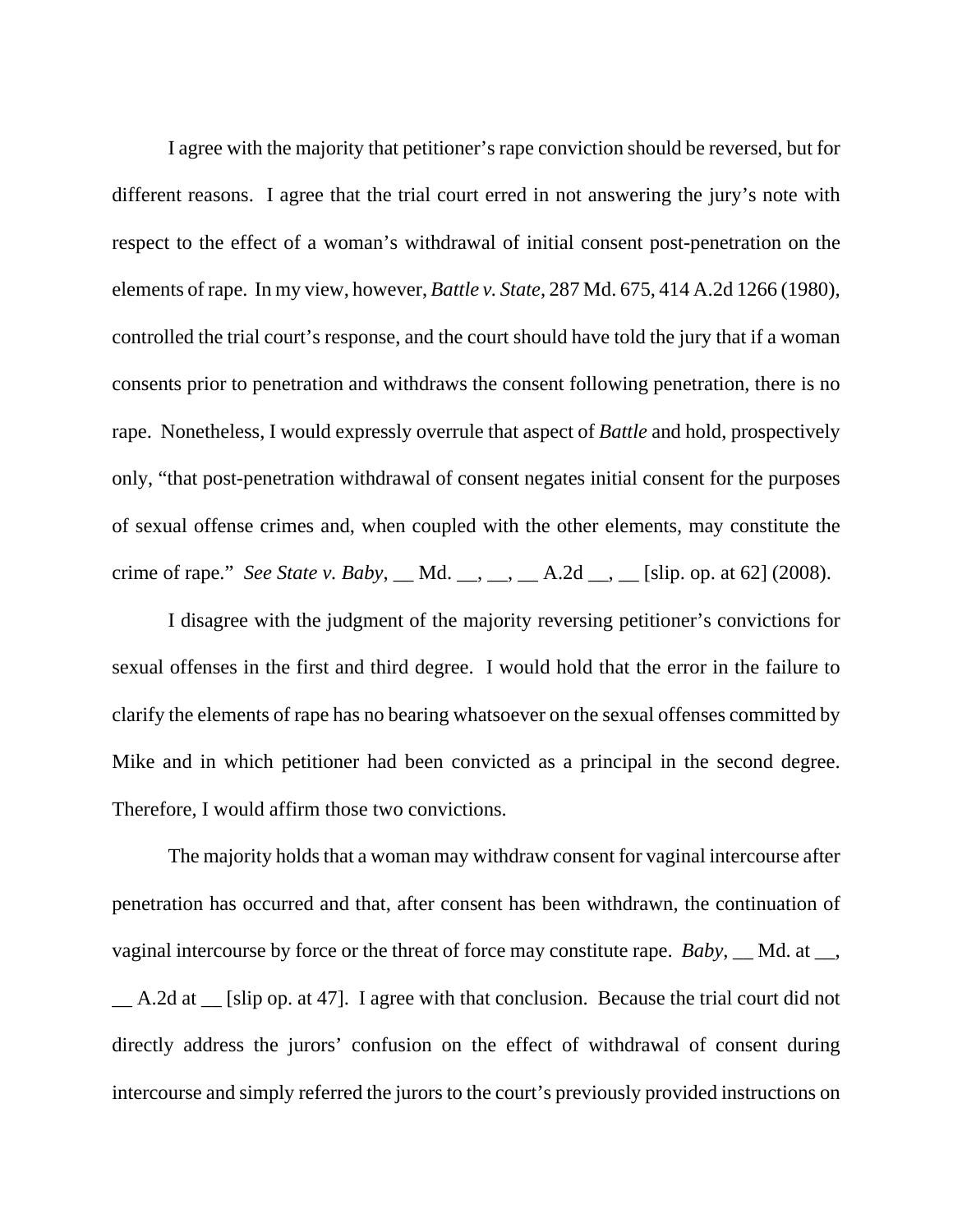the elements of rape, the Court reverses petitioner's convictions. The Court reverses not only for rape, but for the other convictions for first degree and third degree sexual conduct. *Baby*, \_\_ Md. at \_\_, \_\_ A.2d at \_\_ [slip op. at 47].

The majority reasons that "the jury's questions relating to the timing of withdrawal of consent certainly touched upon an issue central to its ability to determine whether Baby had committed the crime of first degree rape." *Baby*, \_\_ Md. at \_\_, \_\_ A.2d at \_\_ [slip op. at 54] (emphasis added). The jury was obviously struggling with the legal definition of rape and particularly the issue of post-penetration withdrawal of consent, and I agree that the trial court should have supplemented its instructions to aid the jury.

I part company with the majority view as to whether the language in *Battle* was a holding or *dicta*. If it was *dicta*, as the majority states, then on remand, petitioner may be retried and the jury should be instructed that a woman's withdrawal of consent, postpenetration, could be rape. If the language in *Battle* was a holding of this Court, then if petitioner is retried, the jury should be instructed to the contrary and consistent with the *Battle* language, because that was the law when the acts in question occurred.

As to any effect of the court's error as to the rape instruction on the other sexual offense convictions, the majority holds that those offenses could have been infected by the trial court's failure to clarify the instruction and reverses, stating as follows:

> "It is true that the jury's instructions specifically mentioned consent 'to sex' and 'rape,' and did not specifically mention the actions for which Baby was convicted on the sexual offense charges, specifically aiding and abetting Mike in an act of anal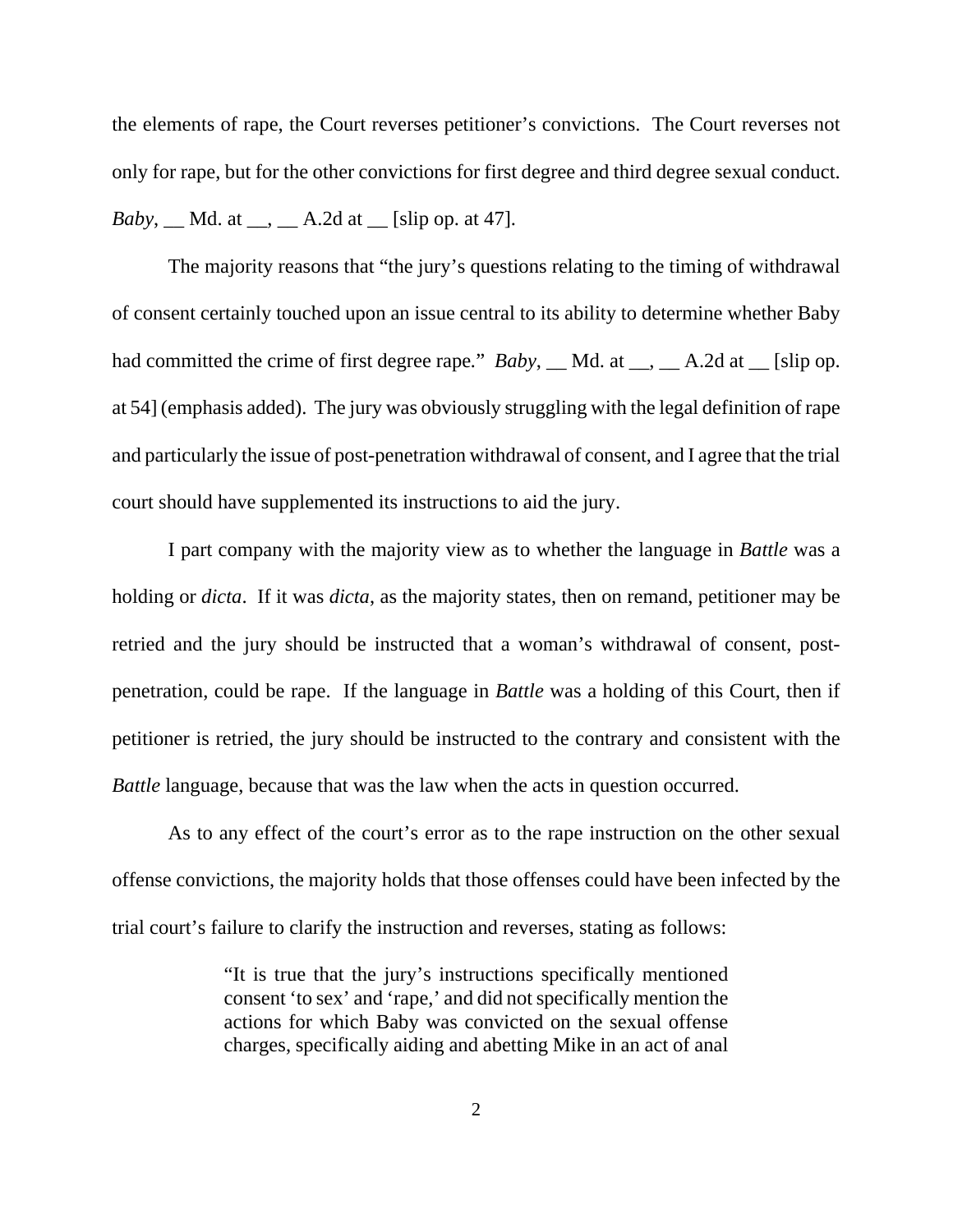penetration and touching J.L.'s breast and vagina without her consent. Lack of consent is an element common to both rape and first and third degree sexual offenses, however. Any clarification which the jury received on the element of consent would have been applicable to its understanding of the first and third degree sexual offense counts, as well as the rape charges. A further instruction on the effect of post-penetration withdrawal of consent may have conceivably affected the jury's verdict on the charge of rape, so it may have altered the verdicts on the sexual offense charges. Applying the *Dorsey* standard, we cannot conclude beyond a reasonable doubt that the trial court's error in not clarifying the effect of post-penetration withdrawal of consent was harmless.

*Baby*, \_\_Md. at \_\_, \_\_A.2d at \_\_ [slip op. at 54-55] (footnote omitted). While I agree with the majority that post-penetration withdrawal of consent could be rape, I disagree with the majority's conclusion that the instruction on rape had an effect on the sexual offense convictions.

## **I. The Rape Conviction and the Jury Instruction**

The rape conviction should be reversed and remanded to the Circuit Court. As the Court of Special Appeals stated, "[t]he jury, in the discharge of its responsibilities to apply the law to the facts as it found them to be, was entitled to a proper response to its inquiries." *Baby v. State,* 172 Md. App. 588, 607, 916 A.2d 410, 421 (2007). Whether the *Battle* language was *dicta* or holding then becomes highly significant at any retrial of petitioner. In my view, the statement at issue from *Battle* was a holding.

### **Battle:** *Dicta* **or Holding**

The majority holds that the statement, "On the other hand, ordinarily if she consents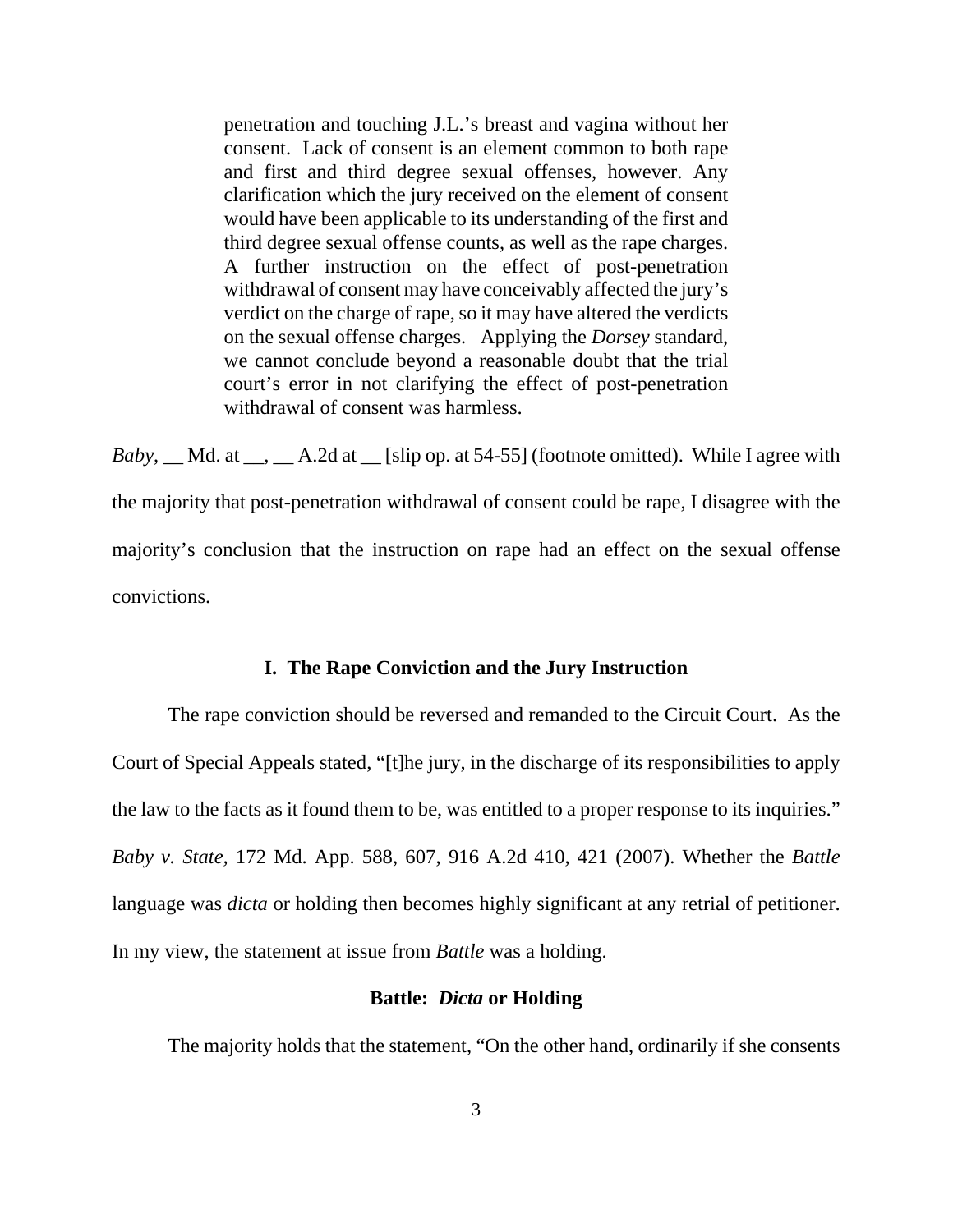prior to penetration and withdraws the consent following penetration, there is no rape," found in *Battle v. State,* 287 Md. 675, 684, 414 A.2d 1266, 1270 (1980), is *dicta*. Whether the statement is *dicta* or a holding is not merely an academic exercise, but instead, has real significance in the event there is a retrial of this case, for several reasons. If this Court is not now stating new law or changing the law of rape in Maryland, (and the *Battle* language was *dicta*), at any retrial, the court should instruct the jury that post-penetration withdrawal of consent may constitute rape. If the Court is announcing a new rule of law, (and the *Battle* language was a holding and not *dicta*), the jury should be instructed that if a woman actually consents to sexual intercourse prior to penetration and withdraws the consent following penetration, there is no rape. This new rule of law may be applied prospectively only. *Walker v. State,* 343 Md. 629, 637-40, 684 A.2d 429, 432-33 (1996).

The *dicta*/holding argument was presented to the Court of Special Appeals. It seems to me that the Court of Special Appeals found the *Battle* language to be binding on the Circuit Court, and hence, a holding. The intermediate appellate court stated as follows:

> "Although *Siering*[1], as does the State, denominated the language at issue in *Battle* as 'arguably' *dicta*, *Bunyard*[2] refers to it as 'the holding of *Battle*.' As noted, whether the *Battle* pronouncement is dicta is immaterial to the trial court's obligation to inform the jury of the current status of Maryland law. It is currently a statement of Maryland law, that has neither been overruled nor commented upon negatively. Whether it should be revisited in light of the weight of authority to the

<sup>1</sup> *State v. Siering,* 644 A.2d 958 (Conn. App. 1994).

<sup>2</sup> *State v*. *Bunyard*, 75 P.3d 750 (Kan. App. 2003).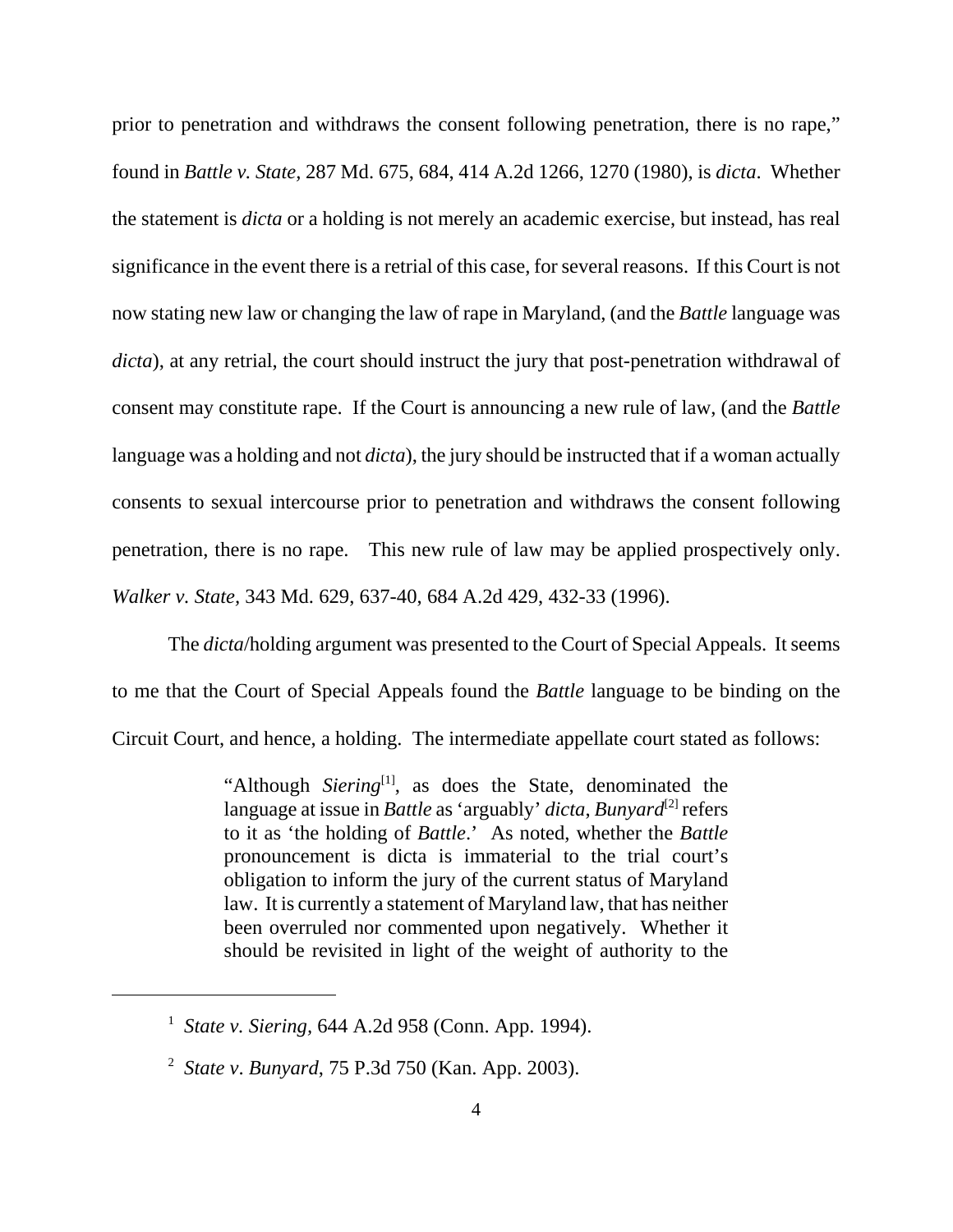contrary is a matter for the Maryland legislature or the Court of Appeals. Under *Battle*, no rape occurred if the jury found that the prosecutrix withdrew her prior consent after penetration. The trial judge was obliged to answer the jury's questions and it should have been advised that, under Maryland law, the answer is 'no' to the question, 'If a female consents to sex initially and, during the course of the sex act to which she consented, for whatever reason, she changes her mind and the . . . man continues until climax, does the result constitute rape?' The holding in *Battle*, of course, would not have been a bar to a conviction for common law assault for any continuation of the sexual act against the complainant's will after the withdrawal of consent."

*Baby v. State,* 172 Md. App. at 620-621, 916 A.2d at 429 (footnote omitted).

Admittedly, it is not always easy to distinguish between *dicta* and a holding. The distinction between a holding and *dicta*, while difficult to define, is also difficult to apply. *See, e.g.,* RICHARD A. POSNER, THE FEDERAL COURTS:CRISIS AND REFORM 252-53 (1985) ("[R]emarkably — considering how fundamental the distinction is to a system of decision by precedent — the distinction [between holding and *dictum*] is fuzzy not only at the level of application but also at the conceptual level."); Patricia M. Wald, *The Rhetoric of Results and the Results of Rhetoric: Judicial Writings*, 62 U. CHI. L. REV. 1371, 1411 (1995) ("But line drawing between holding and *dicta* can be blurry; as we have seen, the same language of a prior opinion is often classified differently by future judges dependent on whether they like what it says or not."). The distinction between *dicta* and holdings has been described as "famously elusive." Peter J. Smith, *The Marshall Court and the Originalist's Dilemma*, 90 MINN. L. REV. 612, 637 (2006). *See also* Michael C. Dorf, *Dicta and Article III*, 142 U.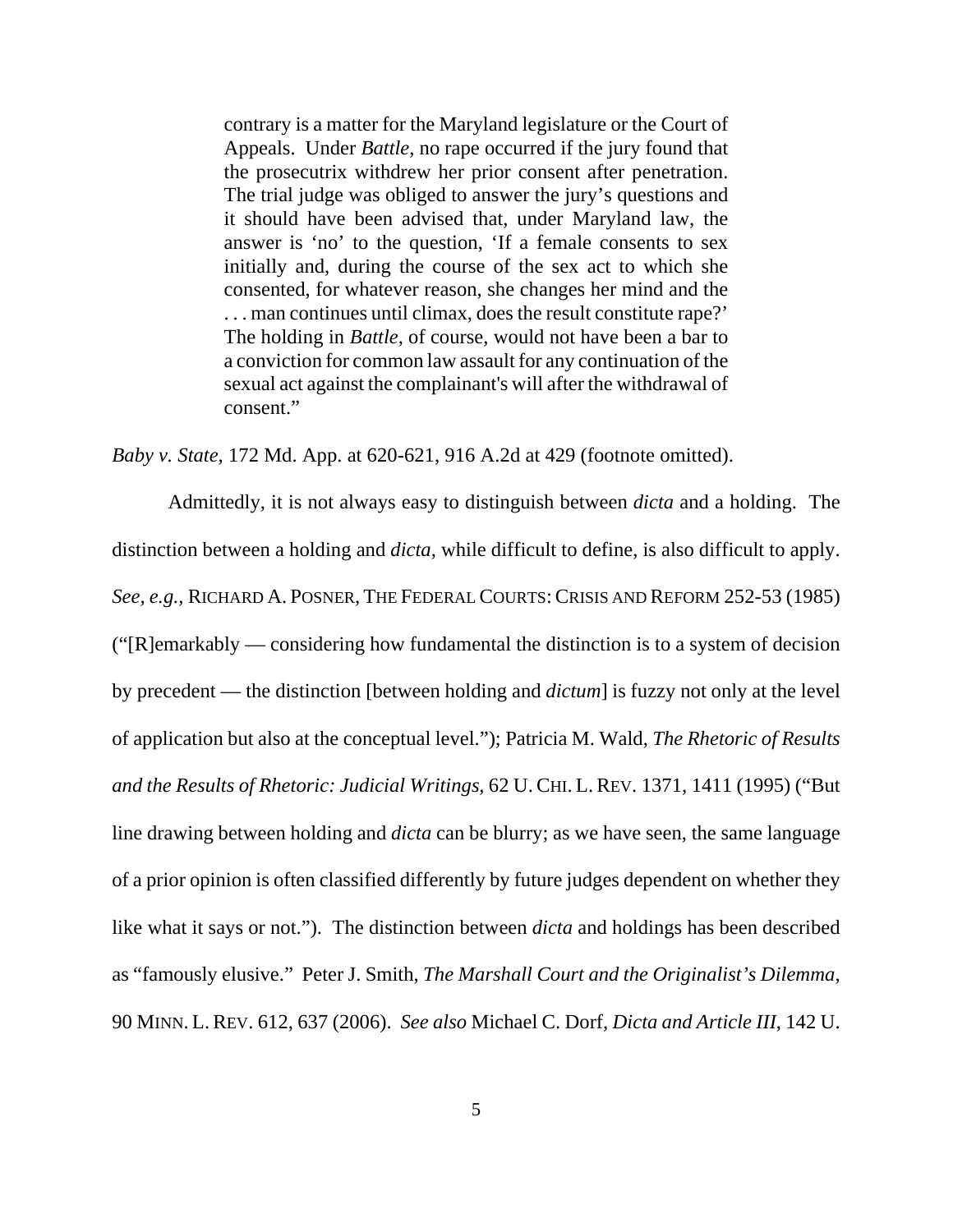PA. L. REV. 1997, 2003 (1994) ("[N]o universal agreement exists as to how to measure the scope of judicial holdings. Consequently, neither is there agreement as to how to distinguish between holdings and *dicta*."); Comment, *Dictum Revisited*, 4 STAN. L. REV. 509, 512 (1952) (suggesting that the word "*dictum*" may mean nothing more than "I do not have to follow this case").

Most lawyers recall learning in law school that the term "holding" refers "to a rule or principle that decides the case," the *ratio decidendi* of the case, whereas *dicta* "typically refers to statements in a judicial opinion that are not necessary to support the decision reached by the court." Dorf, *Dicta and Article III*, 142 U. PA. L. REV. at 2000. *See also Krupnick v. Hartford Accident & Indem. Co.,* 34 Cal. Rptr. 39, 47 (Cal. App. 4 Dist. 1994) (equating *ratio decidendi* to holding of a case). This test is often known as the logical necessity test, and is drawn from Black's Law Dictionary definition. *See, e.g., Vogel v. State,* 315 Md. 458, 466, 554 A.2d 1231, 1234 (1989); *Schmidt v. Prince George's Hospital*, 366 Md. 535, 551, 784 A.2d 1112, 1121 (1991). On the other hand, some scholars and judges have proposed other definitions of *dicta*. An alternate definition has been proposed by Professors Michael Abramowicz and Maxwell Sterns, as follows:

> "A holding consists of those propositions along the chosen decisional path or paths of reasoning that (1) are actually decided, (2) are based upon the facts of the case, and (3) lead to the judgment. If not a holding, a proposition stated in a case counts as dicta."

Michael Abramowicz & Maxwell Stearns, *Defining Dicta*, 57 STAN. L. REV. 953, 961

6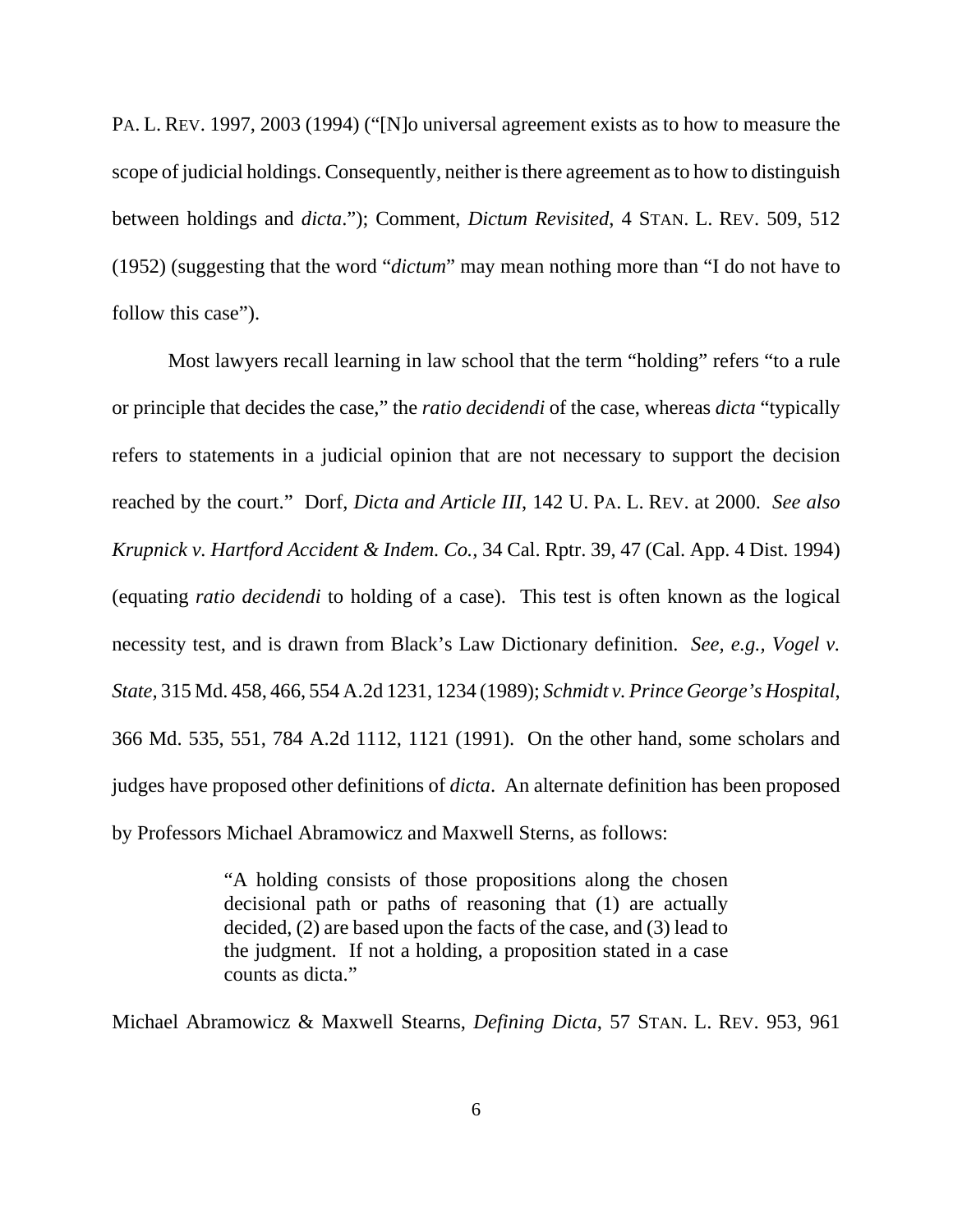(2005). Discussing the concept of *dicta* versus a holding, Judge Alex Kozinski stated as

follows:

"Of course, not every statement of law in every opinion is binding on later panels. Where it is clear that a statement is made casually and without analysis, where the statement is uttered in passing without due consideration of the alternatives, or where it is merely a prelude to another legal issue that commands the panel's full attention, it may be appropriate to revisit the issue in a later case. However, any such reconsideration should be done cautiously and rarely — only where the later panel is convinced that the earlier panel did not make a deliberate decision to adopt the rule of law it announced. Where, on the other hand, it is clear that a majority of the panel has focused on the legal issue presented by the case before it and made a deliberate decision to resolve the issue, that ruling becomes the law of the circuit and can only be overturned by an en banc court or by the Supreme Court."

*United States v. Johnson,* 256 F.3d 895, 915-16 (9th Cir. 2001) (footnote omitted). Another

view of the *dicta*/holding distinction is as follows:

"Courts and commentators sometimes assert that a statement is *dictum* if it was not essential to the outcome of the case. This formulation focuses on the facts and the outcome in the precedent case, and asks which facts were material to the decision. According to this view, elaborations of legal principle that are broader than the narrowest proposition that could have decided the case given its particular facts are considered *dicta*. Although frequently deployed in practice, this formulation of the distinction between holdings and *dicta* has serious potential for judicial manipulation to serve instrumentalist ends, and often results in a patchwork of precedent that provides little guidance to lower courts and potential litigants. The competing explanation of the distinction between holdings and *dicta* focuses on the rationale of the precedent case. Under this definition, courts are bound by statements that form part of the rationale of the decision in the precedent case, even if, when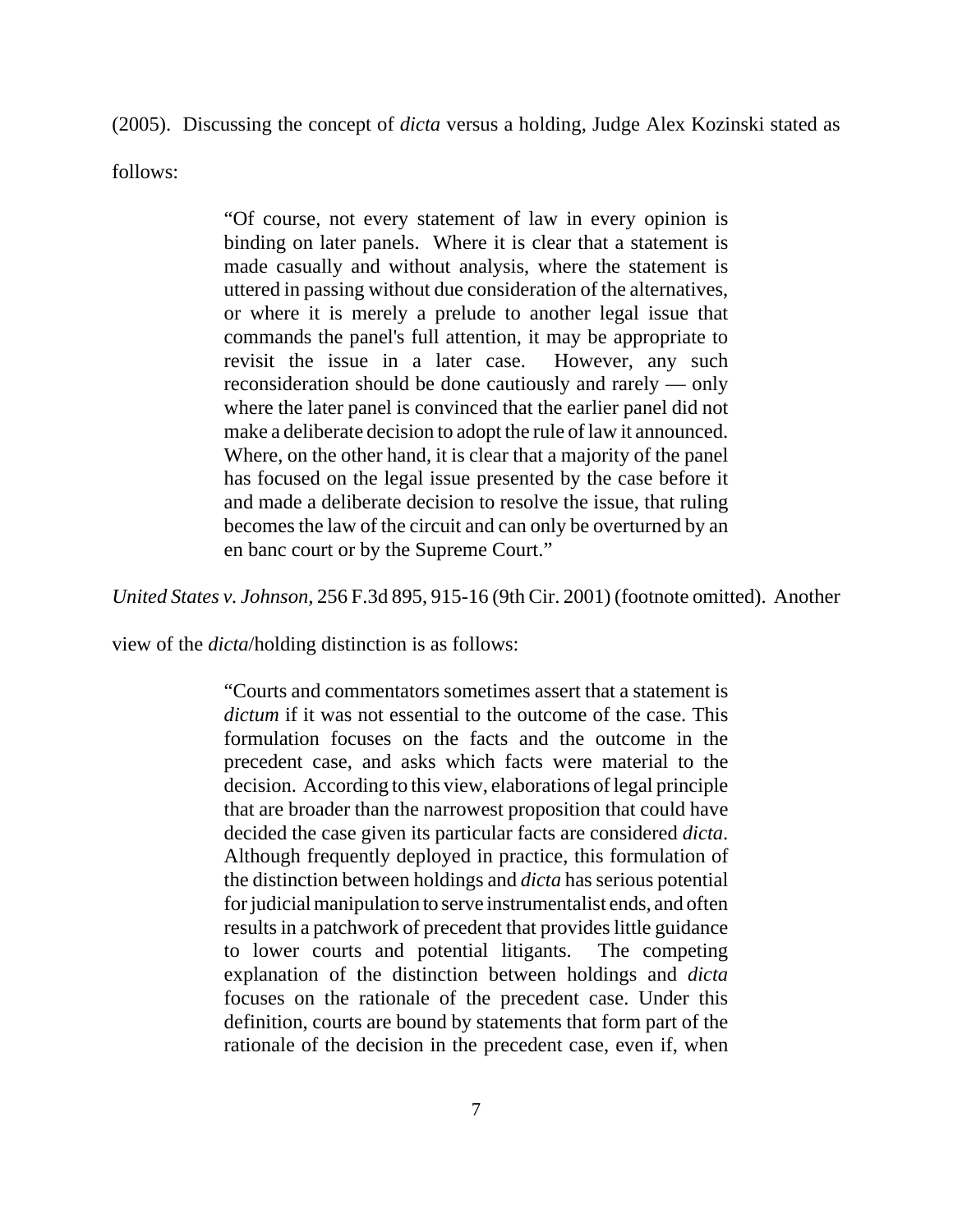viewed from a *post hoc* perspective, they were not technically essential to the result. Although this formulation of the distinction between holdings and dicta raises definitional problems of its own — specifically, there is no neat way to determine the 'rationale' of the precedent decision — it is more consistent with the rule of law and a greater obstacle to judicial instrumentalism.

Peter J. Smith, *The Marshall Court and the Originalist's Dilemma*, 90 MINN. L. REV. 612,

638-39 (2006) (footnotes omitted). Finally, commentators and courts have distinguished

between obiter *dicta* and judicial *dicta* (sometimes referred to as considered *dicta*), noting

as follows:

"The line between *dicta* and holding is further clouded by the presence of a middle ground, labeled 'judicial *dicta*.' Judicial *dictum* is generally defined as 'an opinion by a court on a question that is directly involved, briefed, and argued by counsel, and even passed on by the court, but that is not essential to the decision.' Statements of judicial *dicta* are technically '*dicta*' because they are not necessary to the holding of a case. They do not, however, implicate to the same degree as ordinary dicta the concern of 'full consideration,' which is one of the rationales for treating dicta and holdings differently. Unlike ordinary *dicta*, judicial *dicta* is, by definition, well-reasoned and stated only after the court has investigated an issue with care. Accordingly, courts afford judicial *dicta* greater deference than ordinary *dicta*, treating judicial *dicta* almost like holdings."

David Coale & Wendy Couture, *Loud Rules,* 34 PEPP. L. REV. 715, 727-28 (2007).

The idea that the distinction between holding and *dicta* is not easily discerned is not

a new concept. Indeed, in *Carstairs v. Cochran,* 95 Md. 488, 52 A. 601 (1902), our

predessors opined on the subject, stating as follows: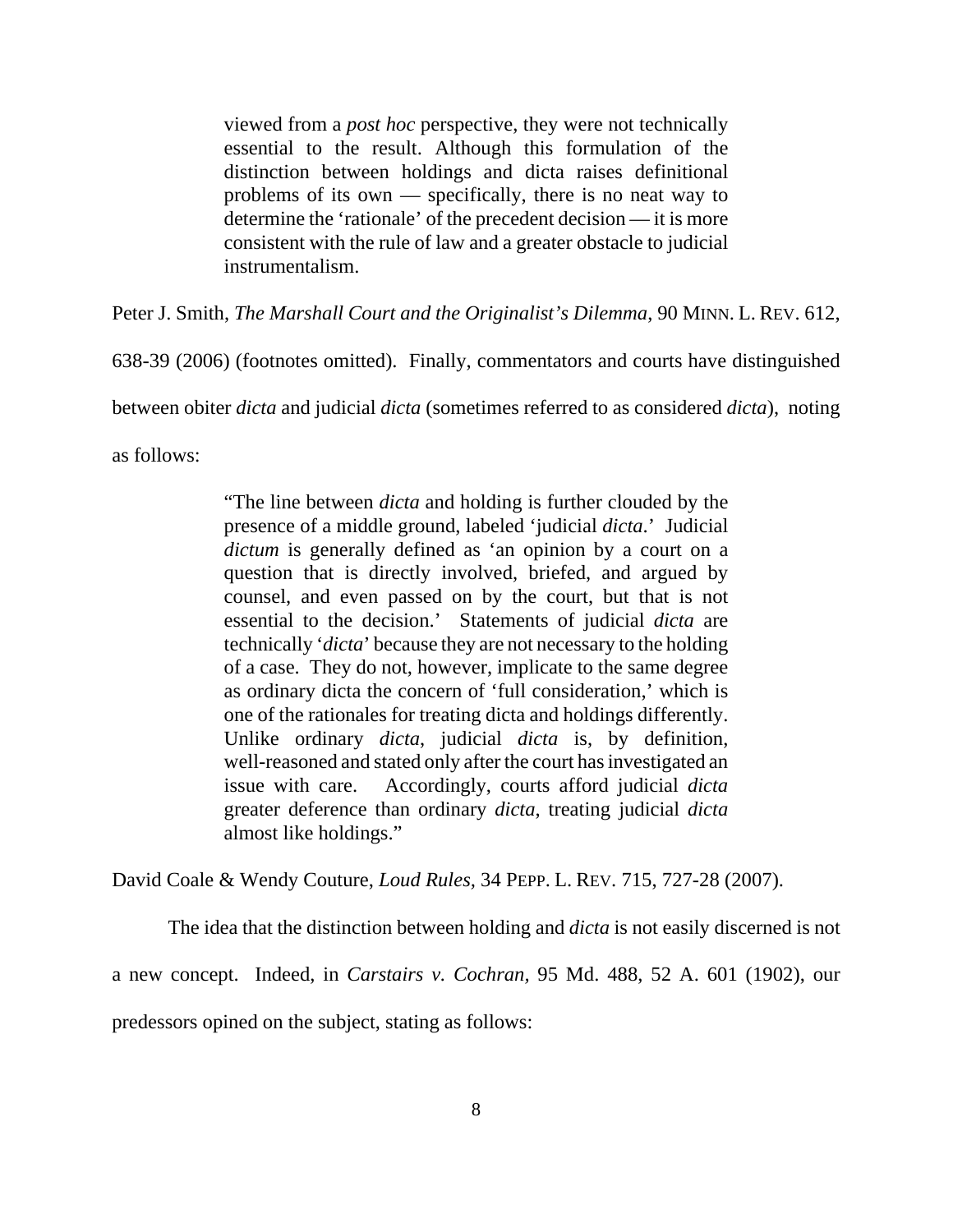"We cannot agree that the expression of opinion referred to was an *obiter dictum*. All the constitutional objections which are here urged, were urged in that case by the late Judge Fisher with all the ability and force for which he was so justly distinguished, and the ruling upon the prayers, which there constituted the single exception, required the consideration by the Court of all those objections. *It may be difficult to frame a concise definition of an obiter dictum applicable to every such expression of opinion*, and some Courts incline to the rule that the most deliberate expression of opinion, upon a question distinctly raised in the record, and fully argued by counsel, may nevertheless be regarded as a *dictum*, unless essential to the actual disposition made of the case. But as Bouvier well says: 'It is difficult to see why, in a philosophic point of view, the opinion of the Court is not as persuasive on all the points which were so involved in the cause that it was the duty of counsel to argue them, and which were deliberately passed on by the Court, as if the decision had hung upon but one point;' and in Maryland the rule is in accord with this view. In *Alexander v. Worthington*, 5 Md. 489, it is said: 'All that is necessary in Maryland to render the decision of the Court of Appeals authoritative on any point decided, is to show that there was an application of the judicial mind to the precise question adjudged;' and in *Michael v. Morey*, 26 Md. 261, it was said that a decision there cited, could not be said to be *obiter dictum*, 'as the question was directly involved in the issues of law raised by the demurrer to the bill, and the mind of the Court was directly drawn to, and distinctly expressed upon the subject.'"

*Id.* at 499, 52 A. at 602.

I do not believe that the language at issue in *Battle* was obiter *dicta* or judicial *dicta* but instead believe that it was part of the *ratio decidendi* of the case and therefore a holding. The *Battle* statement was hardly the expression of a court on a collateral question or a mere illustration originating with the author of the opinion. The question was directly involved in the issues raised in the case. The statement was hardly a "by the way" statement,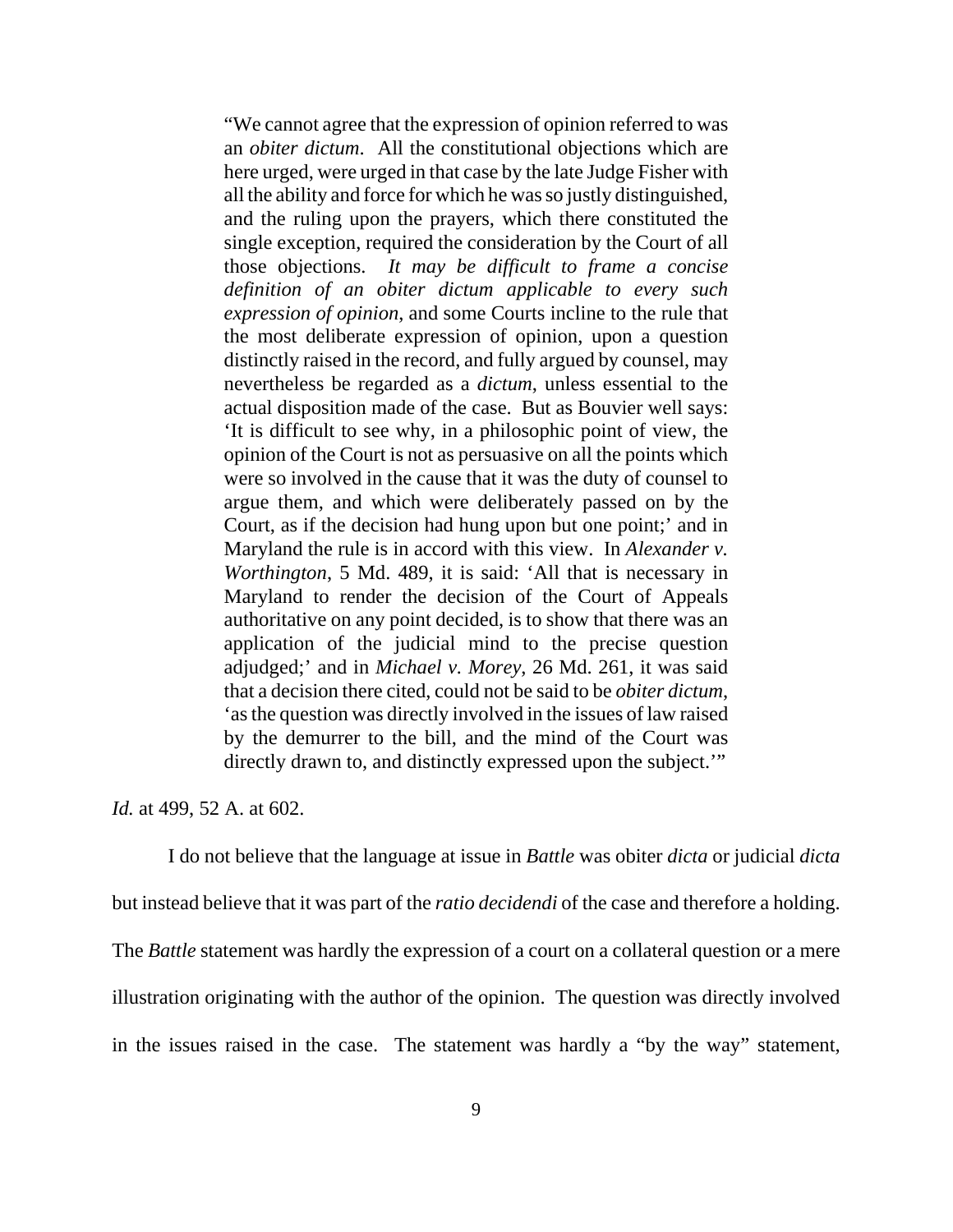incidental to the question in the case. The *Battle* jury sought to determine when, in point of time, a withdrawal of consent would sustain a conviction for rape.

Significantly, a review of the briefs filed in the *Battle* case indicate that this issue was raised and argued in the brief of the appellant. The record reflects that appellant's counsel objected to the court's jury instruction, arguing "that the instruction was wrong because it incorrectly told the jury that consent could be withdrawn during the sex act thus converting consensual intercourse to rape." Brief for Appellant at 6, *Battle v. State*, 287 Md. 675, 414 A.2d 1266 (1980) (No. 159). Appellant then argued as follows:

> "The jury may have been unsure about whether consent could be withdrawn while sexual intercourse (penetration) was taking place. The answer to that would have been 'no.' *Hazel v. State,* 221 Md. 464, 469 (1960)."

*Id.* at 12.

The trial court should have instructed the jury in the language of *Battle.*

## **II. The First Degree and Third Degree Sexual Offenses**

Baby's convictions for first degree and third degree sexual offense, based on his conduct as a principal in the second degree to the criminal, sexual conduct of his friend, Mike, should be affirmed. These charges and convictions were unrelated in any manner to the question posed by the jury. The sexual offense charges arise from separate and discrete acts, that of aiding and abetting Mike in an act of anal penetration and the touching of J.L.'s breasts and vagina without her consent, which are entirely unrelated to the issue of post